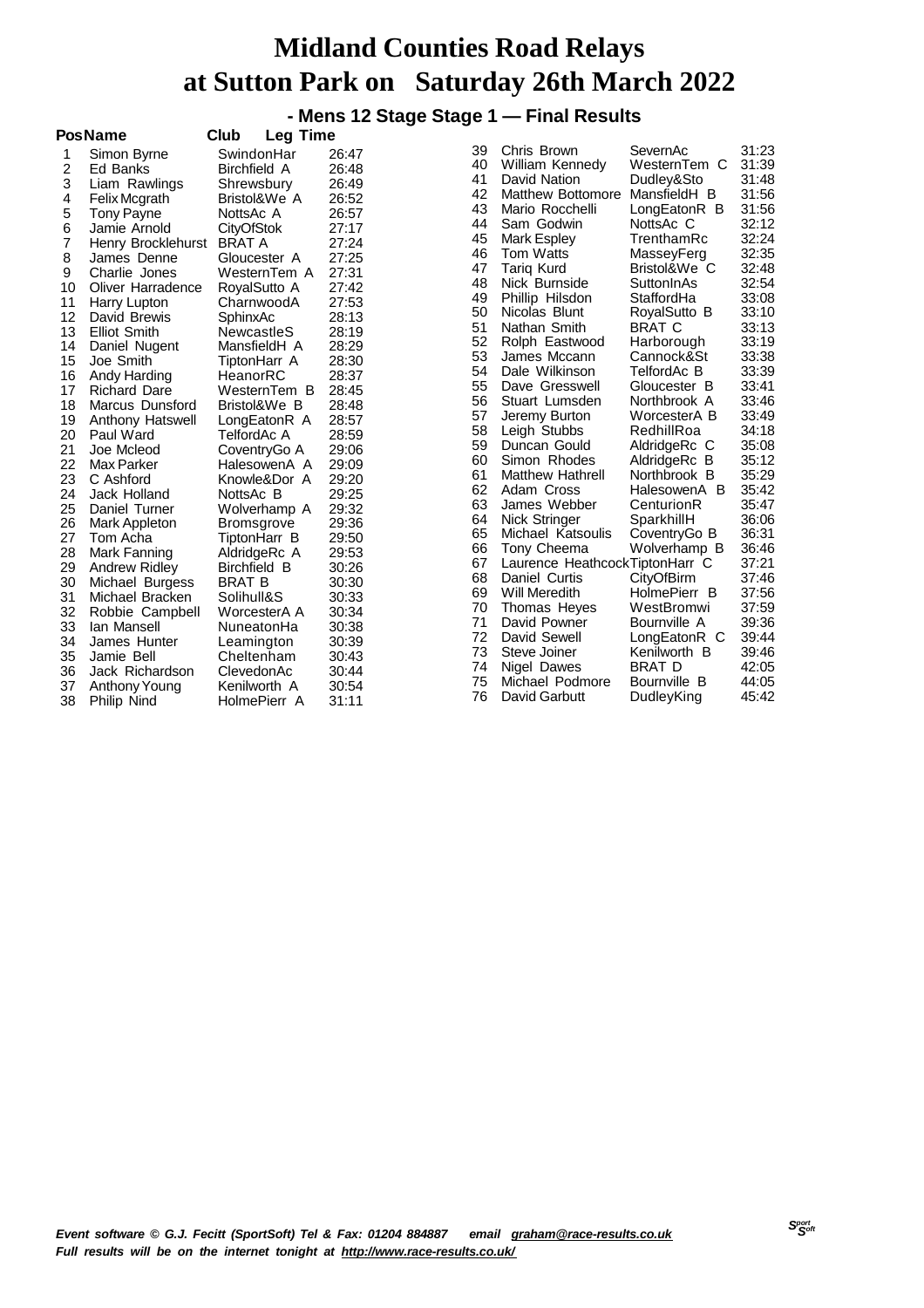**- Mens 12 Stage Stage 2 — Final Results**

|          | <b>PosName</b>                  | Club                       |       | <b>Leg Time Cum Time Gain</b>                       |    |                                      |               |       |                                           |                |
|----------|---------------------------------|----------------------------|-------|-----------------------------------------------------|----|--------------------------------------|---------------|-------|-------------------------------------------|----------------|
| 1        | Alastair Watson                 | NottsAc A                  | 26:31 | $53:28 +$<br>4                                      | 45 | <b>Richard Bailey</b>                | LongEatonR B  | 33:18 | 1:05:14 -                                 | $\overline{2}$ |
| 2        | Adam Peacock                    | <b>BRAT A</b>              | 27:01 | $54:25 +$<br>5                                      | 46 | Darren Broady                        | WesternTem C  |       | 33:43 1:05:22 -                           | 6              |
| 3        | J Chantlermayne                 | Gloucester A               | 27:17 | 5<br>$54:42 +$                                      | 47 | Rob Kendrick                         | MansfieldH B  |       | 33:58 1:05:54 -                           | 5              |
| 4        | M Costello                      | Shrewsbury                 | 27:57 | 54:46<br>1<br>$\blacksquare$                        | 48 | Daniel Stevens                       | Northbrook A  |       | $32:12$ 1:05:58 +                         | 8              |
| 5        | Dom James                       | WesternTem A               | 27:21 | 4<br>$54:52 +$                                      | 49 | Luke Hine                            | Gloucester B  |       | $33:21$ 1:07:02 +                         | 6              |
| 6        | Max Walk                        | <b>Birchfield A</b>        | 28:12 | 55:00<br>4<br>$\blacksquare$                        | 50 | Will Yeomans                         | WorcesterA B  |       | $33:22$ 1:07:11 +                         | 7              |
| 7        | Jonathan Thewlis                | Bristol&We A               | 28:13 | 3<br>55:05<br>$\blacksquare$                        | 51 | lan Heath                            | TrenthamRc    | 35:31 | $1:07:55 -$                               | 6              |
| 8        | Sebastian Duffy                 | <b>CityOfStok</b>          | 28:19 | 55:36<br>2<br>$\overline{\phantom{a}}$              | 52 | Benjamin Pilsbury                    | Wolverhamp B  |       | $31:38$ 1:08:24 + 14                      |                |
| 9        | Ben Lines                       | SwindonHar                 | 28:55 | 55:42<br>8<br>$\blacksquare$                        | 53 | Justin Green                         | StaffordHa    |       | 35:32 1:08:40<br>$\overline{\phantom{a}}$ | - 4            |
| 10       | Kristian Watson                 | MansfieldH A               | 27:44 | $56:13 +$<br>4                                      | 54 | <b>Steve Marklew</b>                 | RoyalSutto B  |       | 35:36 1:08:46 -                           | - 4            |
| 11       | Scott Hudspith                  | CoventryGo A               | 27:40 | $56:46 + 10$                                        | 55 | Robert Norman                        | TelfordAc B   |       | 35:46 1:09:25 -                           | 1              |
| 12       | George Beardmore WorcesterA A   |                            | 26:18 | $56:52 + 20$                                        | 56 | Glenn Lacey                          | HalesowenA B  |       | 34:22 1:10:04 +                           | 6              |
| 13       | Martin Williams                 | TiptonHarr A               | 28:34 | $57:04 +$<br>2                                      | 57 | <b>Oliver Kirkland</b>               | <b>BRAT C</b> |       | 37:03 1:10:16 -                           | 6              |
| 14       | William Lunnpigula LongEatonR A |                            | 28:32 | $57:29 +$<br>5                                      | 58 | <b>Brett Antill</b>                  | AldridgeRc B  | 35:31 | $1:10:43+$                                | 2              |
| 15       | Daniel Floyd                    | RoyalSutto A               | 29:52 | 57:34<br>5<br>$\blacksquare$                        | 59 | Aaron Neath                          | AldridgeRc C  |       | 36:12 1:11:20                             | 0              |
| 16       | Joe Rainsford                   | HeanorRC                   | 29:03 | 57:40<br>0                                          | 60 | Richard Hudson                       | Harborough    |       | 38:13 1:11:32 -                           | 8              |
| 17       | Mark Couldwell                  | CharnwoodA                 | 29:48 | 6<br>57:41<br>$\blacksquare$                        | 61 | Edward Johnsonkolb RedhillRoa        |               |       | 38:25 1:12:43<br>$\overline{\phantom{a}}$ | 3              |
| 18       | Jack Cole                       | TelfordAc A                | 29:43 | 2<br>$58:42 +$                                      | 62 | Craig Wescott                        | NottsAc C     |       | 42:08 1:14:20 - 18                        |                |
| 19       | Simon Hall                      | WesternTem B               | 30:10 | 2<br>58:55<br>$\blacksquare$                        | 63 | Jose Ortizgonzalez                   | CoventryGo B  |       | 38:29 1:15:00 +                           | 2              |
| 20       | Peter Bains                     | Bristol&We B               | 30:22 | $\overline{2}$<br>59:10<br>$\overline{\phantom{a}}$ | 64 | Gary Bevan                           | TiptonHarr C  |       | $37:52 \quad 1:15:13+$                    | 3              |
| 21       | Adam Smith                      | AldridgeRc A               | 29:30 | 7<br>$59:23 +$                                      | 65 | David Mountford                      | Bournville A  |       | $36:25$ 1:16:01 +                         | 6              |
| 22       | Jonathan Harris                 | Wolverhamp A               | 29:52 | 3<br>$59:24 +$                                      | 66 | Rob Macdonald                        | HolmePierr B  |       | 38:34 1:16:30 +                           | 3              |
| 23       | Samuel Moakes                   | SuttonInAs                 | 26:56 | $59:50 + 25$                                        | 67 | Peter Kirkhope                       | Northbrook B  |       | 41:03 1:16:32 -                           | 6              |
| 24       | Gary Whitehouse                 | TiptonHarr B               | 30:09 | $59:59 +$<br>3                                      | 68 | Richard Mckenna                      | CityOfBirm    |       | 38:51 1:16:37                             | 0              |
| 25       | Peter Ball                      | Bromsgrove                 |       | $30:27$ 1:00:03 +<br>1                              | 69 | David Kendall                        | WestBromwi    |       | $38:56$ 1:16:55 +                         | 1              |
| 26       | Jacob Droogmans                 | NewcastleS                 | 31:51 | 1:00:10 - 13                                        | 70 | John Weir                            | Kenilworth B  |       | 38:10 1:17:56 +                           | 3              |
| 27       | Andrew Butler                   | HalesowenA A               |       | 31:16 1:00:25 -<br>5                                | 71 | Marc Kinch                           | LongEatonR C  |       | $39:15$ 1:18:59 +                         | 1              |
| 28       | P Hinchcliffe                   | NottsAc B                  |       | 31:02 1:00:27 -<br>4                                | 72 | Ben Light                            | CenturionR    |       | 43:37 1:19:24<br>$\overline{\phantom{a}}$ | 9              |
| 29       | <b>Gary Polhill</b>             | Knowle&Dor A               |       | 31:16 1:00:36 -<br>6                                | 73 | <b>Kevin Morris</b>                  | SparkhillH    |       | 44:10 1:20:16 -                           | 9              |
| 30       | Lewis Sheward                   | Kenilworth A               |       | $30:03$ 1:00:57 +<br>7                              | 74 | Robert Langford                      | DudleyKing    |       | $40:45$ 1:26:27 +                         | 2              |
| 31<br>32 | A Tsolakis                      | <b>BRAT B</b>              |       | 30:32 1:01:02 -<br>1<br>6                           | 75 | Stephen Doswell                      | Bournville B  |       | 45:06 1:29:11                             | 0              |
| 33       | <b>Matthew Nutt</b>             | HolmePierr A<br>Solihull&S |       | $30:49$ 1:02:00 +<br>2<br>31:37 1:02:10 -           | 76 | Sandeep Dhami                        | BRAT D        |       | 51:44 1:33:49 -                           | 2              |
| 34       | Prince Laryea<br>Jack Last      | ClevedonAc                 |       | $\overline{2}$<br>$31:28$ 1:02:12 +                 |    | <b>Fastest runners over stage 2:</b> |               |       |                                           |                |
| 35       | Lee Gawler                      | Bristol&We C               |       | $29:43$ 1:02:31 + 12                                |    | George Beardmore                     | WorcesterA A  | 26:18 |                                           |                |
| 36       | <b>Andrew Massey</b>            | NuneatonHa                 |       | 3<br>32:10 1:02:48 -                                |    | 2 Alastair Watson                    | NottsAc A     | 26:31 |                                           |                |
| 37       | Harrison Miles                  | Cheltenham                 |       | 2<br>32:17 1:03:00 -                                |    | 3 Samuel Moakes                      | SuttonInAs    | 26:56 |                                           |                |
| 38       | Matthew Hitchings               | SevernAc                   |       | $31:48$ 1:03:11 +<br>1                              |    | 4 Adam Peacock                       | <b>BRAT A</b> | 27:01 |                                           |                |
| 39       | Matt Biggs                      | Birchfield B               |       | 32:59 1:03:25 - 10                                  |    | 5 J Chantlermayne                    | Gloucester A  | 27:17 |                                           |                |
| 40       | Dean Mawby                      | Leamington                 |       | 32:54 1:03:33 -<br>6                                |    |                                      |               |       |                                           |                |
| 41       | Thomas Eustace                  | Cannock&St                 |       | $30:37$ 1:04:15 + 12                                |    | 6 Dom James                          | WesternTem A  | 27:21 |                                           |                |
| 42       | <b>Matthew Mold</b>             | SphinxAc                   |       | 36:16 1:04:29 - 30                                  |    | 7 Scott Hudspith                     | CoventryGo A  | 27:40 |                                           |                |
| 43       | Simon Neale                     | MasseyFerg                 |       | $31:57$ $1:04:32 +$<br>3                            |    | 8 Kristian Watson                    | MansfieldH A  | 27:44 |                                           |                |
| 44       | David Ratcliffe                 | Dudley&Sto                 |       | 32:53 1:04:41 -<br>3                                |    | 9 M Costello                         | Shrewsbury    | 27:57 |                                           |                |
|          |                                 |                            |       |                                                     |    | 10 Max Walk                          | Birchfield A  | 28:12 |                                           |                |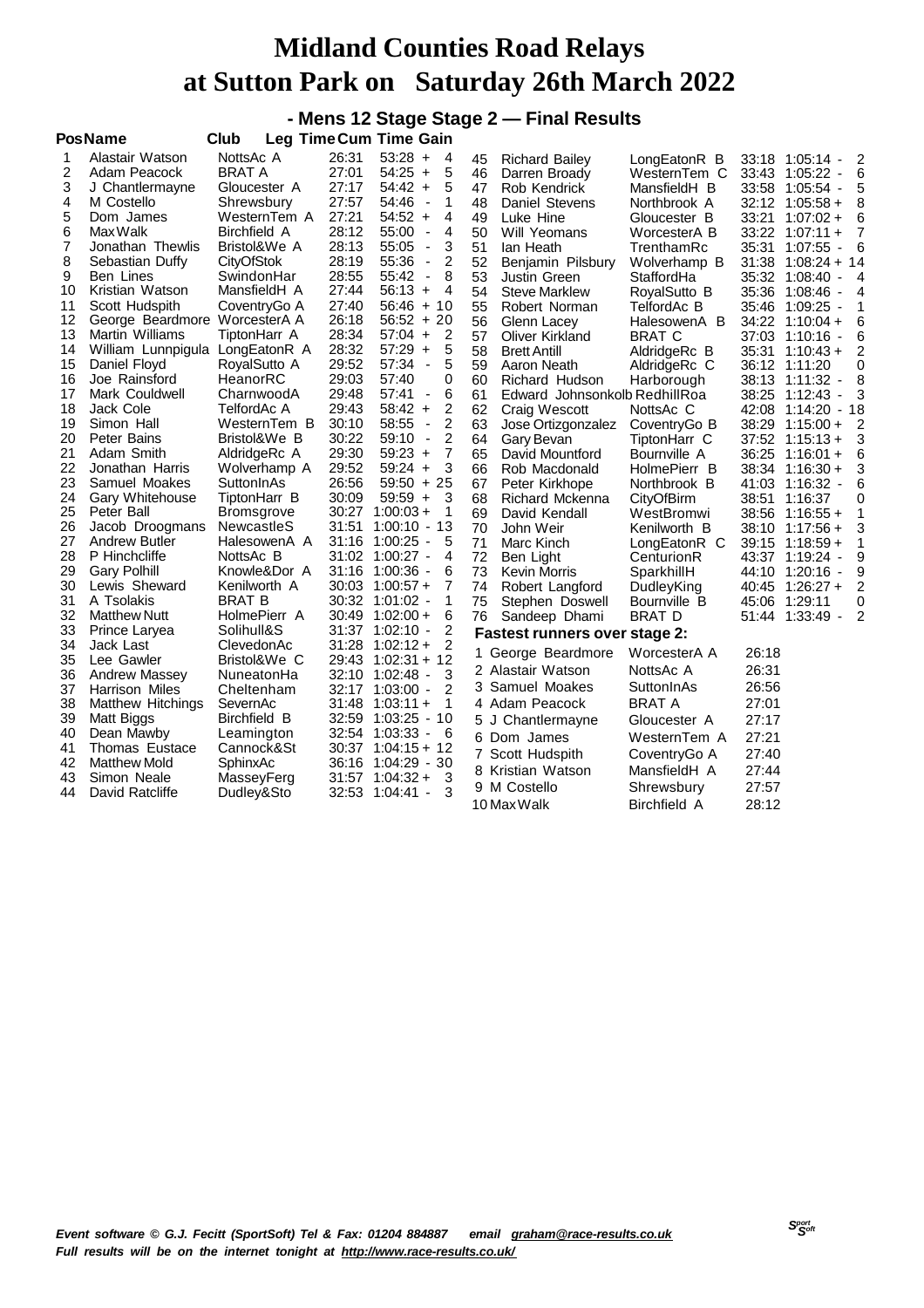#### **Midland Counties Road Relays at Sutton Park on Saturday 26th March 2022 - Mens 12 Stage Stage 3 — Final Results**

**PosName Club Leg TimeCum Time Gain**

|    |                       | ่∽∾ฯ<br>.         |       | <b>UIII IIIIV</b>                         |                |          |                                      |                          |       |                    |                |
|----|-----------------------|-------------------|-------|-------------------------------------------|----------------|----------|--------------------------------------|--------------------------|-------|--------------------|----------------|
| 1  | Cameron Smith         | NottsAc A         |       | 26:43 1:20:11                             | 0              | 44<br>45 | Gary Lawson<br>David Cass            | MasseyFerg<br>SuttonInAs |       | 34:10 1:38:42 -    | $\overline{1}$ |
| 2  | Karl Welborn          | <b>BRAT A</b>     |       | 27:49 1:22:14                             | 0              |          |                                      |                          |       | 39:33 1:39:23 - 22 |                |
| 3  | Daniel Studley        | Bristol&We A      |       | $27:32$ 1:22:37 +                         | 4              | 46       | Dan Schofield                        | WesternTem C             | 34:28 | 1:39:50            | 0              |
| 4  | <b>Ben Price</b>      | WesternTem A      | 28:05 | $1:22:57+$                                | 1              | 47       | Eyob Asmelash                        | TrenthamRc               | 33:41 | 1:41:36 +          | 4              |
| 5  | Jim Hickinbottom      | Shrewsbury        |       | 28:40 1:23:26 -                           | 1              | 48       | Damien Dear                          | Northbrook A             |       | 36:04 1:42:02      | 0              |
| 6  | Richard Decamps       | Gloucester A      |       | 29:00 1:23:42 -                           | 3              | 49       | Lee Smith                            | Gloucester B             | 35:18 | 1:42:20            | 0              |
| 7  | Jordan Thomas         | <b>CityOfStok</b> | 28:45 | $1:24:21 +$                               | 1              | 50       | Derek Jackson                        | WorcesterA B             |       | 35:22 1:42:33      | 0              |
| 8  | Jason Bennett         | Birchfield A      |       | 29:30 1:24:30 -                           | 2              | 51       | Richard Crump                        | StaffordHa               |       | $33:57$ 1:42:37 +  | 2              |
| 9  | Simon Crawford        | LongEatonR A      |       | 27:26 1:24:55 +                           | 5              | 52       | Fraser Bain                          | MansfieldH B             | 37:27 | 1:43:21            | 5              |
| 10 | <b>Isaac Mould</b>    | SwindonHar        |       | 29:49 1:25:31 -                           | 1              | 53       | <b>Ben Stokes</b>                    | <b>BRAT C</b>            | 33:50 | $1:44:06+$         | $\overline{4}$ |
| 11 | Jonathan Carter       | TiptonHarr A      |       | 28:37 1:25:41 +                           | 2              | 54       | Thomas Lloyd                         | RoyalSutto B             | 35:34 | 1:44:20            | 0              |
| 12 | Jamie Hnatushka       | CoventryGo A      |       | 29:32 1:26:18 -                           | 1              | 55       | <b>Barry Gardner</b>                 | HalesowenA B             | 34:26 | $1:44:30+$         | 1              |
| 13 | Jordan Boam           | MansfieldH A      |       | 31:12 1:27:25 -                           | 3              | 56       | Stephen Marshall                     | AldridgeRc B             | 33:52 | $1:44:35+$         | 2              |
| 14 | <b>Stephen Mears</b>  | CharnwoodA        |       | 29:58 1:27:39 +                           | 3              | 57       | Nicholas Beach                       | Wolverhamp B             | 37:54 | - 1:46:18          | 5              |
| 15 | Barry Lloyd           | RoyalSutto A      |       | 30:22 1:27:56                             | 0              | 58       | Ben Dean                             | AldridgeRc C             | 35:48 | $1:47:08 +$        | 1              |
| 16 | Russell Adams         | WorcesterA A      |       | 31:12 1:28:04 -                           | 4              | 59       | Lewis Parker                         | Harborough               |       | $36:22$ 1:47:54 +  | 1              |
| 17 | Daniel Shepherd       | Bristol&We B      | 29:38 | $1:28:48+$                                | 3              | 60       | Timothy Raynor                       | RedhillRoa               | 36:13 | 1:48:56 +          | -1             |
| 18 | James Egleston        | TelfordAc A       | 30:16 | 1:28:58                                   | 0              | 61       | Grant Newman                         | Bournville A             | 34:32 | $1:50:33+$         | 4              |
| 19 | Joseph Willgoss       | WesternTem B      | 30:31 | 1:29:26                                   | 0              | 62       | Liam Mills                           | Northbrook B             | 34:14 | $1:50:46+$         | 5              |
| 20 | Joe Henstock          | HeanorRC          | 32:08 | $1:29:48$ -                               | 4              | 63       | John Hayes                           | CityOfBirm               | 34:56 | $1:51:33 +$        | 5              |
| 21 | Louie Lambeth         | Wolverhamp A      | 30:51 | $1:30:15+$                                | 1              | 64       | Ben Draper                           | HolmePierr B             | 36:48 | $1:53:18+$         | $\overline{2}$ |
| 22 | John Muddeman         | NottsAc B         |       | $30:03$ 1:30:30 +                         | 6              | 65       | Chris Lindop                         | TiptonHarr C             |       | 38:27 1:53:40 -    | 1              |
| 23 | Lewis Nagington       | <b>NewcastleS</b> |       | $30:29$ 1:30:39 +                         | 3              | 66       | Allan Wilson                         | NottsAc C                | 40:12 | - 1:54:32 -        | 4              |
| 24 | <b>Bruce Fanshawe</b> | AldridgeRc A      | 32:30 | $1:31:53$ -                               | 3              | 67       | Roger Homes                          | Kenilworth B             | 37:06 | $1:55:02 +$        | 3              |
| 25 | Andrew Yapp           | HalesowenA A      |       | $31:38$ 1:32:03 +                         | $\overline{2}$ | 68       | Alan Maplethorpe                     | LongEatonR C             |       | $36:57$ 1:55:56 +  | 3              |
| 26 | David Gemmell         | <b>Bromsgrove</b> |       | 32:30 1:32:33 -                           | 1              | 69       | <b>Martin Gittins</b>                | CoventryGo B             | 41:17 | 1:56:17 -          | 6              |
| 27 | Robert Vaughan        | BRAT B            | 31:55 | $1:32:57+$                                | 4              | 70       | Robert Mann                          | WestBromwi               | 40:15 | 1:57:10 -          | 1              |
| 28 | Luke Myers            | HolmePierr A      |       | $30:57$ 1:32:57 +                         | 4              | 71       | David Pearson                        | SparkhillH               | 38:43 | $1:58:59+$         | 2              |
| 29 | Daniel Malone         | Knowle&Dor A      |       | 32:57 1:33:33                             | 0              | 72       | Andy Rea                             | CenturionR               |       | 41:19 2:00:43      | 0              |
| 30 | Luke Murray           | ClevedonAc        |       | $31:25$ 1:33:37 +                         | 4              | 73       | Richard Jones                        | DudleyKing               | 41:51 | $2:08:18+$         | $\overline{1}$ |
| 31 | Dean Hill             | TiptonHarr B      |       | 34:23 1:34:22 -                           | $\overline{7}$ | 74       | <b>Kevin Peace</b>                   | Bournville B             |       | $46:28$ 2:15:39 +  | $\mathbf{1}$   |
| 32 | Dexter Cheung         | Leamington        |       | $31:07$ 1:34:40 +                         | 8              |          | <b>Fastest runners over stage 3:</b> |                          |       |                    |                |
| 33 | Sergio Torija         | SphinxAc          |       | $30:29$ 1:34:58 +                         | 9              |          | 1 Cameron Smith                      | NottsAc A                | 26:43 |                    |                |
| 34 | Ben Taylor            | Kenilworth A      | 34:06 | - 1:35:03 -                               | 4              |          | 2 Simon Crawford                     | LongEatonR A             | 27:26 |                    |                |
| 35 | Mark Shepherd         | Cannock&St        | 30:59 | $1:35:14+$                                | 6              |          | 3 Daniel Studley                     | Bristol&We A             | 27:32 |                    |                |
| 36 | Rob Harris            | Birchfield B      |       | $32:13$ 1:35:38 +                         | 3              |          | 4 Karl Welborn                       | <b>BRAT A</b>            | 27:49 |                    |                |
| 37 | Andy Gore             | Cheltenham        |       | 32:43 1:35:43                             | 0              |          |                                      |                          |       |                    |                |
| 38 | <b>Harry Fellows</b>  | Solihull&S        |       | 33:54 1:36:04 -                           | 5              |          | 5 Ben Price                          | WesternTem A             | 28:05 |                    |                |
| 39 | Matiss Murphy         | NuneatonHa        |       | 33:28 1:36:16<br>$\overline{\phantom{a}}$ | 3              | 6        | Jonathan Carter                      | TiptonHarr A             | 28:37 |                    |                |
| 40 | Joseph Lyne           | Bristol&We C      |       | 34:03 1:36:34 -                           | 5              |          | 7 Jim Hickinbottom                   | Shrewsbury               | 28:40 |                    |                |
| 41 | Adam Bodin            | Dudley&Sto        | 32:05 | $1:36:46+$                                | 3              |          | 8 Jordan Thomas                      | CityOfStok               | 28:45 |                    |                |
| 42 | John Chapman          | SevernAc          | 34:21 | $1:37:32 -$                               | 4              |          | 9 Richard Decamps                    | Gloucester A             | 29:00 |                    |                |
| 43 | Paul Allcock          | LongEatonR B      |       | $33:14$ 1:38:28 +                         | 2              |          | 10 Jason Bennett                     | <b>Birchfield A</b>      | 29:30 |                    |                |
|    |                       |                   |       |                                           |                |          |                                      |                          |       |                    |                |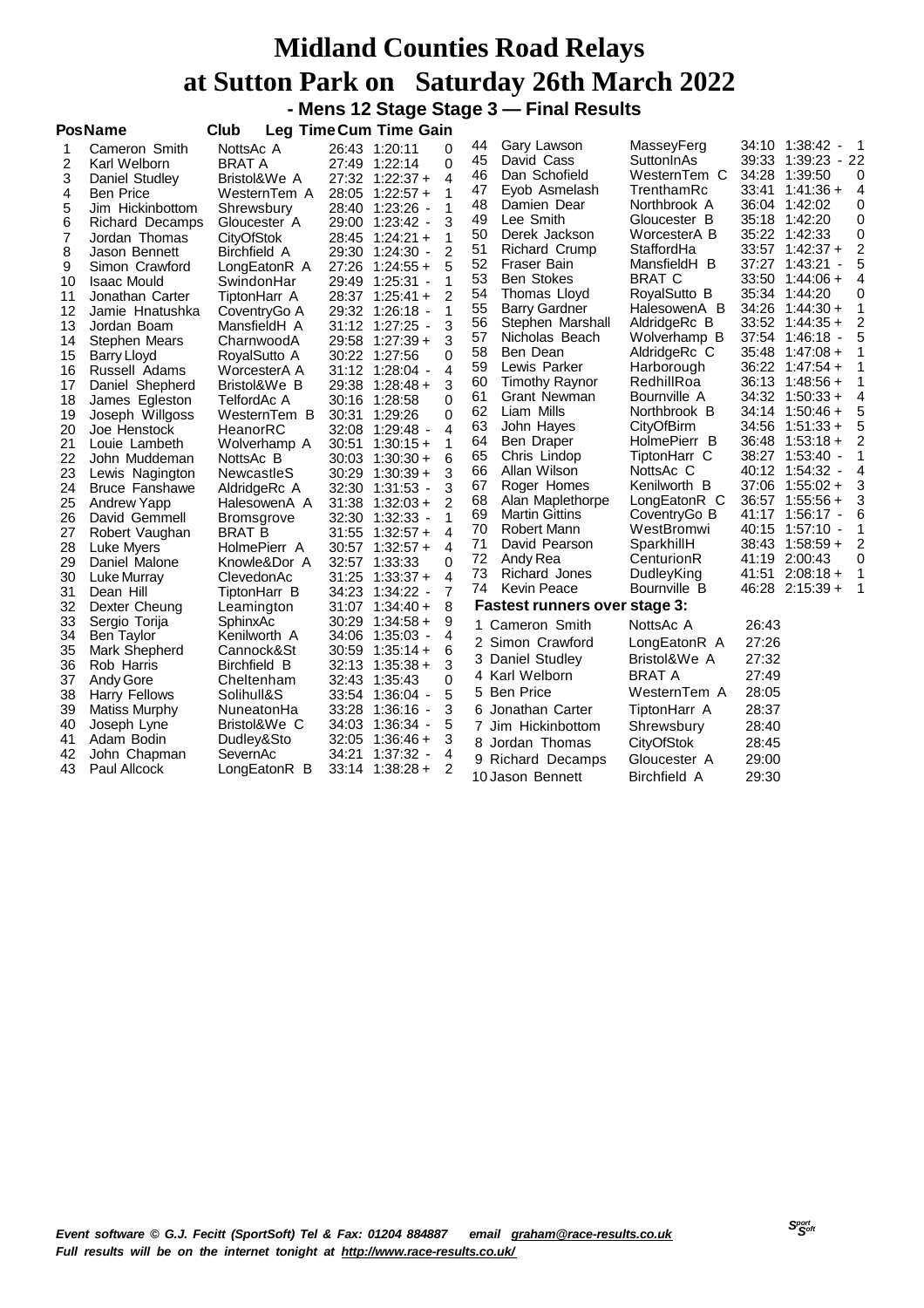#### **Midland Counties Road Relays at Sutton Park on Saturday 26th March 2022 - Mens 12 Stage Stage 4 — Final Results**

|                                                                                                                                                                                                   | <b>PosName</b>                                                                                                                                                                                                                                                                                                                                                                                                                                                                                                                                                                                            | Club                                                                                                                                                                                                                                                                                                                                                                                                                                                                                                            |       | <b>Leg Time Cum Time Gain</b>                                                                                                                                                                                                                                                                                                                                                                                                                                                                                                                                                                                                                              |                                                                                                                                                                                                            |                                                                                                                                                                                              |                                                                                                                                                                                                                                                                                                                                                                                                                                                                                                                                                                                                                  |                                                                                                                                                                                                                                                                                                                                                                                                                                                                                                    |       |                                                                                                                                                                                                                                                                                                                                                                                                                                                                                                                                                                                                                                        |                                                                                                       |
|---------------------------------------------------------------------------------------------------------------------------------------------------------------------------------------------------|-----------------------------------------------------------------------------------------------------------------------------------------------------------------------------------------------------------------------------------------------------------------------------------------------------------------------------------------------------------------------------------------------------------------------------------------------------------------------------------------------------------------------------------------------------------------------------------------------------------|-----------------------------------------------------------------------------------------------------------------------------------------------------------------------------------------------------------------------------------------------------------------------------------------------------------------------------------------------------------------------------------------------------------------------------------------------------------------------------------------------------------------|-------|------------------------------------------------------------------------------------------------------------------------------------------------------------------------------------------------------------------------------------------------------------------------------------------------------------------------------------------------------------------------------------------------------------------------------------------------------------------------------------------------------------------------------------------------------------------------------------------------------------------------------------------------------------|------------------------------------------------------------------------------------------------------------------------------------------------------------------------------------------------------------|----------------------------------------------------------------------------------------------------------------------------------------------------------------------------------------------|------------------------------------------------------------------------------------------------------------------------------------------------------------------------------------------------------------------------------------------------------------------------------------------------------------------------------------------------------------------------------------------------------------------------------------------------------------------------------------------------------------------------------------------------------------------------------------------------------------------|----------------------------------------------------------------------------------------------------------------------------------------------------------------------------------------------------------------------------------------------------------------------------------------------------------------------------------------------------------------------------------------------------------------------------------------------------------------------------------------------------|-------|----------------------------------------------------------------------------------------------------------------------------------------------------------------------------------------------------------------------------------------------------------------------------------------------------------------------------------------------------------------------------------------------------------------------------------------------------------------------------------------------------------------------------------------------------------------------------------------------------------------------------------------|-------------------------------------------------------------------------------------------------------|
| 2<br>3<br>4<br>5<br>6<br>$\overline{7}$<br>8<br>9<br>10<br>11<br>12<br>13<br>14<br>15<br>16<br>17<br>18<br>19<br>20<br>21<br>22<br>23<br>24<br>25<br>26<br>27<br>28<br>29<br>30<br>31<br>32<br>33 | Milan Campion<br>Jack Bancroft<br>Omar Ahmed<br>Chris Pickering<br>Stephen Derrett<br>Jake Milovsorov<br>Steve Kenyon<br>James Condlyffe<br><b>Aston Perrin</b><br>lan Williams<br>Courtenay Chessell SwindonHar<br><b>Phil Nicholls</b><br>Andrew Boon<br>Daniel Geisler<br>David Aubrey<br>Gary Berzins<br>Colin Foord<br>John Hayman<br>William Christofi<br><b>Jarratt Perkins</b><br>Pravesh Patel<br>Liam Harrold<br>Joseph Donkin<br>Craig Taylor<br>Chris Sharp<br><b>Andrew Walters</b><br>Nick Lewis<br>Sam Marsh<br>Darryll Thomas<br>Steve Wood<br>Henry Morton<br>Pawel Langer<br>Alex Jolly | NottsAc A<br>Bristol&We A<br>Birchfield A<br><b>BRAT A</b><br>WesternTem A<br>Shrewsbury<br>Gloucester A<br><b>CityOfStok</b><br>LongEatonR A<br>TiptonHarr A<br>TelfordAc A<br>CoventryGo A<br>WorcesterA A<br>WesternTem B<br>MansfieldH A<br>CharnwoodA<br>RoyalSutto A<br>Bristol&We B<br>NottsAc B<br>Wolverhamp A<br>AldridgeRc A<br>HalesowenA A<br>NewcastleS<br>Knowle&Dor A<br>HolmePierr A<br><b>BRAT B</b><br>HeanorRC<br><b>Bromsgrove</b><br>ClevedonAc<br>Leamington<br>SphinxAc<br>Birchfield B | 29:40 | 27:38 1:47:49<br>$27:18$ 1:49:55 +<br>25:30 1:50:00 +<br>28:07 1:50:21 -<br>28:28 1:51:25 -<br>29:32 1:52:58 -<br>29:43 1:53:25 -<br>29:31 1:53:52 -<br>29:00 1:53:55<br>$28:22$ 1:54:03 +<br>29:52 1:55:23 -<br>$27:52$ 1:56:50 +<br>30:56 1:57:14 -<br>$30:00$ 1:58:04 +<br>$1:59:06 +$<br>31:42 1:59:07 -<br>31:52 1:59:31 -<br>31:42 1:59:38 -<br>31:26 2:00:14 -<br>$30:06$ $2:00:36 +$<br>31:05 2:01:20<br>29:32 2:01:25 +<br>29:23 2:01:26 +<br>31:06 2:01:45 -<br>29:08 2:02:41 +<br>$30:20$ $2:03:17+$<br>31:12 2:04:09<br>34:27 2:04:15 -<br>32:00 2:04:33 -<br>31:28 2:05:05<br>$31:28$ 2:06:08 +<br>$32:00$ $2:06:58 +$<br>$31:22$ $2:07:00 +$ | 0<br>1<br>5<br>2<br>1<br>1<br>1<br>1<br>$\Omega$<br>1<br>1<br>6<br>1<br>2<br>4<br>3<br>3<br>2<br>$\mathcal{P}$<br>0<br>$\overline{2}$<br>$\mathcal{P}$<br>4<br>2<br>0<br>8<br>3<br>$\Omega$<br>1<br>1<br>3 | 42<br>43<br>44<br>45<br>46<br>47<br>48<br>49<br>50<br>51<br>52<br>53<br>54<br>55<br>56<br>57<br>58<br>59<br>60<br>61<br>62<br>63<br>64<br>65<br>66<br>67<br>68<br>69<br>70<br>71<br>72<br>73 | lan Chant<br>Calum Crawford<br>Paul Whittingham<br>Liam Tosh<br>James Morgan<br>Jason Tilley<br>Simon Brown<br>Christopher Seale<br>Andy Wetherill<br>Peter Dimbleby<br>Roger Grand<br>Phil Edwards<br>David Lewis<br><b>Toby Close</b><br><b>Matthew Bennett</b><br>Joe Kelly<br>Dan Robinson<br>Jamie Mcallister<br><b>Scott Davies</b><br>Wayne Stott<br>Jeffrey Trybus<br>Sean Duffy<br>Andrew Barron<br>Daniel Brazier<br>Naved Akhtar<br>Simon Clarke<br>Andrew Williams<br>Edward O'neill<br>Stephen Plummer<br>Richard Buchanan<br>Rory Campbell<br>Paul Dugmore<br><b>Fastest runners over stage 4:</b> | LongEatonR B<br>Solihull&S<br>SuttonInAs<br>TrenthamRc<br>WesternTem C<br>Gloucester B<br>MasseyFerg<br>StaffordHa<br>MansfieldH B<br>AldridgeRc B<br>Wolverhamp B<br>WorcesterA B<br>HalesowenA B<br><b>BRAT C</b><br>RoyalSutto B<br>Northbrook A<br>Bournville A<br>Harborough<br>AldridgeRc C<br>RedhillRoa<br>LongEatonR C<br>Northbrook B<br>HolmePierr B<br>TiptonHarr C<br>CityOfBirm<br>CoventryGo B<br>NottsAc C<br>SparkhillH<br>WestBromwi<br>CenturionR<br>DudleyKing<br>Bournville B | 38:09 | $32:28$ 2:10:56 +<br>36:46 2:12:50 -<br>33:37 2:13:00 +<br>$33:12$ $2:14:48+$<br>35:24 2:15:14<br>$32:54$ $2:15:14+$<br>37:15 2:15:57 -<br>34:47 2:17:24 +<br>$34:36$ $2:17:57+$<br>$34:16$ 2:18:51 +<br>33:08 2:19:26 +<br>37:04 2:19:37 -<br>35:09 2:19:39 +<br>35:54 2:20:00 -<br>36:20 2:20:40 -<br>39:59 2:22:01 -<br>$31:44$ $2:22:17+$<br>35:27 2:23:21<br>36:44 2:23:52 -<br>35:41 2:24:37 -<br>$31:57$ $2:27:53+$<br>$2:28:55 -$<br>36:02 2:29:20<br>36:31 2:30:11<br>41:57 2:33:30 -<br>39:27 2:35:44 +<br>41:48 2:36:20 -<br>39:59 2:38:58 +<br>46:44 2:43:54<br>$44:01$ 2:44:44 +<br>42:14 2:50:32 +<br>$45:06$ $3:00:45+$ | 5<br>1<br>2<br>0<br>2<br>4<br>2<br>5<br>5<br>3<br>2<br>9<br>3<br>0<br>2<br>3<br>2<br>2<br>2<br>0<br>1 |
|                                                                                                                                                                                                   |                                                                                                                                                                                                                                                                                                                                                                                                                                                                                                                                                                                                           |                                                                                                                                                                                                                                                                                                                                                                                                                                                                                                                 |       |                                                                                                                                                                                                                                                                                                                                                                                                                                                                                                                                                                                                                                                            |                                                                                                                                                                                                            |                                                                                                                                                                                              |                                                                                                                                                                                                                                                                                                                                                                                                                                                                                                                                                                                                                  |                                                                                                                                                                                                                                                                                                                                                                                                                                                                                                    |       |                                                                                                                                                                                                                                                                                                                                                                                                                                                                                                                                                                                                                                        |                                                                                                       |
|                                                                                                                                                                                                   |                                                                                                                                                                                                                                                                                                                                                                                                                                                                                                                                                                                                           |                                                                                                                                                                                                                                                                                                                                                                                                                                                                                                                 |       |                                                                                                                                                                                                                                                                                                                                                                                                                                                                                                                                                                                                                                                            |                                                                                                                                                                                                            |                                                                                                                                                                                              |                                                                                                                                                                                                                                                                                                                                                                                                                                                                                                                                                                                                                  |                                                                                                                                                                                                                                                                                                                                                                                                                                                                                                    |       |                                                                                                                                                                                                                                                                                                                                                                                                                                                                                                                                                                                                                                        |                                                                                                       |
|                                                                                                                                                                                                   |                                                                                                                                                                                                                                                                                                                                                                                                                                                                                                                                                                                                           |                                                                                                                                                                                                                                                                                                                                                                                                                                                                                                                 |       |                                                                                                                                                                                                                                                                                                                                                                                                                                                                                                                                                                                                                                                            |                                                                                                                                                                                                            |                                                                                                                                                                                              |                                                                                                                                                                                                                                                                                                                                                                                                                                                                                                                                                                                                                  |                                                                                                                                                                                                                                                                                                                                                                                                                                                                                                    |       |                                                                                                                                                                                                                                                                                                                                                                                                                                                                                                                                                                                                                                        |                                                                                                       |
|                                                                                                                                                                                                   |                                                                                                                                                                                                                                                                                                                                                                                                                                                                                                                                                                                                           |                                                                                                                                                                                                                                                                                                                                                                                                                                                                                                                 |       |                                                                                                                                                                                                                                                                                                                                                                                                                                                                                                                                                                                                                                                            |                                                                                                                                                                                                            |                                                                                                                                                                                              |                                                                                                                                                                                                                                                                                                                                                                                                                                                                                                                                                                                                                  |                                                                                                                                                                                                                                                                                                                                                                                                                                                                                                    |       |                                                                                                                                                                                                                                                                                                                                                                                                                                                                                                                                                                                                                                        | 6                                                                                                     |
|                                                                                                                                                                                                   |                                                                                                                                                                                                                                                                                                                                                                                                                                                                                                                                                                                                           |                                                                                                                                                                                                                                                                                                                                                                                                                                                                                                                 |       |                                                                                                                                                                                                                                                                                                                                                                                                                                                                                                                                                                                                                                                            |                                                                                                                                                                                                            |                                                                                                                                                                                              |                                                                                                                                                                                                                                                                                                                                                                                                                                                                                                                                                                                                                  |                                                                                                                                                                                                                                                                                                                                                                                                                                                                                                    |       |                                                                                                                                                                                                                                                                                                                                                                                                                                                                                                                                                                                                                                        | 1                                                                                                     |
|                                                                                                                                                                                                   |                                                                                                                                                                                                                                                                                                                                                                                                                                                                                                                                                                                                           |                                                                                                                                                                                                                                                                                                                                                                                                                                                                                                                 |       |                                                                                                                                                                                                                                                                                                                                                                                                                                                                                                                                                                                                                                                            |                                                                                                                                                                                                            |                                                                                                                                                                                              |                                                                                                                                                                                                                                                                                                                                                                                                                                                                                                                                                                                                                  |                                                                                                                                                                                                                                                                                                                                                                                                                                                                                                    |       |                                                                                                                                                                                                                                                                                                                                                                                                                                                                                                                                                                                                                                        | 0                                                                                                     |
|                                                                                                                                                                                                   |                                                                                                                                                                                                                                                                                                                                                                                                                                                                                                                                                                                                           |                                                                                                                                                                                                                                                                                                                                                                                                                                                                                                                 |       |                                                                                                                                                                                                                                                                                                                                                                                                                                                                                                                                                                                                                                                            |                                                                                                                                                                                                            |                                                                                                                                                                                              |                                                                                                                                                                                                                                                                                                                                                                                                                                                                                                                                                                                                                  |                                                                                                                                                                                                                                                                                                                                                                                                                                                                                                    |       |                                                                                                                                                                                                                                                                                                                                                                                                                                                                                                                                                                                                                                        | 0                                                                                                     |
|                                                                                                                                                                                                   |                                                                                                                                                                                                                                                                                                                                                                                                                                                                                                                                                                                                           |                                                                                                                                                                                                                                                                                                                                                                                                                                                                                                                 |       |                                                                                                                                                                                                                                                                                                                                                                                                                                                                                                                                                                                                                                                            |                                                                                                                                                                                                            |                                                                                                                                                                                              |                                                                                                                                                                                                                                                                                                                                                                                                                                                                                                                                                                                                                  |                                                                                                                                                                                                                                                                                                                                                                                                                                                                                                    |       |                                                                                                                                                                                                                                                                                                                                                                                                                                                                                                                                                                                                                                        |                                                                                                       |
|                                                                                                                                                                                                   |                                                                                                                                                                                                                                                                                                                                                                                                                                                                                                                                                                                                           |                                                                                                                                                                                                                                                                                                                                                                                                                                                                                                                 |       |                                                                                                                                                                                                                                                                                                                                                                                                                                                                                                                                                                                                                                                            |                                                                                                                                                                                                            |                                                                                                                                                                                              |                                                                                                                                                                                                                                                                                                                                                                                                                                                                                                                                                                                                                  |                                                                                                                                                                                                                                                                                                                                                                                                                                                                                                    |       |                                                                                                                                                                                                                                                                                                                                                                                                                                                                                                                                                                                                                                        |                                                                                                       |
|                                                                                                                                                                                                   |                                                                                                                                                                                                                                                                                                                                                                                                                                                                                                                                                                                                           |                                                                                                                                                                                                                                                                                                                                                                                                                                                                                                                 |       |                                                                                                                                                                                                                                                                                                                                                                                                                                                                                                                                                                                                                                                            |                                                                                                                                                                                                            |                                                                                                                                                                                              |                                                                                                                                                                                                                                                                                                                                                                                                                                                                                                                                                                                                                  |                                                                                                                                                                                                                                                                                                                                                                                                                                                                                                    |       |                                                                                                                                                                                                                                                                                                                                                                                                                                                                                                                                                                                                                                        |                                                                                                       |
|                                                                                                                                                                                                   |                                                                                                                                                                                                                                                                                                                                                                                                                                                                                                                                                                                                           |                                                                                                                                                                                                                                                                                                                                                                                                                                                                                                                 |       |                                                                                                                                                                                                                                                                                                                                                                                                                                                                                                                                                                                                                                                            |                                                                                                                                                                                                            |                                                                                                                                                                                              |                                                                                                                                                                                                                                                                                                                                                                                                                                                                                                                                                                                                                  |                                                                                                                                                                                                                                                                                                                                                                                                                                                                                                    |       |                                                                                                                                                                                                                                                                                                                                                                                                                                                                                                                                                                                                                                        |                                                                                                       |
|                                                                                                                                                                                                   |                                                                                                                                                                                                                                                                                                                                                                                                                                                                                                                                                                                                           |                                                                                                                                                                                                                                                                                                                                                                                                                                                                                                                 |       |                                                                                                                                                                                                                                                                                                                                                                                                                                                                                                                                                                                                                                                            |                                                                                                                                                                                                            |                                                                                                                                                                                              |                                                                                                                                                                                                                                                                                                                                                                                                                                                                                                                                                                                                                  |                                                                                                                                                                                                                                                                                                                                                                                                                                                                                                    |       |                                                                                                                                                                                                                                                                                                                                                                                                                                                                                                                                                                                                                                        |                                                                                                       |
|                                                                                                                                                                                                   |                                                                                                                                                                                                                                                                                                                                                                                                                                                                                                                                                                                                           |                                                                                                                                                                                                                                                                                                                                                                                                                                                                                                                 |       |                                                                                                                                                                                                                                                                                                                                                                                                                                                                                                                                                                                                                                                            |                                                                                                                                                                                                            |                                                                                                                                                                                              |                                                                                                                                                                                                                                                                                                                                                                                                                                                                                                                                                                                                                  |                                                                                                                                                                                                                                                                                                                                                                                                                                                                                                    |       |                                                                                                                                                                                                                                                                                                                                                                                                                                                                                                                                                                                                                                        |                                                                                                       |
|                                                                                                                                                                                                   |                                                                                                                                                                                                                                                                                                                                                                                                                                                                                                                                                                                                           |                                                                                                                                                                                                                                                                                                                                                                                                                                                                                                                 |       |                                                                                                                                                                                                                                                                                                                                                                                                                                                                                                                                                                                                                                                            |                                                                                                                                                                                                            |                                                                                                                                                                                              |                                                                                                                                                                                                                                                                                                                                                                                                                                                                                                                                                                                                                  |                                                                                                                                                                                                                                                                                                                                                                                                                                                                                                    |       |                                                                                                                                                                                                                                                                                                                                                                                                                                                                                                                                                                                                                                        | 1                                                                                                     |
|                                                                                                                                                                                                   |                                                                                                                                                                                                                                                                                                                                                                                                                                                                                                                                                                                                           |                                                                                                                                                                                                                                                                                                                                                                                                                                                                                                                 |       |                                                                                                                                                                                                                                                                                                                                                                                                                                                                                                                                                                                                                                                            |                                                                                                                                                                                                            |                                                                                                                                                                                              |                                                                                                                                                                                                                                                                                                                                                                                                                                                                                                                                                                                                                  |                                                                                                                                                                                                                                                                                                                                                                                                                                                                                                    |       |                                                                                                                                                                                                                                                                                                                                                                                                                                                                                                                                                                                                                                        |                                                                                                       |
| 34                                                                                                                                                                                                | Stephen Holdcroft                                                                                                                                                                                                                                                                                                                                                                                                                                                                                                                                                                                         | TiptonHarr B                                                                                                                                                                                                                                                                                                                                                                                                                                                                                                    |       | 32:39 2:07:01 -                                                                                                                                                                                                                                                                                                                                                                                                                                                                                                                                                                                                                                            | 3                                                                                                                                                                                                          |                                                                                                                                                                                              | 1 Omar Ahmed                                                                                                                                                                                                                                                                                                                                                                                                                                                                                                                                                                                                     | Birchfield A                                                                                                                                                                                                                                                                                                                                                                                                                                                                                       | 25:30 |                                                                                                                                                                                                                                                                                                                                                                                                                                                                                                                                                                                                                                        |                                                                                                       |
| 35                                                                                                                                                                                                | Jonathan Biddle                                                                                                                                                                                                                                                                                                                                                                                                                                                                                                                                                                                           | Cannock&St                                                                                                                                                                                                                                                                                                                                                                                                                                                                                                      |       | 32:03 2:07:17                                                                                                                                                                                                                                                                                                                                                                                                                                                                                                                                                                                                                                              | 0                                                                                                                                                                                                          |                                                                                                                                                                                              | 2 Jack Bancroft                                                                                                                                                                                                                                                                                                                                                                                                                                                                                                                                                                                                  | Bristol&We A                                                                                                                                                                                                                                                                                                                                                                                                                                                                                       | 27:18 |                                                                                                                                                                                                                                                                                                                                                                                                                                                                                                                                                                                                                                        |                                                                                                       |
| 36                                                                                                                                                                                                | Ryan Baker                                                                                                                                                                                                                                                                                                                                                                                                                                                                                                                                                                                                | Kenilworth A                                                                                                                                                                                                                                                                                                                                                                                                                                                                                                    | 32:41 | $2:07:44$ -                                                                                                                                                                                                                                                                                                                                                                                                                                                                                                                                                                                                                                                | 2                                                                                                                                                                                                          |                                                                                                                                                                                              | 3 Milan Campion                                                                                                                                                                                                                                                                                                                                                                                                                                                                                                                                                                                                  | NottsAc A                                                                                                                                                                                                                                                                                                                                                                                                                                                                                          | 27:38 |                                                                                                                                                                                                                                                                                                                                                                                                                                                                                                                                                                                                                                        |                                                                                                       |
| 37                                                                                                                                                                                                | Luke Melling                                                                                                                                                                                                                                                                                                                                                                                                                                                                                                                                                                                              | NuneatonHa                                                                                                                                                                                                                                                                                                                                                                                                                                                                                                      |       | $31:34$ $2:07:50+$                                                                                                                                                                                                                                                                                                                                                                                                                                                                                                                                                                                                                                         | 2                                                                                                                                                                                                          |                                                                                                                                                                                              |                                                                                                                                                                                                                                                                                                                                                                                                                                                                                                                                                                                                                  | TelfordAc A                                                                                                                                                                                                                                                                                                                                                                                                                                                                                        | 27:52 |                                                                                                                                                                                                                                                                                                                                                                                                                                                                                                                                                                                                                                        |                                                                                                       |
| 38                                                                                                                                                                                                | <b>Philip Parry</b>                                                                                                                                                                                                                                                                                                                                                                                                                                                                                                                                                                                       | Bristol&We C                                                                                                                                                                                                                                                                                                                                                                                                                                                                                                    |       | $31:29$ $2:08:03 +$                                                                                                                                                                                                                                                                                                                                                                                                                                                                                                                                                                                                                                        | $\overline{2}$                                                                                                                                                                                             |                                                                                                                                                                                              | 4 Phil Nicholls                                                                                                                                                                                                                                                                                                                                                                                                                                                                                                                                                                                                  |                                                                                                                                                                                                                                                                                                                                                                                                                                                                                                    |       |                                                                                                                                                                                                                                                                                                                                                                                                                                                                                                                                                                                                                                        |                                                                                                       |
| 39                                                                                                                                                                                                | <b>Martin Foster</b>                                                                                                                                                                                                                                                                                                                                                                                                                                                                                                                                                                                      | Cheltenham                                                                                                                                                                                                                                                                                                                                                                                                                                                                                                      | 32:41 | $2:08:24$ -                                                                                                                                                                                                                                                                                                                                                                                                                                                                                                                                                                                                                                                | 2                                                                                                                                                                                                          |                                                                                                                                                                                              | 5 Chris Pickering                                                                                                                                                                                                                                                                                                                                                                                                                                                                                                                                                                                                | <b>BRAT A</b>                                                                                                                                                                                                                                                                                                                                                                                                                                                                                      | 28:07 |                                                                                                                                                                                                                                                                                                                                                                                                                                                                                                                                                                                                                                        |                                                                                                       |
| 40<br>41                                                                                                                                                                                          | Ben Foster<br>Dan Nurse                                                                                                                                                                                                                                                                                                                                                                                                                                                                                                                                                                                   | Dudley&Sto<br>SevernAc                                                                                                                                                                                                                                                                                                                                                                                                                                                                                          |       | $32:02$ $2:08:48 +$                                                                                                                                                                                                                                                                                                                                                                                                                                                                                                                                                                                                                                        | 1<br>1                                                                                                                                                                                                     |                                                                                                                                                                                              | 6 Ian Williams                                                                                                                                                                                                                                                                                                                                                                                                                                                                                                                                                                                                   | TiptonHarr A                                                                                                                                                                                                                                                                                                                                                                                                                                                                                       | 28:22 |                                                                                                                                                                                                                                                                                                                                                                                                                                                                                                                                                                                                                                        |                                                                                                       |
|                                                                                                                                                                                                   |                                                                                                                                                                                                                                                                                                                                                                                                                                                                                                                                                                                                           |                                                                                                                                                                                                                                                                                                                                                                                                                                                                                                                 |       | 33:02 2:10:34 +                                                                                                                                                                                                                                                                                                                                                                                                                                                                                                                                                                                                                                            |                                                                                                                                                                                                            |                                                                                                                                                                                              | 7 Stephen Derrett                                                                                                                                                                                                                                                                                                                                                                                                                                                                                                                                                                                                | WesternTem A                                                                                                                                                                                                                                                                                                                                                                                                                                                                                       | 28:28 |                                                                                                                                                                                                                                                                                                                                                                                                                                                                                                                                                                                                                                        |                                                                                                       |
|                                                                                                                                                                                                   |                                                                                                                                                                                                                                                                                                                                                                                                                                                                                                                                                                                                           |                                                                                                                                                                                                                                                                                                                                                                                                                                                                                                                 |       |                                                                                                                                                                                                                                                                                                                                                                                                                                                                                                                                                                                                                                                            |                                                                                                                                                                                                            | 8                                                                                                                                                                                            | <b>Aston Perrin</b>                                                                                                                                                                                                                                                                                                                                                                                                                                                                                                                                                                                              | LongEatonR A                                                                                                                                                                                                                                                                                                                                                                                                                                                                                       | 29:00 |                                                                                                                                                                                                                                                                                                                                                                                                                                                                                                                                                                                                                                        |                                                                                                       |
|                                                                                                                                                                                                   |                                                                                                                                                                                                                                                                                                                                                                                                                                                                                                                                                                                                           |                                                                                                                                                                                                                                                                                                                                                                                                                                                                                                                 |       |                                                                                                                                                                                                                                                                                                                                                                                                                                                                                                                                                                                                                                                            |                                                                                                                                                                                                            | 9                                                                                                                                                                                            | Chris Sharp                                                                                                                                                                                                                                                                                                                                                                                                                                                                                                                                                                                                      | Knowle&Dor A                                                                                                                                                                                                                                                                                                                                                                                                                                                                                       | 29:08 |                                                                                                                                                                                                                                                                                                                                                                                                                                                                                                                                                                                                                                        |                                                                                                       |

Joseph Donkin HalesowenA A 29:23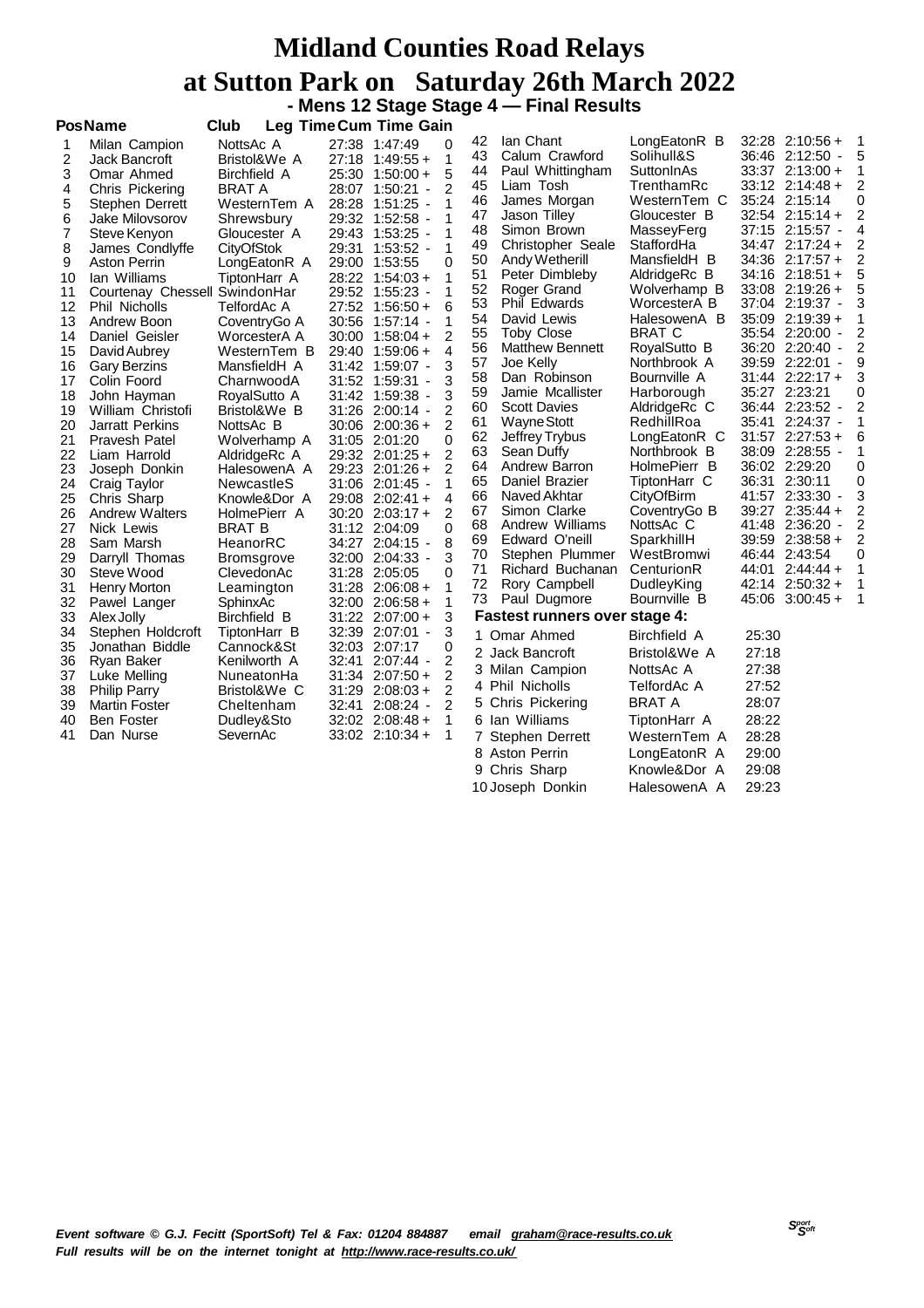#### **- Mens 12 Stage Stage 5 — Final Results**

|    | <b>PosName</b>                 | Club                |       | Leg Time Cum Time Gain |                |    |                                      |               |       |                                           |                |
|----|--------------------------------|---------------------|-------|------------------------|----------------|----|--------------------------------------|---------------|-------|-------------------------------------------|----------------|
| 1  | Merhawi Tkue                   | NottsAc A           |       | 16:11 2:04:00          | 0              | 43 | Tom Payne                            | SevernAc      |       | 23:05 2:33:39<br>$\overline{\phantom{a}}$ | 2              |
| 2  | Daniel Swain                   | <b>Birchfield A</b> |       | 16:09 2:06:09 +        | 1              | 44 | Scott Jones                          | WesternTem C  |       | $18:46$ 2:34:00 +                         | $\overline{2}$ |
| 3  | <b>Adam Stokes</b>             | Bristol&We A        |       | 16:28 2:06:23 -        | 1              | 45 | <b>Steven Howes</b>                  | Solihull&S    |       | 22:21 2:35:11<br>$\overline{\phantom{a}}$ | $\overline{2}$ |
| 4  | Daniel Owen                    | WesternTem A        |       | $15:50$ $2:07:15+$     | 1              | 46 | Warren Thomas                        | TrenthamRc    |       | 20:24 2:35:12 -                           | 1              |
| 5  | Jake Williamson                | <b>BRAT A</b>       | 17:01 | $2:07:22 -$            | 1              | 47 | Graham Davis                         | Gloucester B  |       | 20:15 2:35:29                             | 0              |
| 6  | Tom Bains                      | TiptonHarr A        |       | $16:15$ 2:10:18 +      | $\overline{4}$ | 48 | <b>Phillip Shaw</b>                  | MansfieldH B  | 19:21 | $2:37:18+$                                | 2              |
| 7  | Scott Hall                     | Shrewsbury          |       | 17:42 2:10:40 -        | 1              | 49 | Steve Blakemore                      | AldridgeRc B  | 20:09 | $2:39:00 +$                               | $\overline{c}$ |
| 8  | Mark Boot                      | LongEatonR A        | 16:48 | $2:10:43+$             | 1              | 50 | Jason Littlewood                     | StaffordHa    |       | 21:59 2:39:23 -                           | 1              |
| 9  | Vinnie Martin                  | <b>CityOfStok</b>   |       | 17:08 2:11:00 -        | 1              | 51 | Stefan Sternkopf                     | WorcesterA B  |       | 20:17 2:39:54 +                           | 2              |
| 10 | Pete Haynes                    | Gloucester A        |       | 18:06 2:11:31 -        | 3              | 52 | Paul Clarke                          | Wolverhamp B  |       | 20:33 2:39:59                             | 0              |
| 11 | <b>Isaac Mcadam</b>            | SwindonHar          |       | 16:57 2:12:20          | 0              | 53 | <b>Philip Mccarron</b>               | MasseyFerg    |       | 24:23 2:40:20 -                           | 5              |
| 12 | Alex Burrows                   | TelfordAc A         |       | 15:49 2:12:39          | 0              | 54 | Dominic Goold                        | HalesowenA B  |       | 20:42 2:40:21                             | 0              |
| 13 | <b>Finley Smith</b>            | WorcesterA A        |       | $16:56$ $2:15:00+$     | 1              | 55 | Dean Lucas                           | RoyalSutto B  |       | 19:48 2:40:28 +                           | 1              |
| 14 | Samuel Marshall                | CoventryGo A        |       | 18:03 2:15:17 -        | 1              | 56 | Dan Burton                           | RedhillRoa    |       | $17:44$ $2:42:21 +$                       | 5              |
| 15 | Graham Breen                   | Bristol&We B        |       | $16:49$ 2:17:03 +      | 4              | 57 | Tim Ogbourn                          | Bournville A  |       | 20:13 2:42:30 +                           | 1              |
| 16 | Gebrehiwet Tadese WesternTem B |                     |       | 18:02 2:17:08 -        | 1              | 58 | Tom Miller                           | Northbrook A  |       | 22:20 2:44:21                             | 1              |
| 17 | Richard Burman                 | RoyalSutto A        |       | $17:37$ $2:17:15+$     | 1              | 59 | Mark Shaw                            | AldridgeRc C  |       | 22:02 2:45:54 +                           | 1              |
| 18 | William Leggatt                | CharnwoodA          |       | 17:56 2:17:27 -        | 1              | 60 | Graeme Rolfe                         | Harborough    |       | 23:06 2:46:27 -                           | 1              |
| 19 | Adam Wright                    | MansfieldH A        |       | 18:25 2:17:32 -        | 3              | 61 | David Sansom                         | <b>BRAT C</b> |       | 27:11 2:47:11                             | 6              |
| 20 | Cameron Cass                   | NottsAc B           |       | 17:01 2:17:37          | 0              | 62 | Neil Baker                           | HolmePierr B  |       | $20:44$ 2:50:04 +                         | 2              |
| 21 | Toby Oury                      | AldridgeRc A        | 17:11 | $2:18:36+$             | 1              | 63 | A Wrightmullaney                     | LongEatonR C  |       | 24:35 2:52:28 -                           | 1              |
| 22 | <b>Harry Dyall</b>             | Wolverhamp A        |       | 17:45 2:19:05 -        | 1              | 64 | Mark Fantom                          | TiptonHarr C  |       | $22:43$ $2:52:54 +$                       | 1              |
| 23 | Jonathan Lewis                 | HalesowenA A        |       | 19:10 2:20:36          | 0              | 65 | David Hadley                         | Northbrook B  |       | 24:47 2:53:42 -                           | 2              |
| 24 | Paul Coughlan                  | <b>BRAT B</b>       |       | $17:53$ $2:22:02+$     | 3              | 66 | David Oxland                         | NottsAc C     |       | $20:14$ $2:56:34 +$                       | $\overline{2}$ |
| 25 | Paul Bentley                   | Knowle&Dor A        |       | 19:56 2:22:37          | 0              | 67 | <b>Balal Qureshi</b>                 | CityOfBirm    |       | 24:14 2:57:44 -                           | 1              |
| 26 | Ben Rhodes                     | HeanorRC            |       | 18:35 2:22:50 +        | $\overline{2}$ | 68 | Patrick Finnegan                     | SparkhillH    |       | 22:28 3:01:26 +                           | 1              |
| 27 | Ty Adkins                      | <b>Bromsgrove</b>   |       | 18:27 2:23:00 +        | 2              | 69 | <b>Martin Cheatle</b>                | CenturionR    |       | 23:38 3:08:22 +                           | 2              |
| 28 | Darren Morley                  | HolmePierr A        |       | 19:46 2:23:03 -        | 2              | 70 | <b>Philip Colver</b>                 | WestBromwi    | 27:18 | 3:11:12                                   | 0              |
| 29 | Jonathan Ranford               | NewcastleS          |       | 21:19 2:23:04 -        | 5              | 71 | A Robinsonmorris                     | DudleyKing    |       | 28:28 3:19:00 +                           | $\mathbf{1}$   |
| 30 | <b>Charlie Staveley</b>        | Leamington          |       | $18:07$ $2:24:15+$     | 1              | 72 | Rob Styles                           | Bournville B  |       | 25:14 3:25:59 +                           | 1              |
| 31 | Michael Banks                  | TiptonHarr B        | 17:31 | $2:24:32+$             | 3              |    | <b>Fastest runners over stage 5:</b> |               |       |                                           |                |
| 32 | <b>Martin Hewlett</b>          | ClevedonAc          |       | 19:50 2:24:55 -        | 2              |    | 1 Alex Burrows                       | TelfordAc A   | 15:49 |                                           |                |
| 33 | <b>Bill Chesters</b>           | Cannock&St          |       | $17:57$ $2:25:14+$     | 2              |    | 2 Daniel Owen                        | WesternTem A  | 15:50 |                                           |                |
| 34 | <b>William Carter</b>          | Bristol&We C        |       | $17:44$ $2:25:47+$     | 4              | 3  | Daniel Swain                         | Birchfield A  | 16:09 |                                           |                |
| 35 | Chris Djiala                   | <b>Birchfield B</b> |       | 19:06 2:26:06 -        | 2              |    | 4 Merhawi Tkue                       | NottsAc A     | 16:11 |                                           |                |
| 36 | Adam Homes                     | Kenilworth A        |       | 18:43 2:26:27          | 0              |    | 5 Tom Bains                          |               | 16:15 |                                           |                |
| 37 | James Wright                   | Dudley&Sto          |       | $17:45$ $2:26:33+$     | 3              |    |                                      | TiptonHarr A  |       |                                           |                |
| 38 | Jack Easthope                  | NuneatonHa          |       | 19:32 2:27:22 -        | 1              |    | 6 Adam Stokes                        | Bristol&We A  | 16:28 |                                           |                |
| 39 | Darren Dempsey                 | Cheltenham          |       | 19:32 2:27:56          | 0              |    | 7 Mark Boot                          | LongEatonR A  | 16:48 |                                           |                |
| 40 | Colin Piper                    | SphinxAc            | 22:16 | $2:29:14 -$            | 8              |    | 8 Graham Breen                       | Bristol&We B  | 16:49 |                                           |                |
| 41 | Alex Vize                      | LongEatonR B        |       | 18:32 2:29:28 +        | 1              |    | 9 Finley Smith                       | WorcesterA A  | 16:56 |                                           |                |
| 42 | Dean Cross                     | SuttonInAs          |       | 19:59 2:32:59 +        | 2              |    | 10 Isaac Mcadam                      | SwindonHar    | 16:57 |                                           |                |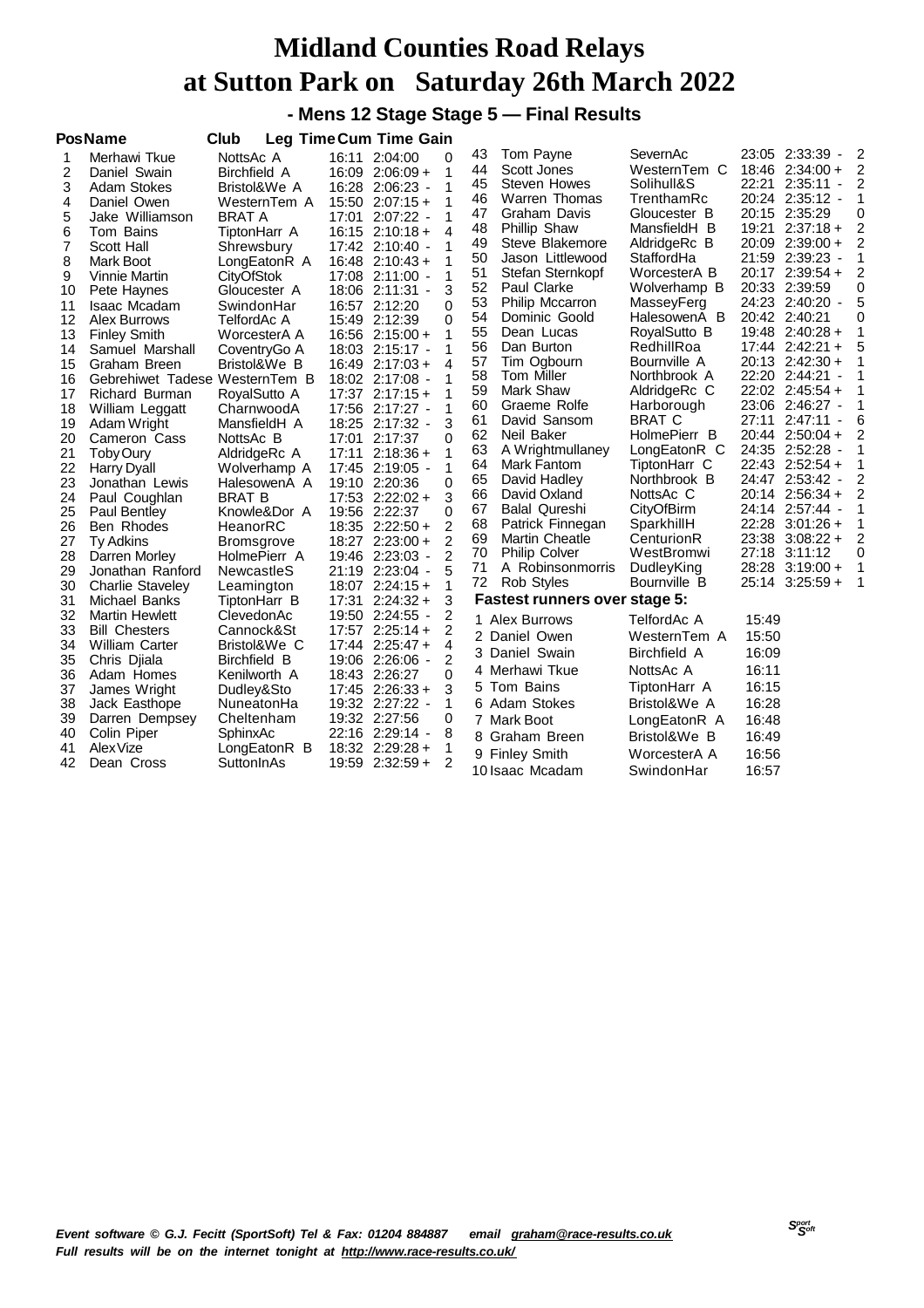#### **Midland Counties Road Relays at Sutton Park on Saturday 26th March 2022 - Mens 12 Stage Stage 6 — Final Results**

|    | <b>PosName</b>        | Club                |       | Leg Time Cum Time Gain                    |                |    |                               |                     |       |                                     |                |
|----|-----------------------|---------------------|-------|-------------------------------------------|----------------|----|-------------------------------|---------------------|-------|-------------------------------------|----------------|
| 1  | Daniel Bagley         | NottsAc A           |       | 16:17 2:20:17                             | 0              | 42 | Paul Hillman                  | SuttonInAs          |       | 21:13 2:54:12                       | 0              |
| 2  | <b>Jack Millar</b>    | Bristol&We A        |       | $15:26$ $2:21:49+$                        | 1              | 43 | Dave Lander                   | SevernAc            |       | 21:13 2:54:52                       | 0              |
| 3  | Joseph Heathcock      | <b>Birchfield A</b> |       | 16:18 2:22:27 -                           | $\mathbf{1}$   | 44 | Dave Savage                   | MansfieldH B        |       | $18:27$ $2:55:45+$                  | 4              |
| 4  | Reece Ashfield        | WesternTem A        |       | 16:08 2:23:23                             | 0              | 45 | Peter Jeffery                 | Gloucester B        |       | $21:41$ $2:57:10+$                  | 2              |
| 5  | Daniel Dalmedo        | <b>BRAT A</b>       |       | 16:42 2:24:04                             | 0              | 46 | Tom Cass                      | TrenthamRc          |       | 22:38 2:57:50                       | 0              |
| 6  | <b>Thomas Bentley</b> | TiptonHarr A        |       | 16:50 2:27:08                             | 0              | 47 | David Sutton                  | RoyalSutto B        |       | $18:03$ $2:58:31 +$                 | 8              |
| 7  | Ryan Haw              | LongEatonR A        |       | $16:27$ $2:27:10+$                        | 1              | 48 | Joseph Schembri               | AldridgeRc B        |       | $20:02$ 2:59:02 +                   | 1              |
| 8  | Daniel Watt           | <b>CityOfStok</b>   |       | $17:32$ $2:28:32 +$                       | 1              | 49 | Paul Lloyd                    | Solihull&S          |       | 24:34 2:59:45 -                     | 4              |
| 9  | Rob Fox               | Shrewsbury          | 17:59 | $2:28:39$ -                               | 2              | 50 | <b>Jake Oliver</b>            | StaffordHa          | 21:18 | 3:00:41                             | 0              |
| 10 | <b>Ethan Pierce</b>   | SwindonHar          |       | $16:56$ 2:29:16 +                         | 1              | 51 | Owen Jarman                   | WorcesterA B        |       | 21:13 3:01:07                       | 0              |
| 11 | <b>Marc Barnett</b>   | Gloucester A        | 18:11 | $2:29:42 -$                               | 1              | 52 | <b>Barry Allen</b>            | MasseyFerg          | 21:20 | $3:01:40+$                          | 1              |
| 12 | Paul Obrien           | TelfordAc A         |       | 17:49 2:30:28                             | 0              | 53 | Simon Nash                    | RedhillRoa          | 20:08 | $3:02:29+$                          | 3              |
| 13 | Samuel Davey          | WorcesterA A        |       | 17:09 2:32:09                             | 0              | 54 | Andrew Wheeler                | Bournville A        | 20:13 | $3:02:43+$                          | 3              |
| 14 | <b>Clark Roberts</b>  | CoventryGo A        |       | 17:22 2:32:39                             | 0              | 55 | Darren Edwards                | Wolverhamp B        |       | 22:59 3:02:58 -                     | 3              |
| 15 | Luke Duffy            | MansfieldH A        |       | $15:14$ $2:32:46 +$                       | 4              | 56 | <b>Richard Guest</b>          | HalesowenA B        |       | 26:46 3:07:07 -                     | 2              |
| 16 | C Neilson             | Bristol&We B        |       | 17:05 2:34:08 -                           | 1              | 57 | Michael Anderson              | Harborough          |       | $20:44$ $3:07:11 +$                 | 3              |
| 17 | John Parker           | WesternTem B        |       | 17:13 2:34:21<br>$\overline{\phantom{a}}$ | 1              | 58 | Craig Slyde                   | Northbrook A        | 23:43 | 3:08:04                             | 0              |
| 18 | Gavin Mcdermott       | NottsAc B           | 17:39 | $2:35:16+$                                | 2              | 59 | Steve Hammond                 | AldridgeRc C        |       | 22:45 3:08:39                       | 0              |
| 19 | Joseph Leggatt        | CharnwoodA          |       | 18:19 2:35:46 -                           | 1              | 60 | <b>Paul Falkiner</b>          | <b>BRAT C</b>       | 22:47 | $3:09:58+$                          | 1              |
| 20 | Thomas Archer         | AldridgeRc A        |       | $18:08$ 2:36:44 +                         | 1              | 61 | James Harrison                | HolmePierr B        | 20:41 | $3:10:45+$                          | 1              |
| 21 | <b>Edward Stead</b>   | RoyalSutto A        |       | 20:05 2:37:20 -                           | 4              | 62 | <b>Robert Sedgley</b>         | TiptonHarr C        | 22:58 | $3:15:52+$                          | 2              |
| 22 | Gareth Briggs         | Wolverhamp A        |       | 19:06 2:38:11                             | 0              | 63 | <b>Mark Parker</b>            | Northbrook B        |       | $23:32$ $3:17:14 +$                 | $\overline{2}$ |
| 23 | Nick Hazelwood        | HalesowenA A        |       | 18:37 2:39:13                             | $\Omega$       | 64 | <b>Marlon Patrice</b>         | CityOfBirm          |       | 24:12 3:21:56 +                     | 3              |
| 24 | Gavin Moorhead        | <b>Bromsgrove</b>   | 18:01 | $2:41:01+$                                | 3              | 65 | Kevin Roughton                | LongEatonR C        | 31:53 | 3:24:21<br>$\overline{\phantom{a}}$ | $\overline{2}$ |
| 25 | Paul Baker            | Knowle&Dor A        |       | 18:36 2:41:13                             | 0              | 66 | Andrew Law                    | SparkhillH          | 25:20 | $3:26:46+$                          | 2              |
| 26 | Jai Sispal            | Leamington          |       | $17:28$ $2:41:43+$                        | 4              | 67 | Paul Cooper                   | CenturionR          |       | 26:55 3:35:17 +                     | $\overline{c}$ |
| 27 | Ethan Compton         | TiptonHarr B        |       | $18:03$ $2:42:35+$                        | 4              | 68 | Dominic Ashton                | WestBromwi          |       | 25:17 3:36:29 +                     | 2              |
| 28 | <b>Richard Gray</b>   | <b>BRAT B</b>       |       | 21:02 2:43:04 -                           | 4              | 69 | <b>Peter Stevens</b>          | DudleyKing          | 25:17 | $3:44:17+$                          | $\overline{2}$ |
| 29 | Mitchell Blundell     | Cannock&St          | 17:51 | $2:43:05+$                                | 4              | 70 | Richard Leaper                | Bournville B        |       | 25:32 3:51:31 +                     | $\overline{2}$ |
| 30 | <b>Martin Walters</b> | HolmePierr A        |       | 20:18 2:43:21<br>$\overline{\phantom{a}}$ | $\overline{2}$ |    | Fastest runners over stage 6: |                     |       |                                     |                |
| 31 | Daniel Orme           | HeanorRC            |       | 20:42 2:43:32 -                           | 5              |    | 1 Luke Duffy                  | MansfieldH A        | 15:14 |                                     |                |
| 32 | Andrew Sproson        | NewcastleS          |       | 20:33 2:43:37 -                           | 3              |    | 2 Jack Millar                 | Bristol&We A        | 15:26 |                                     |                |
| 33 | <b>Gary Lewis</b>     | ClevedonAc          |       | 18:58 2:43:53 -                           | 1              | 3  | Reece Ashfield                | WesternTem A        | 16:08 |                                     |                |
| 34 | R Gardnerblake        | Birchfield B        | 19:11 | $2:45:17+$                                | 1              |    | 4 Daniel Bagley               | NottsAc A           | 16:17 |                                     |                |
| 35 | <b>Elliot Prince</b>  | Cheltenham          |       | $18:34$ $2:46:30 +$                       | 4              |    |                               |                     |       |                                     |                |
| 36 | Wayne Briggs          | Kenilworth A        |       | 20:33 2:47:00                             | 0              |    | 5 Joseph Heathcock            | <b>Birchfield A</b> | 16:18 |                                     |                |
| 37 | Paul Smith            | NuneatonHa          |       | 20:26 2:47:48 +                           | 1              |    | 6 Ryan Haw                    | LongEatonR A        | 16:27 |                                     |                |
| 38 | Allan Howling         | SphinxAc            |       | $18:48$ 2:48:02 +                         | 2              |    | 7 Daniel Dalmedo              | <b>BRAT A</b>       | 16:42 |                                     |                |
| 39 | Andrew Wood           | Dudley&Sto          |       | 22:14 2:48:47 -                           | 2              | 8  | <b>Thomas Bentley</b>         | TiptonHarr A        | 16:50 |                                     |                |
| 40 | Christopher Magee     | LongEatonR B        | 19:19 | $2:48:47+$                                | 1              |    | 9 Ethan Pierce                | SwindonHar          | 16:56 |                                     |                |
| 41 | <b>Martin Soakell</b> | WesternTem C        |       | $19:59$ $2:53:59 +$                       | 3              |    | 10 C Neilson                  | Bristol&We B        | 17:05 |                                     |                |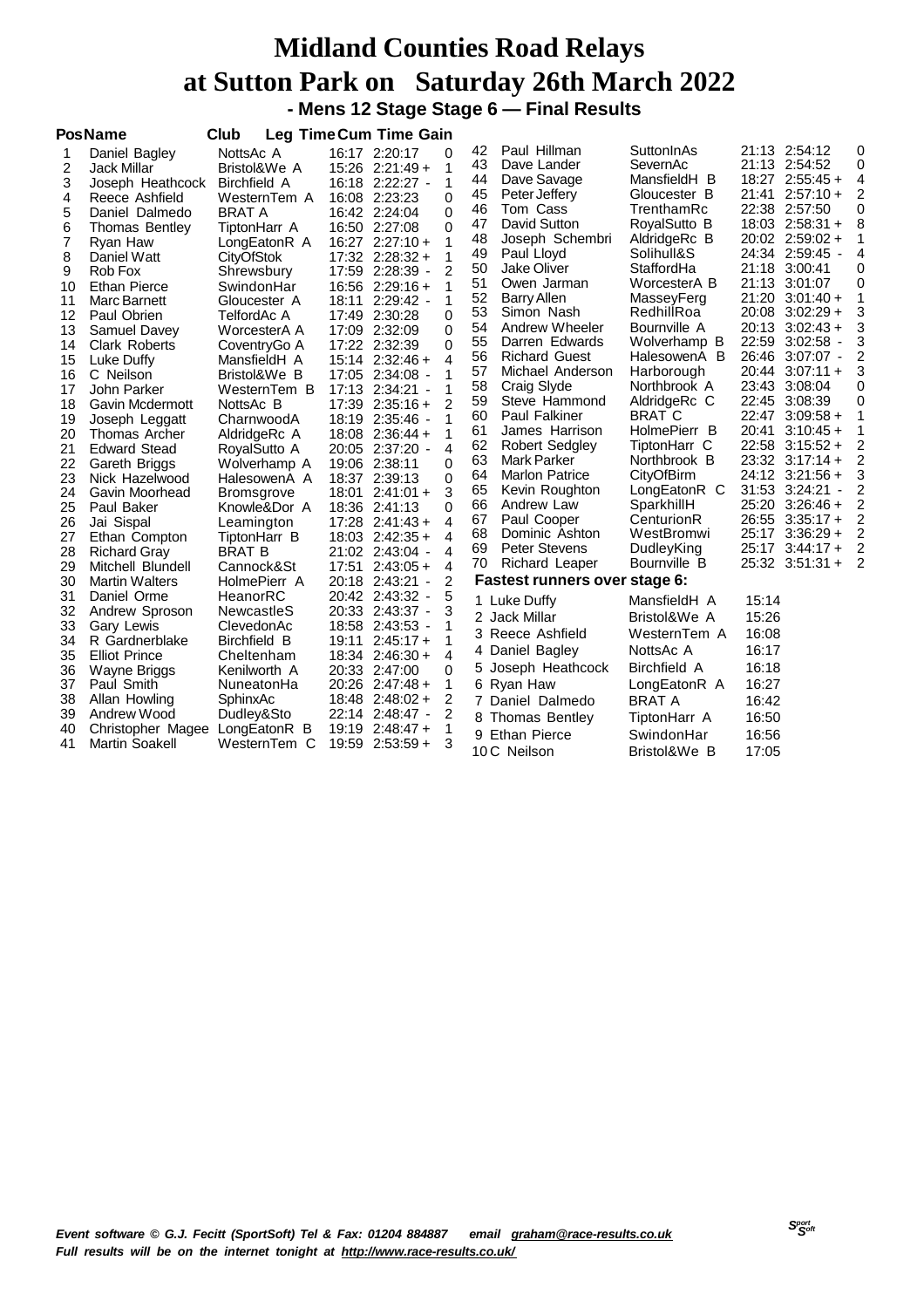#### **- Mens 12 Stage Stage 7 — Final Results**

|                | <b>PosName</b>               | Club              |       | <b>Leg Time Cum Time Gain</b> |                |    |                                      |               |       |                                           |                |
|----------------|------------------------------|-------------------|-------|-------------------------------|----------------|----|--------------------------------------|---------------|-------|-------------------------------------------|----------------|
| 1              | Matthew Williams             | NottsAc A         |       | 16:49 2:37:06                 | 0              | 42 | Anthony O'brien                      | SphinxAc      |       | 27:16 3:15:18 -                           | 4              |
| 2              | <b>William Parkin</b>        | Bristol&We A      |       | 16:04 2:37:53                 | $\Omega$       | 43 | Stephen Hale                         | SevernAc      |       | 22:00 3:16:52                             | 0              |
| 3              | Orlando Corea                | Birchfield A      |       | 16:40 2:39:07                 | 0              | 44 | Chris Taylor                         | RoyalSutto B  |       | $19:13$ $3:17:44 +$                       | 3              |
| 4              | Henry James                  | WesternTem A      | 16:11 | 2:39:34                       | 0              | 45 | Daniel Crow                          | SuttonInAs    |       | 24:05 3:18:17 -                           | 3              |
| 5              | Patrick Townsend             | <b>BRAT A</b>     | 16:41 | 2:40:45                       | 0              | 46 | Simon Bryan                          | TrenthamRc    | 21:21 | 3:19:11                                   | 0              |
| 6              | Luke Vine                    | TiptonHarr A      | 17:25 | 2:44:33                       | 0              | 47 | Lee Moore                            | Gloucester B  |       | 22:27 3:19:37 -                           | 2              |
| $\overline{7}$ | Daniel Hawley                | LongEatonR A      |       | 17:33 2:44:43                 | $\Omega$       | 48 | David Price                          | WorcesterA B  |       | 18:53 3:20:00 +                           | 3              |
| 8              | Matthew Woodward SwindonHar  |                   |       | 16:10 2:45:26 +               | 2              | 49 | <b>Andrew Dalzell</b>                | AldridgeRc B  |       | 21:02 3:20:04 -                           | 1              |
| 9              | Ross Connor                  | <b>CityOfStok</b> |       | 17:15 2:45:47 -               | 1              | 50 | <b>Richard Horne</b>                 | Solihull&S    |       | 23:22 3:23:07 -                           | 1              |
| 10             | Carl Aveyard                 | Shrewsbury        |       | 17:54 2:46:33 -               | 1              | 51 | Nitesh Thakrar                       | StaffordHa    |       | 22:30 3:23:11                             | 1              |
| 11             | Andrew Decamps               | Gloucester A      |       | 17:04 2:46:46                 | $\Omega$       | 52 | Tom Robinson                         | Bournville A  |       | $21:09$ $3:23:52 +$                       | 2              |
| 12             | <b>Jack White</b>            | TelfordAc A       |       | 17:43 2:48:11                 | 0              | 53 | Clive Greyson                        | RedhillRoa    |       | 21:39 3:24:08                             | 0              |
| 13             | Paul Wright                  | MansfieldH A      |       | $16:01$ 2:48:47 +             | 2              | 54 | Patrick Kavanagh                     | MasseyFerg    |       | 22:53 3:24:33 -                           | $\overline{2}$ |
| 14             | <b>Tom Bentley</b>           | WorcesterA A      |       | 18:06 2:50:15 -               |                | 55 | Mark Illidge                         | Wolverhamp B  |       | 22:54 3:25:52                             | 0              |
| 15             | Andy Salmon                  | Bristol&We B      |       | $16:46$ 2:50:54 +             | 1              | 56 | Tom Ranger                           | Harborough    |       | $18:43$ $3:25:54 +$                       | 1              |
| 16             | <b>Edward Griffiths</b>      | CoventryGo A      |       | 18:24 2:51:03 -               | 2              | 57 | Andy Piddington                      | BRAT C        |       | $20:20$ $3:30:18 +$                       | 3              |
| 17             | Alex Doherty                 | WesternTem B      |       | 17:25 2:51:46                 | $\Omega$       | 58 | Andrew Nock                          | HalesowenA B  |       | 24:04 3:31:11<br>$\overline{\phantom{a}}$ | 2              |
| 18             | <b>Oliver Teasel</b>         | NottsAc B         |       | 19:14 2:54:30                 | 0              | 59 | Marcus Nye                           | AldridgeRc C  |       | 23:14 3:31:53                             | 0              |
| 19             | Alex Dicken                  | AldridgeRc A      |       | $17:50$ $2:54:34 +$           | $\mathbf{1}$   | 60 | Simon Leadley                        | HolmePierr B  |       | $22:56$ $3:33:41 +$                       | 1              |
| 20             | Jack Bonser                  | Wolverhamp A      |       | $16:26$ 2:54:37 +             | 2              | 61 | Gary Beardsworth                     | TiptonHarr C  |       | $23:06$ $3:38:58 +$                       | 1              |
| 21             | Sam Crawford                 | RoyalSutto A      |       | 18:37 2:55:57                 | $\Omega$       | 62 | Graeme Brannen                       | Northbrook A  | 32:38 | $3:40:42 -$                               | 4              |
| 22             | Will Goodbourn               | CharnwoodA        |       | 21:16 2:57:02 -               | 3              | 63 | Adrian Lowe                          | Northbrook B  |       | 24:53 3:42:07                             | 0              |
| 23             | Peter Dear                   | HalesowenA A      |       | 18:18 2:57:31                 | 0              | 64 | <b>Matthew Allen</b>                 | CityOfBirm    |       | 25:31 3:47:27                             | 0              |
| 24             | Wayne Watkins                | <b>Bromsgrove</b> |       | 17:45 2:58:46                 | 0              | 65 | Craig Hinks                          | SparkhillH    |       | 28:52 3:55:38 +                           | 1              |
| 25             | Guy Allen                    | Leamington        | 18:11 | $2:59:54+$                    | 1              | 66 | Kevin Ferncombe                      | CenturionR    |       | 26:24 4:01:41 +                           | 1              |
| 26             | Craig Pearson                | Cannock&St        |       | $17:53$ $3:00:58 +$           | 3              | 67 | Paul Mansell                         | WestBromwi    |       | 26:03 4:02:32 +                           | 1              |
| 27             | Ben Carrington               | <b>BRAT B</b>     | 18:21 | $3:01:25+$                    | 1              | 68 | Liam Simner                          | DudleyKing    |       | $29:00$ 4:13:17 +                         | 1              |
| 28             | Krisztian Karasz             | TiptonHarr B      |       | 18:54 3:01:29 -               | 1              | 69 | Daniel Wilson                        | Bournville B  |       | 22:46 4:14:17 +                           | 1              |
| 29             | Darren John                  | Knowle&Dor A      |       | 20:26 3:01:39 -               | 4              |    | <b>Fastest runners over stage 7:</b> |               |       |                                           |                |
| 30             | <b>Ethan Rowley</b>          | HeanorRC          |       | 19:28 3:03:00 +               | 1              |    | 1 Paul Wright                        | MansfieldH A  | 16:01 |                                           |                |
| 31             | Andrew Brownsword NewcastleS |                   |       | $19:40$ $3:03:17+$            | 1              |    | 2 William Parkin                     | Bristol&We A  | 16:04 |                                           |                |
| 32             | Chris Rhodes                 | HolmePierr A      | 19:58 | $3:03:19 -$                   | 2              |    |                                      |               | 16:10 |                                           |                |
| 33             | Jonah Murray                 | ClevedonAc        |       | 19:29 3:03:22                 | 0              |    | 3 Matthew Woodward                   | SwindonHar    |       |                                           |                |
| 34             | Oliver Chinn                 | Birchfield B      |       | 19:54 3:05:11                 | 0              |    | 4 Henry James                        | WesternTem A  | 16:11 |                                           |                |
| 35             | Harry Purewal                | Kenilworth A      |       | $18:44$ $3:05:44$ +           | 1              | 5. | Jack Bonser                          | Wolverhamp A  | 16:26 |                                           |                |
| 36             | Rhys Pippard                 | Cheltenham        |       | 19:52 3:06:22 -               | 1              |    | 6 Orlando Corea                      | Birchfield A  | 16:40 |                                           |                |
| 37             | <b>Andy Parkes</b>           | NuneatonHa        |       | 19:55 3:07:43                 | 0              |    | 7 Patrick Townsend                   | <b>BRAT A</b> | 16:41 |                                           |                |
| 38             | Paul Lewis                   | LongEatonR B      |       | 19:42 3:08:29 +               | $\overline{2}$ |    | 8 Andy Salmon                        | Bristol&We B  | 16:46 |                                           |                |
| 39             | <b>Gary Worrall</b>          | Dudley&Sto        |       | 20:00 3:08:47                 | 0              |    | 9 Matthew Williams                   | NottsAc A     | 16:49 |                                           |                |
| 40             | Charlie Marshall             | WesternTem C      | 19:34 | $3:13:33+$                    | 1              |    |                                      |               | 17:04 |                                           |                |
| 41             | Chris Monk                   | MansfieldH B      | 19:29 | $3:15:14+$                    | 3              |    | 10 Andrew Decamps                    | Gloucester A  |       |                                           |                |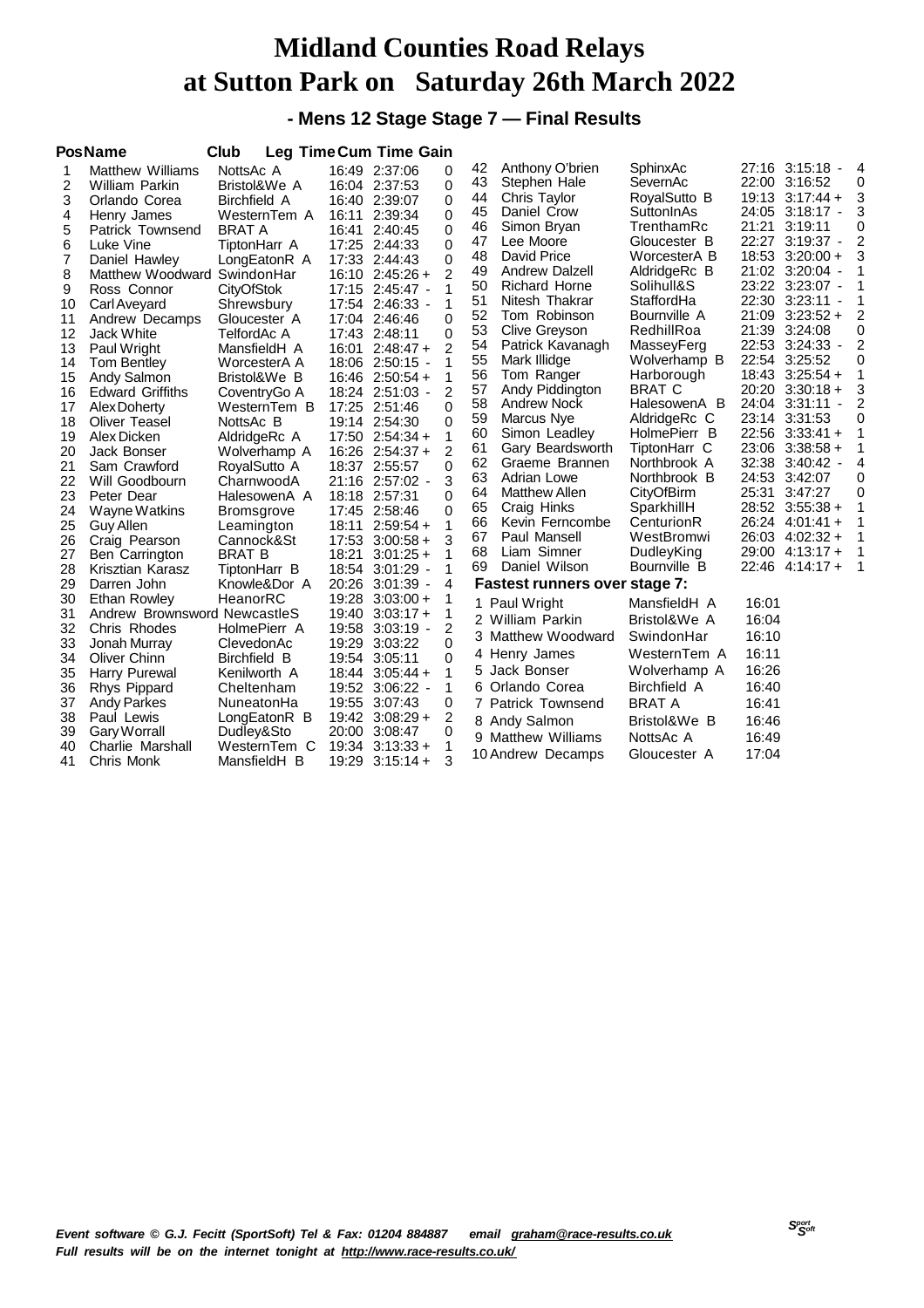#### **- Mens 12 Stage Stage 8 — Final Results**

|                | <b>PosName</b>                       | Club                         |       | Leg Time Cum Time Gain         |        |          |                                                 |                          |       |                                      |        |
|----------------|--------------------------------------|------------------------------|-------|--------------------------------|--------|----------|-------------------------------------------------|--------------------------|-------|--------------------------------------|--------|
| 1              | Anthony Woodward NottsAc A           |                              |       | 16:12 2:53:18                  | 0      | 40       | Clark Lawson                                    | WesternTem C             |       | 19:58 3:33:31                        | 0      |
| 2              | Benedict Westhenry Bristol&We A      |                              |       | 16:26 2:54:19                  | 0      | 41       | <b>Mark Rickards</b>                            | RoyalSutto B             |       | $18:25$ $3:36:09 +$                  | 3      |
| 3              | Matt Scarisbrook                     | Birchfield A                 |       | 15:57 2:55:04                  | 0      | 42       | Conrad Watson                                   | MansfieldH B             | 21:31 | $3:36:45$ -                          | 1      |
| 4              | Alexander Jones                      | WesternTem A                 |       | 16:39 2:56:13                  | 0      | 43       | David Howells                                   | SevernAc                 |       | 20:44 3:37:36                        | 0      |
| 5              | Mark Ince                            | <b>BRAT A</b>                |       | 16:57 2:57:42                  | 0      | 44       | Wayne Broadbent                                 | SphinxAc                 |       | 23:17 3:38:35 -                      | 2      |
| 6              | Dominic Gardner                      | TiptonHarr A                 |       | 16:59 3:01:32                  | 0      | 45       | Paul Castledine                                 | SuttonInAs               |       | 20:32 3:38:49                        | 0      |
| $\overline{7}$ | Tim Caldwell                         | LongEatonR A                 |       | 17:02 3:01:45                  | 0      | 46       | Neil Price                                      | WorcesterA B             |       | 20:07 3:40:07 +                      | 2      |
| 8              | Omer Homer                           | SwindonHar                   |       | 17:15 3:02:41                  | 0      | 47       | <b>Matthew Emery</b>                            | AldridgeRc B             |       | $20:36$ 3:40:40 +                    | 2      |
| 9              | <b>Stuart Fisher</b>                 | <b>CityOfStok</b>            |       | 17:02 3:02:49                  | 0      | 48       | Neil Hobbs                                      | Gloucester B             |       | 22:15 3:41:52 -                      | 1      |
| 10             | <b>Harry Wells</b>                   | Gloucester A                 |       | $16:28$ $3:03:14 +$            | 1      | 49       | Pete Chell                                      | StaffordHa               |       | $22:07$ 3:45:18 +                    | 2      |
| 11             | Allan Williams                       | Shrewsbury                   |       | 18:49 3:05:22 -                | 1      | 50       | Michael Stephenson RedhillRoa                   |                          | 22:11 | $3:46:19+$                           | 3      |
| 12             | Dean Gapper                          | TelfordAc A                  |       | 18:52 3:07:03                  | 0      | 51       | Alan Mcdougall                                  | MasseyFerg               |       | $21:48$ 3:46:21 +                    | 3      |
| 13             | Jack Cooke                           | MansfieldH A                 |       | 18:57 3:07:44                  | 0      | 52       | Dan Perrin                                      | Harborough               |       | $20:58$ $3:46:52 +$                  | 4      |
| 14             | Adam Wilson                          | Bristol&We B                 |       | $17:02$ $3:07:56 +$            | 1      | 53       | <b>Matthew Burley</b>                           | TrenthamRc               |       | 27:52 3:47:03 -                      | 7      |
| 15             | James Dale                           | WorcesterA A                 | 18:08 | $3:08:23$ -                    | 1      | 54       | Peter Hood                                      | Wolverhamp B             |       | $21:57$ $3:47:49+$                   | 1      |
| 16             | Daniel Dalton                        | CoventryGo A                 | 18:48 | 3:09:51                        | 0      | 55       | Tim Hodges                                      | Bournville A             |       | 23:59 3:47:51 -                      | 3      |
| 17             | Steve Linton                         | WesternTem B                 |       | 18:31 3:10:17                  | 0      | 56       | Stuart Pearson                                  | <b>BRAT C</b>            |       | $19:47$ 3:50:05 +                    | 1      |
| 18             | Rezene Hayle                         | NottsAc B                    |       | 18:22 3:12:52                  | 0      | 57       | James Parker                                    | HalesowenA B             |       | $21:12$ 3:52:23 +                    |        |
| 19             | <b>Richard Naylor</b>                | RoyalSutto A                 |       | $17:52$ $3:13:49+$             | 2      | 58       | <b>Trevor Harris</b>                            | AldridgeRc C             |       | 27:33 3:59:26 +                      | 1      |
| 20<br>21       | Mandeep Chatha                       | AldridgeRc A                 | 19:21 | 19:23 3:13:57 -<br>$3:13:58$ - | 1<br>1 | 59       | Anthony Hughes                                  | Northbrook A             |       | 22:55 4:03:37 +                      | 3      |
| 22             | Thomas Pryor<br><b>Richard White</b> | Wolverhamp A<br>HalesowenA A | 17:51 | $3:15:22 +$                    | 1      | 60<br>61 | Lee Avery<br>Alan Smith                         | TiptonHarr C             |       | $26:10$ 4:05:08 +<br>24:30 4:06:37 + | 1<br>2 |
| 23             | Paul Harmer                          | CharnwoodA                   |       | 18:43 3:15:45 -                |        | 62       |                                                 | Northbrook B             |       |                                      |        |
| 24             | Tom Foulerton                        | Leamington                   |       | $17:39$ $3:17:33 +$            |        | 63       | <b>Kevin Sylvester</b><br><b>Stuart Minchin</b> | CityOfBirm<br>SparkhillH |       | 22:40 4:10:07 +<br>24:24 4:20:02 +   | 2<br>2 |
| 25             | Andrew Freeman                       | <b>Bromsgrove</b>            |       | 19:43 3:18:29 -                | 1      | 64       | C Houghton                                      | CenturionR               |       | 22:56 4:24:37 +                      | 2      |
| 26             | Paul Jolliffe                        | <b>BRAT B</b>                |       | $17:44$ 3:19:09 +              | 1      | 65       | Daniel Floyd                                    | WestBromwi               |       | $23:56$ 4:26:28 +                    | 2      |
| 27             | <b>Gareth Griffiths</b>              | TiptonHarr B                 |       | $18:03$ $3:19:32 +$            | 1      | 66       | <b>Stuart Bird</b>                              | Bournville B             |       | $26:58$ 4:41:15 +                    | 3      |
| 28             | C Metcalfe                           | Cannock&St                   |       | 19:16 3:20:14 -                | 2      | 67       | John Andrews                                    | DudleyKing               |       | $30:57$ 4:44:14 +                    | 1      |
| 29             | Dominic Macaleese HolmePierr A       |                              |       | 19:17 3:22:36 +                | 3      |          | Fastest runners over stage 8:                   |                          |       |                                      |        |
| 30             | <b>Matt Browning</b>                 | ClevedonAc                   | 19:51 | $3:23:13+$                     | 3      |          |                                                 |                          |       |                                      |        |
| 31             | Thomas Smith                         | Birchfield B                 |       | $18:23$ $3:23:34 +$            | 3      |          | 1 Matt Scarisbrook                              | <b>Birchfield A</b>      | 15:57 |                                      |        |
| 32             | Will Mason                           | Kenilworth A                 | 18:21 | $3:24:05+$                     | 3      |          | 2 Anthony Woodward                              | NottsAc A                | 16:12 |                                      |        |
| 33             | <b>Mark Cotton</b>                   | NewcastleS                   |       | 21:12 3:24:29 -                | 2      |          | 3 Benedict Westhenry                            | Bristol&We A             | 16:26 |                                      |        |
| 34             | Cameron Hogan                        | HeanorRC                     |       | 21:49 3:24:49 -                | 4      |          | 4 Harry Wells                                   | Gloucester A             | 16:28 |                                      |        |
| 35             | Ian Voaden                           | Knowle&Dor A                 |       | 23:16 3:24:55 -                | 6      |          | 5 Alexander Jones                               | WesternTem A             | 16:39 |                                      |        |
| 36             | Johnathan Ritchie                    | NuneatonHa                   |       | $19:00$ $3:26:43+$             | 1      |          | 6 Mark Ince                                     | <b>BRAT A</b>            | 16:57 |                                      |        |
| 37             | Kevin Spilman                        | Cheltenham                   |       | 20:27 3:26:49 -                | 1      |          | 7 Dominic Gardner                               | TiptonHarr A             | 16:59 |                                      |        |
| 38             | Mark Lay                             | LongEatonR B                 |       | 19:07 3:27:36                  | 0      |          | 8 Adam Wilson                                   | Bristol&We B             | 17:02 |                                      |        |
| 39             | Martin Harrigan                      | Dudley&Sto                   | 19:48 | 3:28:35                        | 0      |          |                                                 |                          |       |                                      |        |
|                |                                      |                              |       |                                |        | 9        | <b>Stuart Fisher</b>                            | CityOfStok               | 17:02 |                                      |        |
|                |                                      |                              |       |                                |        |          | 10 Tim Caldwell                                 | LongEatonR A             | 17:02 |                                      |        |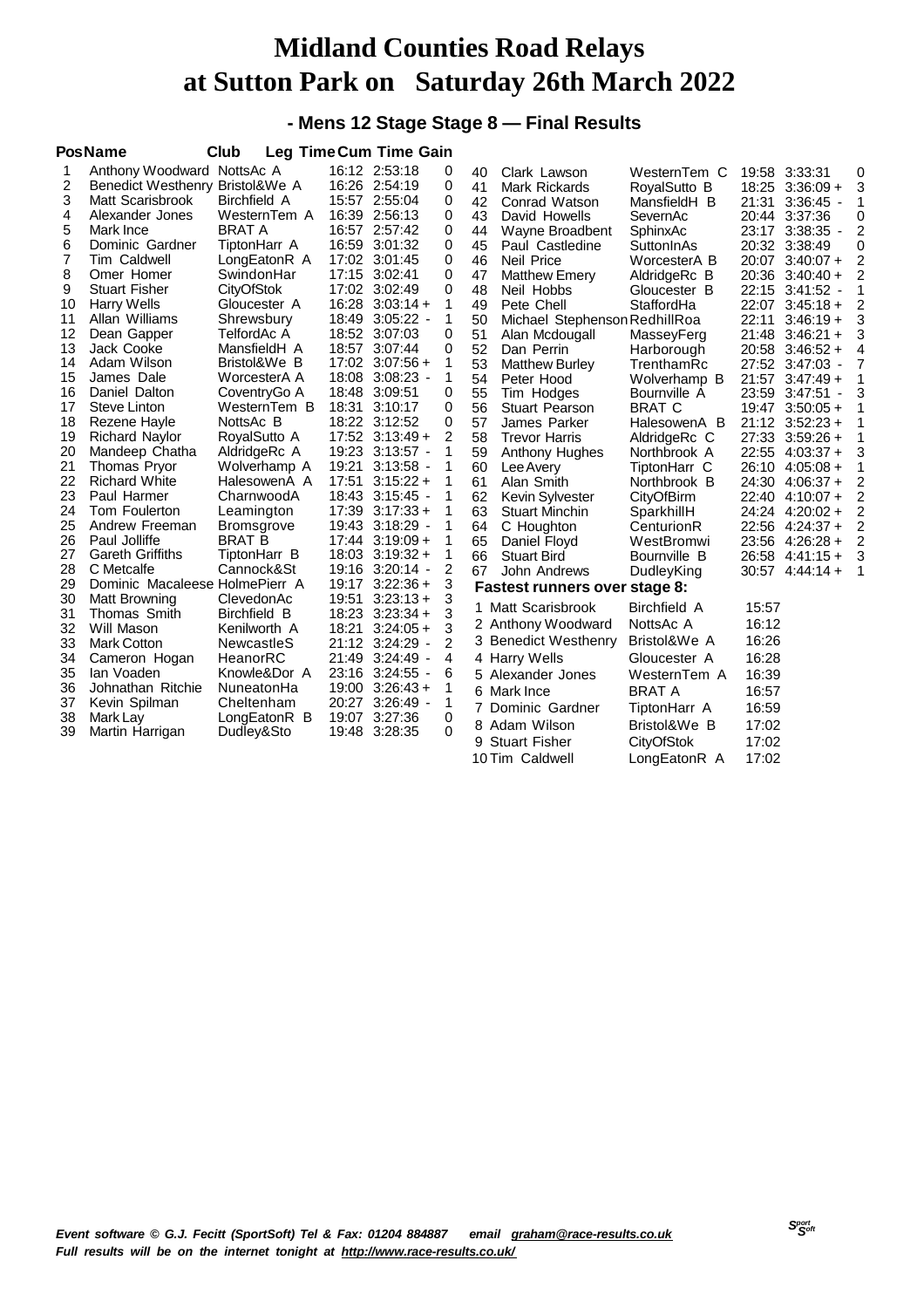**- Mens 12 Stage Stage 9 — Final Results**

|                                                                                                                                                                                                                   | <b>PosName</b>                                                                                                                                                                                                                                                                                                                                                                                                                                                                                                                                                                                                                                                                                                              | Club                                                                                                                                                                                                                                                                                                                                                                                                                                                                                                                                                                                                        |                                                                                                                                                                                                                                                                                                                                                                                                                                                                                                                                                                                                                                                                                         | Leg Time Cum Time Gain                                                                                                                                                                                                                                                                          |                                                                                                                                                              |                                                                                                                                                                                                                                                                                                                                                                                                                                                                                                                                                                                                                                                                                         |                                                                                                                                                                                                                                                                                                                                                                                                                                                                                                                       |                                                                                                                                                       |                                                                                                                                                                                                                                                                                                                                                                                                                                                                       |                                                                                                       |
|-------------------------------------------------------------------------------------------------------------------------------------------------------------------------------------------------------------------|-----------------------------------------------------------------------------------------------------------------------------------------------------------------------------------------------------------------------------------------------------------------------------------------------------------------------------------------------------------------------------------------------------------------------------------------------------------------------------------------------------------------------------------------------------------------------------------------------------------------------------------------------------------------------------------------------------------------------------|-------------------------------------------------------------------------------------------------------------------------------------------------------------------------------------------------------------------------------------------------------------------------------------------------------------------------------------------------------------------------------------------------------------------------------------------------------------------------------------------------------------------------------------------------------------------------------------------------------------|-----------------------------------------------------------------------------------------------------------------------------------------------------------------------------------------------------------------------------------------------------------------------------------------------------------------------------------------------------------------------------------------------------------------------------------------------------------------------------------------------------------------------------------------------------------------------------------------------------------------------------------------------------------------------------------------|-------------------------------------------------------------------------------------------------------------------------------------------------------------------------------------------------------------------------------------------------------------------------------------------------|--------------------------------------------------------------------------------------------------------------------------------------------------------------|-----------------------------------------------------------------------------------------------------------------------------------------------------------------------------------------------------------------------------------------------------------------------------------------------------------------------------------------------------------------------------------------------------------------------------------------------------------------------------------------------------------------------------------------------------------------------------------------------------------------------------------------------------------------------------------------|-----------------------------------------------------------------------------------------------------------------------------------------------------------------------------------------------------------------------------------------------------------------------------------------------------------------------------------------------------------------------------------------------------------------------------------------------------------------------------------------------------------------------|-------------------------------------------------------------------------------------------------------------------------------------------------------|-----------------------------------------------------------------------------------------------------------------------------------------------------------------------------------------------------------------------------------------------------------------------------------------------------------------------------------------------------------------------------------------------------------------------------------------------------------------------|-------------------------------------------------------------------------------------------------------|
| 1<br>2<br>3<br>4<br>5<br>6<br>7<br>8<br>9<br>10<br>11<br>12<br>13<br>14<br>15<br>16<br>17<br>18<br>19<br>20<br>21<br>22<br>23<br>24<br>25<br>26<br>27<br>28<br>29<br>30<br>31<br>32<br>33<br>34<br>35<br>36<br>37 | Freddie Hessian<br>Harry Allen<br>Dominic Smith<br>Philip Wylie<br><b>Steve Turner</b><br>Daniel Lewis<br>Shajahan Janally<br>Aaron Needham<br>Simon Dill<br><b>Finlay Hawkins</b><br>Alexander Rieley<br>John Mason<br>Hugh Brashaw<br>Martin Hargreaves<br>Tony Farnsworth<br>Mark Sprigings<br>Matthew Hadlum<br>Steve Long<br><b>Tony Davies</b><br>Daniel Williams<br><b>Rich Amorwilkes</b><br>Paul Bradley<br><b>Patrick Mackie</b><br>Colin Bailey<br>Darren Perry<br>Aodhan Mccay<br>James Russell<br><b>Matthew Crocker</b><br><b>Richard Smith</b><br>Neil Sheward<br><b>Edward Bower</b><br>Stephen Ashmore<br><b>Matthew Evans</b><br>Simon Crofts<br>Matthew Kinsella<br>Matt Weightman<br><b>Gary Morley</b> | NottsAc A<br>Bristol&We A<br><b>Birchfield A</b><br>WesternTem A<br><b>BRAT A</b><br>TiptonHarr A<br><b>CityOfStok</b><br>LongEatonR A<br>SwindonHar<br>Gloucester A<br>MansfieldH A<br>TelfordAc A<br>Bristol&We B<br>Shrewsbury<br>WorcesterA A<br>WesternTem B<br>CoventryGo A<br>NottsAc B<br>RoyalSutto A<br>AldridgeRc A<br>Wolverhamp A<br>HalesowenA A<br><b>Bromsgrove</b><br><b>BRAT B</b><br>TiptonHarr B<br>Leamington<br>Cannock&St<br>ClevedonAc<br>HolmePierr A<br>Kenilworth A<br>Knowle&Dor A<br>HeanorRC<br>Cheltenham<br><b>NewcastleS</b><br>NuneatonHa<br>LongEatonR B<br>MansfieldH B | 15:09 3:08:27<br>16:55 3:11:14<br>16:27 3:11:31<br>16:05 3:12:18<br>16:59 3:14:41<br>16:54 3:18:26<br>$16:56$ $3:19:45+$<br>18:33 3:20:18 -<br>18:00 3:20:41 -<br>18:08 3:21:22<br>$16:34$ $3:24:18 +$<br>17:47 3:24:50<br>$16:59$ $3:24:55 +$<br>20:00 3:25:22 -<br>17:08 3:25:31<br>$18:50$ $3:29:07 +$<br>20:00 3:29:51 -<br>17:01<br>17:49 3:31:38<br>18:11<br>18:33 3:32:31<br>18:33 3:33:55<br>$17:35$ $3:36:04 +$<br>$17:26$ $3:36:35+$<br>17:29<br>19:45 3:37:18 -<br>$19:13$ $3:39:27+$<br>$19:29$ $3:42:42 +$<br>20:16 3:42:52<br>$19:52$ $3:43:57+$<br>19:34<br>$21:13$ 3:46:02 +<br>19:55<br>22:46 3:47:15 -<br>$20:49$ $3:47:32 +$<br>$21:12$ 3:48:48 +<br>19:22 3:56:07 + | 0<br>$\Omega$<br>0<br>0<br>0<br>$\Omega$<br>$\mathcal{P}$<br>1<br>0<br>2<br>0<br>1<br>3<br>0<br>1<br>1<br>3:29:53<br>0<br>0<br>3:32:08<br>0<br>0<br>$\Omega$<br>$\overline{2}$<br>2<br>2<br>$3:37:01 +$<br>2<br>1<br>2<br>0<br>2<br>$3:44:29+$<br>4<br>2<br>$3:46:44+$<br>4<br>1<br>1<br>2<br>5 | 38<br>39<br>40<br>41<br>42<br>43<br>44<br>45<br>46<br>47<br>48<br>49<br>50<br>51<br>52<br>53<br>54<br>55<br>56<br>57<br>58<br>59<br>60<br>61<br>62<br>3<br>9 | lan Wood<br>Alex Jenkins<br>Hugh Davies<br>Mark Foster<br>Paul Slatford<br><b>Arthur Daley</b><br>Andrew Greensmith TrenthamRc<br>Tim Clayton<br>Nick Osborne<br>Antonio Treglia<br>Jonathan Stanforth<br><b>Alastair Reilly</b><br>Andrew Popplewell MasseyFerg<br>Robert Edwards<br>Huw Jones<br>Paul Allen<br>Henry Simpson<br>Mark Baker<br>Francis Mason<br>Carl Gayle<br>Daniel Snook<br>James Hannon<br>James Houghton<br>Pete Donnelly<br>John Cheel<br>Fastest runners over stage 9:<br>1 Freddie Hessian<br>2 Philip Wylie<br>Dominic Smith<br>4 Alexander Rieley<br>5 Daniel Lewis<br>6 Harry Allen<br>7 Shajahan Janally<br>8 Steve Turner<br>Hugh Brashaw<br>10 Steve Long | RoyalSutto B<br>SevernAc<br>WorcesterA B<br>AldridgeRc B<br>SphinxAc<br>Gloucester B<br>SuttonInAs<br>Harborough<br>StaffordHa<br>Bournville A<br>RedhillRoa<br>Wolverhamp B<br><b>BRAT C</b><br>HalesowenA B<br>AldridgeRc C<br>Northbrook A<br>Northbrook B<br>TiptonHarr C<br>CityOfBirm<br>SparkhillH<br>CenturionR<br>WestBromwi<br>Bournville B<br>NottsAc A<br>WesternTem A<br><b>Birchfield A</b><br>MansfieldH A<br>TiptonHarr A<br>Bristol&We A<br>CityOfStok<br><b>BRAT A</b><br>Bristol&We B<br>NottsAc B | 19:52<br>23:39<br>23:31<br>24:31<br>26:58<br>27:39<br>23:17<br>15:09<br>16:05<br>16:27<br>16:34<br>16:54<br>16:55<br>16:56<br>16:59<br>16:59<br>17:01 | $20:00$ $3:56:09 +$<br>$21:02$ 3:58:38 +<br>$20:13$ 4:00:20 +<br>$4:00:32 +$<br>$4:02:14+$<br>$4:05:23+$<br>19:35 4:06:38 +<br>28:05 4:06:54<br>$20:32$ 4:07:24 +<br>$23:08$ 4:08:26 +<br>20:55 4:08:46 +<br>23:03 4:09:22 +<br>23:36 4:09:57 +<br>22:31 4:10:20 +<br>21:02 4:11:07 +<br>27:14 4:19:37 +<br>$4:23:57+$<br>$23:10$ 4:26:47 +<br>22:59 4:29:36 +<br>$4:32:06+$<br>$4:37:46+$<br>$4:43:19+$<br>25:18 4:49:55 +<br>$25:26$ 4:51:54 +<br>$26:16$ 5:07:31 + | 3<br>4<br>6<br>6<br>5<br>9<br>Ω<br>6<br>2<br>3<br>4<br>4<br>4<br>4<br>5<br>3<br>4<br>4<br>4<br>4<br>4 |
|                                                                                                                                                                                                                   |                                                                                                                                                                                                                                                                                                                                                                                                                                                                                                                                                                                                                                                                                                                             |                                                                                                                                                                                                                                                                                                                                                                                                                                                                                                                                                                                                             |                                                                                                                                                                                                                                                                                                                                                                                                                                                                                                                                                                                                                                                                                         |                                                                                                                                                                                                                                                                                                 |                                                                                                                                                              |                                                                                                                                                                                                                                                                                                                                                                                                                                                                                                                                                                                                                                                                                         |                                                                                                                                                                                                                                                                                                                                                                                                                                                                                                                       |                                                                                                                                                       |                                                                                                                                                                                                                                                                                                                                                                                                                                                                       |                                                                                                       |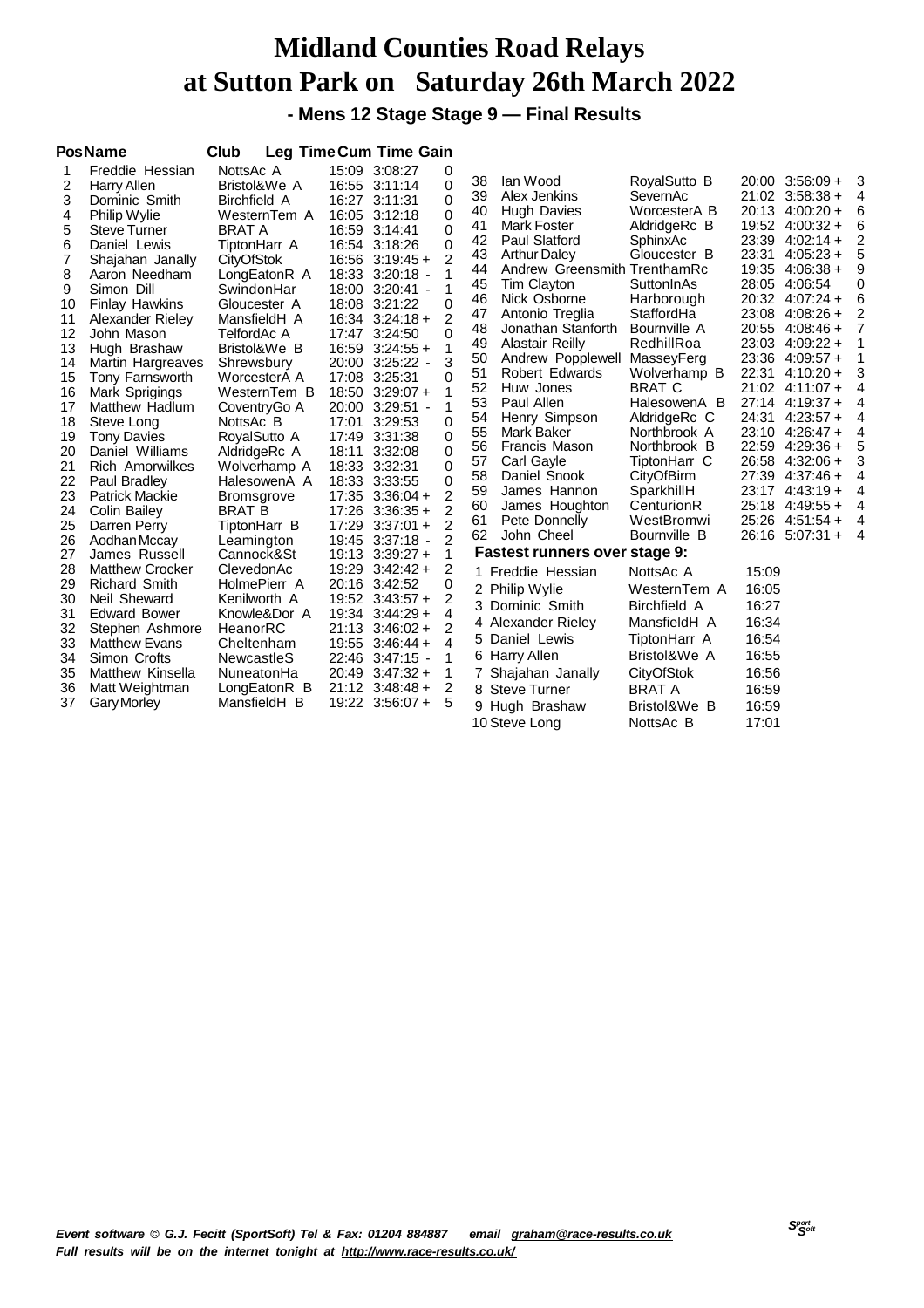#### **- Mens 12 Stage Stage 10 — Final Results**

|                                                                                                  | <b>PosName</b>                                                                                                                                                                                                                                                                                                           | Club                                                                                                                                                                                                                                                                                                           |                                  | <b>Leg Time Cum Time Gain</b>                                                                                                                                                                                                                                                                                                           |                                                                    |                                                                                                                |                                                                                                                                                                                                                                                                                                                                        |                                                                                                                                                                                                                                                                                           |                                                                                        |                                                                                                                                                                                                                                                                                                                                      |                                                                    |
|--------------------------------------------------------------------------------------------------|--------------------------------------------------------------------------------------------------------------------------------------------------------------------------------------------------------------------------------------------------------------------------------------------------------------------------|----------------------------------------------------------------------------------------------------------------------------------------------------------------------------------------------------------------------------------------------------------------------------------------------------------------|----------------------------------|-----------------------------------------------------------------------------------------------------------------------------------------------------------------------------------------------------------------------------------------------------------------------------------------------------------------------------------------|--------------------------------------------------------------------|----------------------------------------------------------------------------------------------------------------|----------------------------------------------------------------------------------------------------------------------------------------------------------------------------------------------------------------------------------------------------------------------------------------------------------------------------------------|-------------------------------------------------------------------------------------------------------------------------------------------------------------------------------------------------------------------------------------------------------------------------------------------|----------------------------------------------------------------------------------------|--------------------------------------------------------------------------------------------------------------------------------------------------------------------------------------------------------------------------------------------------------------------------------------------------------------------------------------|--------------------------------------------------------------------|
| 2<br>3<br>4<br>5<br>6<br>7<br>8<br>9<br>10<br>11<br>12<br>13<br>14<br>15<br>16<br>17<br>18<br>19 | George Phillips<br>Owain Jones<br>Alex Tovev<br>Daniel King<br>Owen Jones<br>Joseph Read<br>Dean Richardson<br>James Fisher<br>M Harrisontosatto<br>Jeremy Mower<br>Graham Donald<br>Benjamin Naudi<br>Samuel Bentley<br>Ben Harle<br>Joe Gilling<br>Lucas Bennett<br>Mike Hughes<br>Russell Simpson<br>H Beechmcphilbin | NottsAc A<br>Bristol&We A<br><b>Birchfield A</b><br>WesternTem A<br><b>BRAT A</b><br>TiptonHarr A<br><b>CityOfStok</b><br>LongEatonR A<br>SwindonHar<br>Gloucester A<br>Bristol&We B<br>TelfordAc A<br>MansfieldH A<br>WorcesterA A<br>Shrewsbury<br>CoventryGo A<br>WesternTem B<br>RoyalSutto A<br>NottsAc B | 16:41<br>17:01<br>17:41          | 16:00 3:24:27<br>15:59 3:27:13<br>16:23 3:27:54<br>16:32 3:28:50<br>16:34 3:31:15<br>3:35:07<br>3:36:46<br>17:22 3:37:40<br>17:03 3:37:44<br>18:22 3:39:44<br>$3:42:36+$<br>18:05 3:42:55<br>18:42 3:43:00 -<br>$18:16$ $3:43:47+$<br>19:05 3:44:27 -<br>$17:05$ 3:46:56 +<br>17:50 3:46:57 -<br>$18:36$ $3:50:14 +$<br>20:33 3:50:26 - | 0<br>0<br>0<br>0<br>0<br>0<br>0<br>0<br>0<br>0<br>2<br>0<br>2<br>1 | 38<br>39<br>40<br>41<br>42<br>43<br>44<br>45<br>46<br>47<br>48<br>49<br>50<br>51<br>52<br>53<br>54<br>55<br>56 | Luke Sheppard<br>Tom Adam<br><b>Steve Marlow</b><br>Harshad Patel<br>Chris Holmes<br><b>Matt Singer</b><br>Douglas Alcock<br>Andy Wilkinson<br>Leon Stringer<br>Simon Newman<br>Lee Partridge<br>David Lee<br>Howard Crabtree<br><b>Stuart Bell</b><br>Martin Ludford<br>Roger Mallard<br>Kevin Attwood<br>Adrian Powell<br>Kevin Erne | WorcesterA B<br>SevernAc<br>MansfieldH B<br>AldridgeRc B<br>SuttonInAs<br>Gloucester B<br>TrenthamRc<br>SphinxAc<br>StaffordHa<br>Bournville A<br>Wolverhamp B<br>MasseyFerg<br>Harborough<br>RedhillRoa<br><b>BRAT C</b><br>HalesowenA B<br>AldridgeRc C<br>Northbrook A<br>Northbrook B | 22:41<br>25:27<br>25:11<br>25:31<br>24:47                                              | $19:11 \quad 4:19:31 +$<br>20:53 4:19:31<br>24:48 4:20:55 -<br>20:58 4:21:30<br>19:26 4:26:20 +<br>21:40 4:27:03<br>22:35 4:29:13<br>27:32 4:29:46 -<br>$4:31:07+$<br>$22:53$ 4:31:39 +<br>$22:00$ 4:32:20 +<br>$22:24$ 4:32:21 +<br>4:32:51<br>$4:34:33 -$<br>23:46 4:34:53<br>20:06 4:39:43<br>4:49:28<br>4:51:34<br>26:14 4:55:50 | 0<br>3<br>0<br>3<br>0<br>0<br>3<br>4<br>2<br>0<br>0<br>0<br>0<br>0 |
| 20<br>21<br>22<br>23<br>24<br>25                                                                 | Daniel Day<br>Greg Asbury<br>James Hoult<br>Scott Beverley<br>Andrea Vecchi<br>Raymond Charlton                                                                                                                                                                                                                          | AldridgeRc A<br>Wolverhamp A<br>HalesowenA A<br><b>Bromsgrove</b><br><b>BRAT B</b><br>Leamington                                                                                                                                                                                                               | 19:11<br>19:00<br>18:57          | 3:51:19<br>3:51:31<br>3:52:52<br>18:44 3:54:48<br>18:16 3:54:51<br>$17:40$ $3:54:58 +$                                                                                                                                                                                                                                                  | 0<br>0<br>0<br>0<br>0<br>1                                         | 57<br>58<br>59<br>60<br>61                                                                                     | Paul Dolan<br>Marvindean Palmer CityOfBirm<br>Chris Allison<br><b>Gary Clifton</b><br>Anthony Edwards<br>Fastest runners over stage 10:                                                                                                                                                                                                | TiptonHarr C<br>CenturionR<br>WestBromwi<br>SparkhillH                                                                                                                                                                                                                                    | 25:41                                                                                  | 4:57:47<br>28:16 5:06:02<br>$26:17$ 5:16:12 +<br>$24:38$ 5:16:32 +<br>34:46 5:18:05 -                                                                                                                                                                                                                                                | 0<br>0<br>2                                                        |
| 26<br>27<br>28<br>29<br>30<br>31<br>32<br>33<br>34<br>35<br>36<br>37                             | Darren Hands<br>Jagon Edge<br>Liam Murphy<br><b>Alex Murray</b><br>David Carbutt<br>Peter Edwards<br><b>Mark Alldritt</b><br>Tim Sharman<br>j Waiming<br>Glenn Riches<br>Chris Hamerhodges NuneatonHa<br>Callum Thomas                                                                                                   | TiptonHarr B<br>Cannock&St<br>HolmePierr A<br>ClevedonAc<br>Knowle&Dor A<br>HeanorRC<br>Kenilworth A<br>NewcastleS<br>Cheltenham<br>LongEatonR B<br>RoyalSutto B                                                                                                                                               | 20:11<br>17:59<br>19:29<br>20:48 | 19:45 3:56:46 -<br>3:59:38<br>$18:40$ $4:01:32 +$<br>20:05 4:02:47 -<br>$19:00$ $4:03:29+$<br>$4:04:01 +$<br>20:55 4:04:52 -<br>$18:34$ 4:05:49 +<br>20:35 4:07:19 -<br>$4:08:17+$<br>$4:08:20$ -<br>$21:32$ 4:17:41 +                                                                                                                  | 0<br>1<br>2                                                        | 1.<br>4<br>5<br>6                                                                                              | Owain Jones<br>2 George Phillips<br>3 AlexTovey<br>Daniel King<br>Owen Jones<br>Joseph Read<br>7 Dean Richardson<br>8 M Harrisontosatto<br>9 Lucas Bennett<br>10 James Fisher                                                                                                                                                          | Bristol&We A<br>NottsAc A<br>Birchfield A<br>WesternTem A<br>BRAT A<br>TiptonHarr A<br>CityOfStok<br>SwindonHar<br>CoventryGo A<br>LongEatonR A                                                                                                                                           | 15:59<br>16:00<br>16:23<br>16:32<br>16:34<br>16:41<br>17:01<br>17:03<br>17:05<br>17:22 |                                                                                                                                                                                                                                                                                                                                      |                                                                    |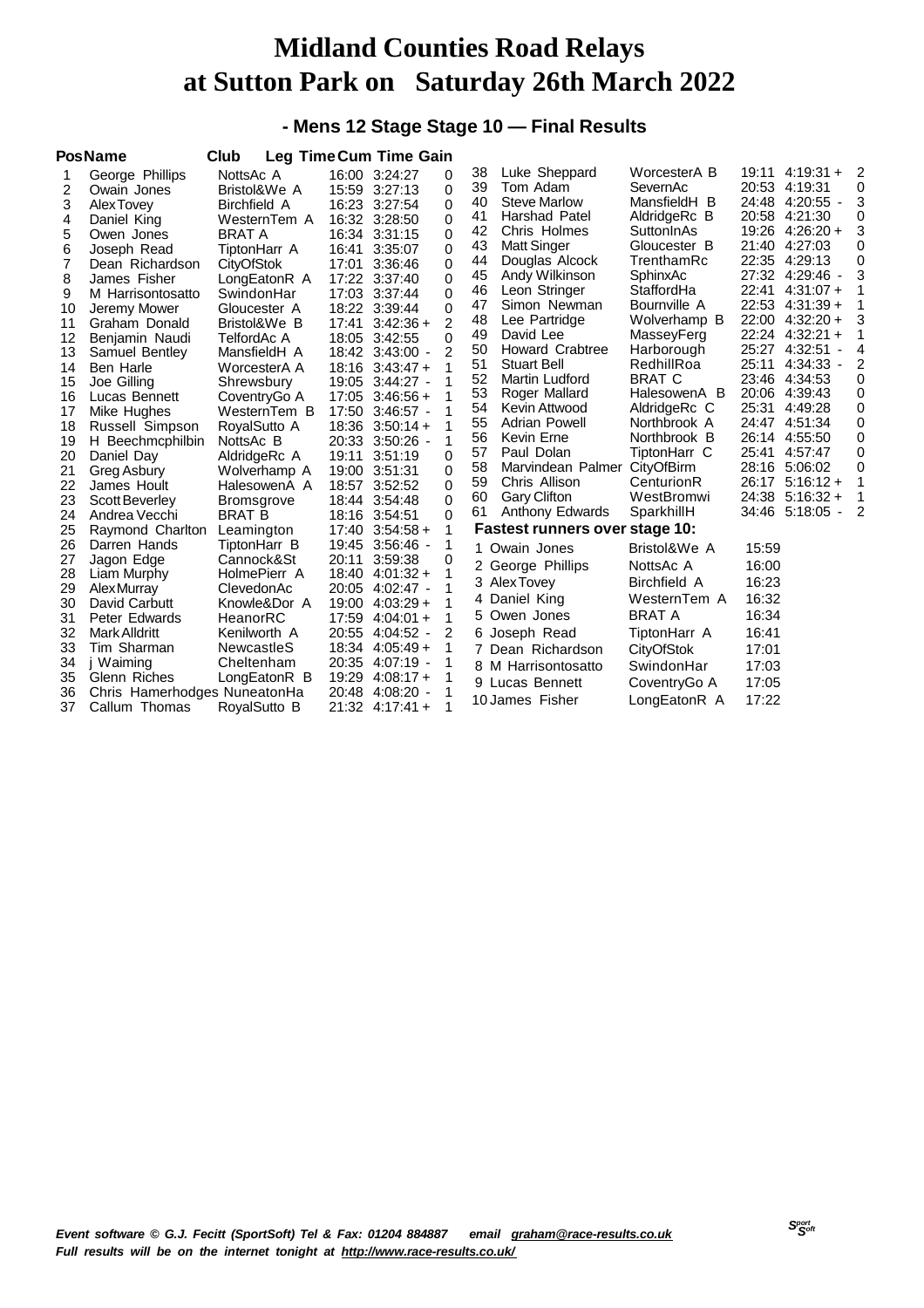#### **- Mens 12 Stage Stage 11 — Final Results**

|    | <b>PosName</b>                  | Club              |       | Leg Time Cum Time Gain |                |    |                                       |                     |       |                     |                |
|----|---------------------------------|-------------------|-------|------------------------|----------------|----|---------------------------------------|---------------------|-------|---------------------|----------------|
|    | <b>Stuart Spencer</b>           | NottsAc A         |       | 15:48 3:40:15          | 0              | 36 | Adam Pollock                          | WorcesterA B        |       | $18:47$ $4:38:18 +$ | -2             |
| 2  | Josh Moody                      | Bristol&We A      |       | 16:10 3:43:23          | 0              | 37 | David Clarke                          | SevernAc            |       | $19:10$ 4:38:41 +   | 2              |
| 3  | Jonathan Bradford               | Birchfield A      |       | 16:13 3:44:07          | 0              | 38 | <b>lain Mackie</b>                    | RoyalSutto B        |       | 21:12 4:38:53 -     |                |
| 4  | Eliot Taylor                    | WesternTem A      |       | 16:30 3:45:20          | 0              | 39 | Gordon Walker                         | AldridgeRc B        |       | $20:38$ 4:42:08 +   | 2              |
| 5  | James Marshall                  | <b>BRAT A</b>     |       | 16:27 3:47:42          | 0              | 40 | David Carver                          | MansfieldH B        | 23:58 | 4:44:53             | 0              |
| 6  | Ben Gamble                      | TiptonHarr A      |       | 16:36 3:51:43          | 0              | 41 | Will Singer                           | Gloucester B        |       | $20:25$ 4:47:28 +   | 2              |
| 7  | Christopher Morgan CityOfStok   |                   |       | 17:22 3:54:08          | $\Omega$       | 42 | <b>Thomas Perry</b>                   | TrenthamRc          |       | 20:36 4:49:49 +     | 2              |
| 8  | Gary Obrien                     | SwindonHar        |       | $17:13$ $3:54:57 +$    | 1              | 43 | Anton Newell                          | SuttonInAs          |       | 23:33 4:49:53 -     |                |
| 9  | D Magalela                      | LongEatonR A      |       | 17:18 3:54:58 -        | 1              | 44 | Dave Mclean                           | SphinxAc            |       | 20:55 4:50:41 +     |                |
| 10 | Eugenio Diz                     | Gloucester A      |       | 17:42 3:57:26          | $\Omega$       | 45 | David Clarke                          | MasseyFerg          |       | 20:42 4:53:03 +     | 4              |
| 11 | Andrew Drake                    | Bristol&We B      | 16:57 | 3:59:33                | $\Omega$       | 46 | James Evans                           | Bournville A        | 21:49 | $4:53:28+$          |                |
| 12 | <b>Richie Talbot</b>            | MansfieldH A      |       | $17:59$ 4:00:59 +      |                | 47 | N Turnerhenke                         | Harborough          | 23:01 | $4:55:52+$          | 3              |
| 13 | Ioan Huruban                    | TelfordAc A       |       | 18:34 4:01:29 -        |                | 48 | Martyn Mchale                         | RedhillRoa          | 22:23 | $4:56:56+$          | 3              |
| 14 | Oliver Parry                    | Shrewsbury        |       | $17:13$ 4:01:40 +      |                | 49 | Tom Daviesdavall                      | StaffordHa          | 26:09 | 4:57:16             | 3              |
| 15 | Harvey Bowron                   | WorcesterA A      |       | 18:16 4:02:03 -        |                | 50 | Jort Vanmourik                        | <b>BRAT C</b>       | 23:22 | $4:58:15+$          |                |
| 16 | Mark James                      | WesternTem B      |       | $18:56$ $4:05:53 +$    |                | 51 | John Hill                             | HalesowenA B        | 22:58 | $5:02:41+$          | 2              |
| 17 | Martin Whitehouse               | NottsAc B         | 17:29 | $4:07:55+$             | $\overline{2}$ | 52 | Simon Brown                           | AldridgeRc C        | 24:32 | $5:14:00+$          | $\overline{2}$ |
| 18 | Nick Bennett                    | CoventryGo A      |       | 21:29 4:08:25 -        | 2              | 53 | David Tittle                          | Northbrook A        | 24:37 | $5:16:11+$          | 2              |
| 19 | Frederic Tremblay               | RoyalSutto A      | 19:14 | 4:09:28 -              |                | 54 | Lee Newark                            | Northbrook B        |       | 24:23 5:20:13 +     | 2              |
| 20 | Rob Carrington                  | Wolverhamp A      |       | 17:58 4:09:29 +        |                | 55 | Craig Woodward                        | TiptonHarr C        | 26:37 | $5:24:24+$          | 2              |
| 21 | Luke White                      | AldridgeRc A      |       | 18:30 4:09:49 -        | 1              | 56 | Umesh Parekh                          | CityOfBirm          |       | 29:35 5:35:37 +     | 2              |
| 22 | Tom Kenderdine                  | HalesowenA A      | 18:49 | 4:11:41                | $\Omega$       | 57 | Mark Arnold                           | SparkhillH          |       | 24:35 5:42:40 +     | 4              |
| 23 | Aidan Haibiker                  | <b>BRAT B</b>     |       | $17:48$ 4:12:39 +      | 1              |    | <b>Fastest runners over stage 11:</b> |                     |       |                     |                |
| 24 | <b>Gregory West</b>             | Leamington        |       | $18:38$ 4:13:36 +      | 1              | 1. | <b>Stuart Spencer</b>                 | NottsAc A           | 15:48 |                     |                |
| 25 | Jaro Sosko                      | <b>Bromsgrove</b> |       | 19:00 4:13:48 -        | 2              |    | 2 Josh Moody                          | Bristol&We A        | 16:10 |                     |                |
| 26 | Adam Barnes                     | TiptonHarr B      |       | 18:32 4:15:18          | 0              |    | Jonathan Bradford                     | <b>Birchfield A</b> | 16:13 |                     |                |
| 27 | Thomas Orton                    | Cannock&St        |       | 20:29 4:20:07          | 0              |    |                                       |                     |       |                     |                |
| 28 | Sam WilliamsduncanHolmePierr A  |                   |       | 19:34 4:21:06          | $\Omega$       | 4  | James Marshall                        | <b>BRAT A</b>       | 16:27 |                     |                |
| 29 | Clive Richards                  | ClevedonAc        |       | 20:45 4:23:32          | 0              |    | 5 Eliot Taylor                        | WesternTem A        | 16:30 |                     |                |
| 30 | Daniel Mayes                    | Knowle&Dor A      |       | 20:42 4:24:11          | 0              |    | 6 Ben Gamble                          | TiptonHarr A        | 16:36 |                     |                |
| 31 | Lewis Whiting                   | HeanorRC          |       | 21:16 4:25:17          | 0              |    | 7 Andrew Drake                        | Bristol&We B        | 16:57 |                     |                |
| 32 | Colin Bailey                    | Kenilworth A      | 20:41 | 4:25:33                | 0              |    | 8 Gary Obrien                         | SwindonHar          | 17:13 |                     |                |
| 33 | Thomas Carversmith LongEatonR B |                   |       | $19:14$ $4:27:31+$     | 2              |    | 9 Oliver Parry                        | Shrewsbury          | 17:13 |                     |                |
| 34 | James Gillum                    | NuneatonHa        |       | $21:29$ 4:29:49 +      | 2              |    |                                       |                     | 17:18 |                     |                |
| 35 | Michael Ede                     | Cheltenham        |       | 24:25 4:31:44 -        |                |    | 10 D Magalela                         | LongEatonR A        |       |                     |                |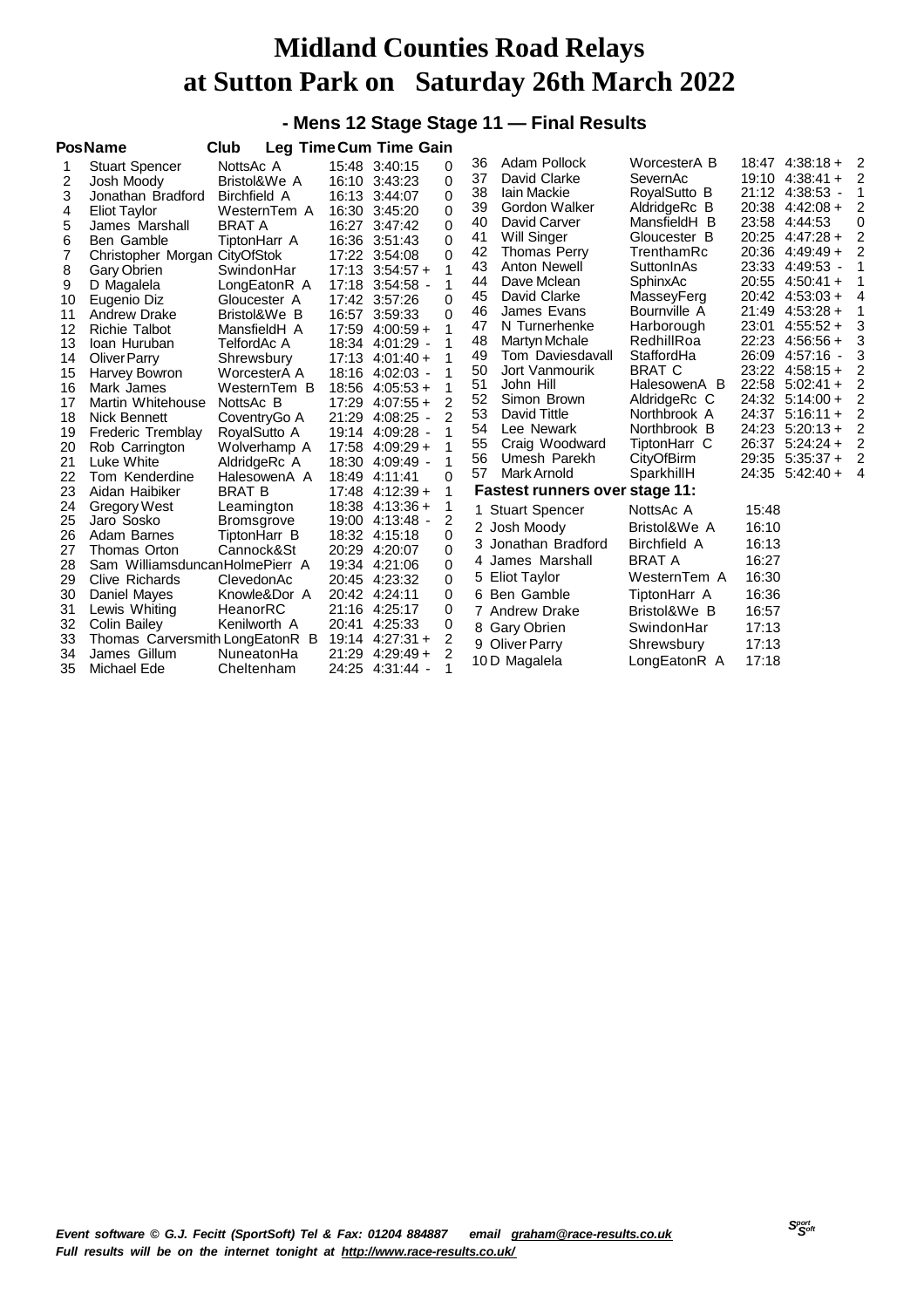#### **- Mens 12 Stage Stage 12 — Final Results**

|                                                                                                                                                                         | <b>PosName</b>                                                                                                                                                                                                                                                                                                                                                                                                                                                                                                                                | Club                                                                                                                                                                                                                                                                                                                                                                                                                                                                    |                                                                                                                                                                                                                                                                                                                                           | Leg Time Cum Time Gain                                                                                                                                                                                           |                                                                                                                                                                                                                      |                                                                                                                                        |                                                                                                                                                                                                                                                                                                                                                                                                                                                                                                                                 |                                                                                                                                                                                                                                                                                                                                                                                                                                     |                                                                      |                                                                                                                                                                                                                                                                                                                                                                                                                                  |                                                                                                                         |
|-------------------------------------------------------------------------------------------------------------------------------------------------------------------------|-----------------------------------------------------------------------------------------------------------------------------------------------------------------------------------------------------------------------------------------------------------------------------------------------------------------------------------------------------------------------------------------------------------------------------------------------------------------------------------------------------------------------------------------------|-------------------------------------------------------------------------------------------------------------------------------------------------------------------------------------------------------------------------------------------------------------------------------------------------------------------------------------------------------------------------------------------------------------------------------------------------------------------------|-------------------------------------------------------------------------------------------------------------------------------------------------------------------------------------------------------------------------------------------------------------------------------------------------------------------------------------------|------------------------------------------------------------------------------------------------------------------------------------------------------------------------------------------------------------------|----------------------------------------------------------------------------------------------------------------------------------------------------------------------------------------------------------------------|----------------------------------------------------------------------------------------------------------------------------------------|---------------------------------------------------------------------------------------------------------------------------------------------------------------------------------------------------------------------------------------------------------------------------------------------------------------------------------------------------------------------------------------------------------------------------------------------------------------------------------------------------------------------------------|-------------------------------------------------------------------------------------------------------------------------------------------------------------------------------------------------------------------------------------------------------------------------------------------------------------------------------------------------------------------------------------------------------------------------------------|----------------------------------------------------------------------|----------------------------------------------------------------------------------------------------------------------------------------------------------------------------------------------------------------------------------------------------------------------------------------------------------------------------------------------------------------------------------------------------------------------------------|-------------------------------------------------------------------------------------------------------------------------|
| 1<br>2<br>3<br>4<br>5<br>6<br>7<br>8<br>9<br>10<br>11<br>12<br>13<br>14<br>15<br>16<br>17<br>18<br>19<br>20<br>21<br>22<br>23<br>24<br>25<br>26<br>27<br>28<br>29<br>30 | <b>Tim Hartley</b><br><b>Kurt Taylor</b><br><b>Andrew Peat</b><br>Jamie Harper<br>Daniel Robinson<br>Nick Hardy<br>Luke Byrne<br>Tom Chell<br>Adam White<br>James Walters<br>Tom Foxon<br>James Mee<br>Alex Hills<br>Jordanlee Stamp<br>James Durman<br><b>William New</b><br><b>Bruce Raeside</b><br>Damien ChambefortCoventryGo A<br>David Smith<br>Alex Blackham<br>Lee Harris<br>Marc Turner<br>Abayomi Adedimeji<br>Jason Hill<br>Kevin Fisher<br>James Booker<br>Mark Green<br>John Sutherns<br><b>Christopher Revell</b><br>Nick Hides | NottsAc A<br>Bristol&We A<br>Birchfield A<br>WesternTem A<br><b>BRAT A</b><br>TiptonHarr A<br>SwindonHar<br><b>CityOfStok</b><br>LongEatonR A<br>Gloucester A<br>Bristol&We B<br>MansfieldH A<br>WorcesterA A<br>TelfordAc A<br>Shrewsbury<br>WesternTem B<br>NottsAc B<br>Wolverhamp A<br>RoyalSutto A<br>AldridgeRc A<br>HalesowenA A<br><b>BRAT B</b><br>Leamington<br><b>Bromsgrove</b><br>TiptonHarr B<br>Cannock&St<br>HolmePierr A<br>Knowle&Dor A<br>ClevedonAc | 16:41 3:56:56<br>15:11 3:58:34<br>16:29 4:00:36<br>16:31<br>17:01<br>16:05 4:07:48<br>17:25 4:12:23<br>18:35 4:16:01<br>16:57 4:16:30<br>18:28 4:19:27<br>17:42 4:23:35<br>17:00 4:24:55<br>17:50 4:26:15<br>18:54 4:28:43<br>18:03 4:29:44<br>17:55 4:30:34<br>18:13 4:31:49<br>19:03 4:32:51<br>19:29<br>20:49 4:40:56<br>20:19 4:41:25 | 4:01:51<br>4:04:43<br>$16:25$ 4:11:22 +<br>17:26 4:11:34 -<br>$17:25$ 4:19:28 +<br>18:53 4:20:22 -<br>20:01 4:21:41 -<br>$18:33$ 4:28:02 +<br>18:55 4:28:23 -<br>4:34:47<br>$18:15$ 4:42:26 +<br>20:57 4:44:29 - | 0<br>$\Omega$<br>$\Omega$<br>0<br>0<br>0<br>1<br>1<br>0<br>$\Omega$<br>0<br>$\Omega$<br>$\overline{2}$<br>1<br>1<br>0<br>$\Omega$<br>$\Omega$<br>1<br>1<br>0<br>0<br>0<br>0<br>0<br>0<br>0<br>0<br>1<br>$\mathbf{1}$ | 34<br>35<br>36<br>37<br>38<br>39<br>40<br>41<br>42<br>43<br>44<br>45<br>46<br>47<br>48<br>49<br>50<br>51<br>52<br>53<br>54<br>55<br>56 | Steven Hargrave<br>Andrew Kaighin<br>David Potter<br>Archie Fox<br><b>Martin Clutterbuck</b><br>Philip Brayford<br>Shaun Middleton<br>Mark Hanman<br>Chris Mosiuk<br>Tom Bunn<br>John Wilson<br>C Burrows<br>Paul Newton<br>Chris O'carroll<br>I Hodkinson<br>David Turvey<br>David Ward<br>Stephen Mccann<br>Spencer Davies<br>Simon Aldridge<br>Paul Walker<br>Seth Atkin<br><b>Tahir Akhtar</b><br><b>Fastest runners over stage 12:</b><br>1 Kurt Taylor<br>2 Nick Hardy<br>3 Luke Byrne<br>4 Andrew Peat<br>5 Jamie Harper | NuneatonHa<br>Cheltenham<br>WorcesterA B<br>SevernAc<br>RoyalSutto B<br>AldridgeRc B<br>MansfieldH B<br>SuttonInAs<br>TrenthamRc<br>Bournville A<br>MasseyFerg<br><b>BRAT C</b><br>RedhillRoa<br>Gloucester B<br>StaffordHa<br>HalesowenA B<br>Harborough<br>AldridgeRc C<br>Northbrook A<br>Northbrook B<br>TiptonHarr C<br>CityOfBirm<br>SparkhillH<br>Bristol&We A<br>TiptonHarr A<br>SwindonHar<br>Birchfield A<br>WesternTem A | 18:41<br>24:37<br>26:11<br>15:11<br>16:05<br>16:25<br>16:29<br>16:31 | 19:18 4:49:07<br>19:46 4:51:30<br>17:14 4:55:32<br>18:17 4:56:58<br>19:51 4:58:44<br>20:03 5:02:11<br>23:52 5:08:45<br>20:23 5:10:16 +<br>20:32 5:10:21<br>$5:12:09+$<br>$19:58$ 5:13:01 +<br>$19:15$ $5:17:30+$<br>$21:09$ 5:18:05 +<br>31:48 5:19:16 -<br>$22:55$ $5:20:11+$<br>$18:30$ $5:21:11 +$<br>26:00 5:21:52 -<br>$5:38:37+$<br>$5:42:22+$<br>24:42 5:44:55 +<br>27:52 5:52:16 +<br>27:42 6:03:19 +<br>24:52 6:07:32 + | 0<br>0<br>0<br>$\mathbf 0$<br>0<br>0<br>0<br>$\overline{2}$<br>0<br>3<br>1<br>5<br>2<br>6<br>1<br>2<br>3<br>1<br>1<br>1 |
|                                                                                                                                                                         |                                                                                                                                                                                                                                                                                                                                                                                                                                                                                                                                               |                                                                                                                                                                                                                                                                                                                                                                                                                                                                         |                                                                                                                                                                                                                                                                                                                                           |                                                                                                                                                                                                                  |                                                                                                                                                                                                                      |                                                                                                                                        |                                                                                                                                                                                                                                                                                                                                                                                                                                                                                                                                 |                                                                                                                                                                                                                                                                                                                                                                                                                                     |                                                                      |                                                                                                                                                                                                                                                                                                                                                                                                                                  |                                                                                                                         |
| 31<br>32<br>33                                                                                                                                                          | Stewart Underhill<br>Stephen Horton<br>John Queenan                                                                                                                                                                                                                                                                                                                                                                                                                                                                                           | Kenilworth A<br>LongEatonR B<br>HeanorRC                                                                                                                                                                                                                                                                                                                                                                                                                                |                                                                                                                                                                                                                                                                                                                                           | $20:15$ 4:45:48 +<br>$18:18$ 4:45:49 +<br>22:55 4:48:12 -                                                                                                                                                        | 1<br>1<br>2                                                                                                                                                                                                          |                                                                                                                                        | 6 Tim Hartley<br>7 Tom Foxon<br>8 Bruce Raeside                                                                                                                                                                                                                                                                                                                                                                                                                                                                                 | NottsAc A<br>Bristol&We B<br>NottsAc B                                                                                                                                                                                                                                                                                                                                                                                              | 16:41<br>16:57<br>17:00                                              |                                                                                                                                                                                                                                                                                                                                                                                                                                  |                                                                                                                         |
|                                                                                                                                                                         |                                                                                                                                                                                                                                                                                                                                                                                                                                                                                                                                               |                                                                                                                                                                                                                                                                                                                                                                                                                                                                         |                                                                                                                                                                                                                                                                                                                                           |                                                                                                                                                                                                                  |                                                                                                                                                                                                                      |                                                                                                                                        | 9 Daniel Robinson<br>10 David Potter                                                                                                                                                                                                                                                                                                                                                                                                                                                                                            | <b>BRAT A</b><br>WorcesterA B                                                                                                                                                                                                                                                                                                                                                                                                       | 17:01<br>17:14                                                       |                                                                                                                                                                                                                                                                                                                                                                                                                                  |                                                                                                                         |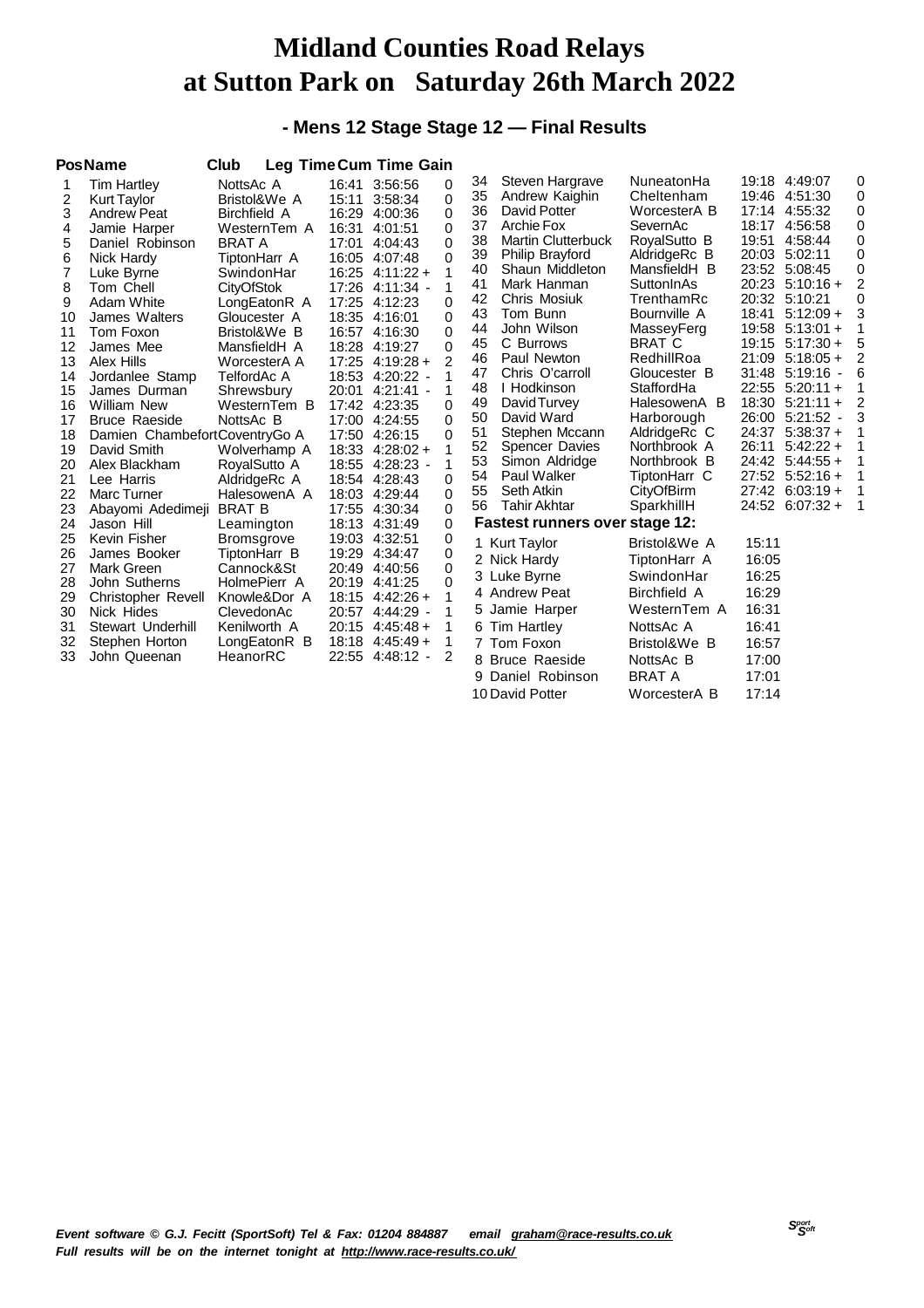#### **Mens 12 Stage — Team Results — Final (nn) is team position after the appropriate stage.**

| <b>Notts AC</b><br>1                          |            |                |                | 'A' 3:56:56                             |            |                | Long Eaton RC<br>9                     |              |                       |          | 'A' 4:12:23                             |         |                              |
|-----------------------------------------------|------------|----------------|----------------|-----------------------------------------|------------|----------------|----------------------------------------|--------------|-----------------------|----------|-----------------------------------------|---------|------------------------------|
| <b>Tony Payne</b><br>1                        | (5)        | 26:57          | 2              | Alastair Watson                         | (1)        | 26:31          | 1 Anthony Hatswell                     | (19)         | 28:57                 | 2        | William Lunnpigula                      |         | $(14)$ 28:32                 |
| 3<br>Cameron Smith                            | (1)        | 26:43          | 4              | <b>MilanCampion</b>                     | (1)        | 27:38          | Simon Crawford<br>3                    | (9)          | 27:26                 | 4        | Aston Perrin                            | (9)     | 29:00                        |
| Merhawi Tkue<br>5                             | (1)        | 16:11          | 6              | Daniel Bagley                           | (1)        | 16:17          | 5<br>Mark Boot                         | (8)          | 16:48                 | 6        | Ryan Haw                                | (7)     | 16:27                        |
| 7<br>Matthew Williams                         | (1)        | 16:49          | 8              | Anthony Woodward                        | (1)        | 16:12          | 7<br>Daniel Hawley                     | (7)          | 17:33                 | 8        | <b>Tim Caldwell</b>                     | (7)     | 17:02                        |
| 9<br>Freddie Hessian                          | (1)        | 15:09          | 10             | George Phillips                         | (1)        | 16:00          | 9 Aaron Needham                        | (8)          | 18:33                 | 10       | James Fisher                            | (8)     | 17:22                        |
| 11 Stuart Spencer                             | (1)        | 15:48          | 12             | <b>Tim Hartley</b>                      | (1)        | 16:41          | 11 DMagalela                           | (9)          | 17:18                 |          | 12 Adam White                           | (9)     | 17:25                        |
| <b>Bristol &amp; West AC</b><br>2             |            |                |                | $'A'$ 3:58:34                           |            |                | <b>Gloucester AC</b><br>10             |              |                       |          | 'A' 4:16:01                             |         |                              |
| 1 Felix Mcgrath                               | (4)        | 26:52          | 2              | Jonathan Thewlis                        | (7)        | 28:13          | James Denne<br>1                       | (8)          | 27:25                 | 2        | J Chantlermayne                         | (3)     | 27:17                        |
| <b>Daniel Studley</b><br>3                    | (3)        | 27:32          | 4              | Jack Bancroft                           | (2)        | 27:18          | 3<br><b>Richard Decamps</b>            | (6)          | 29:00                 | 4        | Steve Kenyon                            | (7)     | 29:43                        |
| Adam Stokes<br>5                              | (3)        | 16:28          | 6              | Jack Millar                             | (2)        | 15:26          | Pete Haynes<br>5                       | (10)         | 18:06                 | 6        | Marc Barnett                            |         | $(11)$ 18:11                 |
| 7 William Parkin                              | (2)        | 16:04          | 8              | Benedict Westhenry                      | (2)        | 16:26          | 7 Andrew Decamps                       | (11)         | 17:04                 | 8        | Harry Wells                             |         | $(10)$ 16:28                 |
| Harry Allen<br>9                              | (2)        | 16:55          | 10             | Owain Jones                             | (2)        | 15:59          | <b>Finlay Hawkins</b><br>9             | (10)         | 18:08                 | 10       | Jeremy Mower                            |         | $(10)$ 18:22                 |
| 11 Josh Moody                                 | (2)        | 16:10          | 12             | Kurt Taylor                             | (2)        | 15:11          | 11 Eugenio Diz                         | (10)         | 17:42                 | 12       | James Walters                           |         | $(10)$ 18:35                 |
| <b>Birchfield Harriers</b><br>3               |            |                |                | 'A' 4:00:36                             |            |                | 11<br><b>Bristol &amp; West AC</b>     |              |                       |          | 'B' 4:16:30                             |         |                              |
| EdBanks<br>1                                  | (2)        | 26:48          | 2              | Max Walk                                | (6)        | 28:12          | Marcus Dunsford<br>1                   | (18)         | 28:48                 | 2        | <b>Peter Bains</b>                      |         | $(20)$ 30:22                 |
| 3<br>Jason Bennett                            | (8)        | 29:30          | 4              | Omar Ahmed                              | (3)        | 25:30          | 3 Daniel Shepherd                      | (17)         | 29:38                 | 4        | William Christofi                       |         | $(19)$ 31:26                 |
| Daniel Swain<br>5                             | (2)        | 16:09          | 6              | Joseph Heathcock                        | (3)        | 16:18          | 5<br>Graham Breen                      | (15)         | 16:49                 | 6        | <b>C</b> Neilson                        |         | $(16)$ 17:05                 |
| 7 Orlando Corea                               | (3)        | 16:40          | 8              | Matt Scarisbrook                        | (3)        | 15:57          | Andy Salmon<br>7                       | (15)         | 16:46                 | 8        | Adam Wilson                             |         | $(14)$ 17:02                 |
| 9<br>Dominic Smith                            | (3)        | 16:27          | 10             | Alex Tovey                              | (3)        | 16:23          | 9 Hugh Brashaw                         | (13)         | 16:59                 | 10       | <b>Graham Donald</b>                    |         | $(11)$ 17:41                 |
| 11 Jonathan Bradford                          | (3)        | 16:13          | 12             | Andrew Peat                             | (3)        | 16.29          | 11 Andrew Drake                        | (11)         | 16:57                 |          | 12 Tom Foxon                            |         | $(11)$ 16:57                 |
| <b>Western Tempo</b><br>4                     |            |                |                | $'A'$ 4:01:51                           |            |                | 12<br><b>Mansfield Harriers</b>        |              |                       |          | 'A' 4:19:27                             |         |                              |
| Charlie Jones<br>1                            | (9)        | 27:31          | 2              | Dom James                               | (5)        | 27:21          | Daniel Nugent<br>1                     |              | $(14)$ 28:29          | 2        | Kristian Watson                         |         | $(10)$ 27:44                 |
| <b>Ben Price</b><br>3                         | (4)        | 28:05          | 4              | Stephen Derrett                         | (5)        | 28.28          | Jordan Boam<br>3                       | (13)         | 31:12                 | 4        | Gary Berzins                            |         | $(16)$ 31:42                 |
| 5<br>Daniel Owen                              | (4)        | 15:50          | 6              | Reece Ashfield                          | (4)        | 16:08          | 5<br>Adam Wright                       | (19)         | 18:25                 | 6        | Luke Duffy                              |         | (15) 15:14                   |
| 7<br>Henry James                              | (4)        | 16:11          | 8              | Alexander Jones                         | (4)        | 16:39          | 7<br><b>PaulWright</b>                 | (13)         | 16:01                 | 8        | Jack Cooke                              |         | $(13)$ 18:57                 |
| 9<br>PhilipWylie                              | (4)        | 16:05          | 10             | Daniel King                             | (4)        | 16:32          | 9<br>Alexander Rieley                  | (11)         | 16:34                 | 10       | Samuel Bentley                          |         | $(13)$ 18:42                 |
| 11 Eliot Taylor                               | (4)        | 16:30          | 12             | Jamie Harper                            | (4)        | 16:31          | 11 Richie Talbot                       | (12)         | 17:59                 |          | 12 JamesMee                             |         | $(12)$ 18:28                 |
|                                               |            |                |                |                                         |            |                |                                        |              |                       |          |                                         |         |                              |
|                                               |            |                |                |                                         |            |                |                                        |              |                       |          |                                         |         |                              |
| <b>Birmingham Running A &amp; T</b><br>5      |            |                |                | 'A' 4:04:43                             |            |                | <b>Worcester AC</b><br>13              |              |                       |          | 'A' 4:19:28                             |         |                              |
| 1 Henry Brocklehurst (7)                      |            | 27:24          | $\overline{2}$ | Adam Peacock                            | (2)        | 27:01          | Robbie Campbell<br>1                   | (32)         | 30:34                 | 2        | George Beardmore                        |         | $(12)$ 26:18                 |
| 3 Karl Welborn                                | (2)        | 27:49          | 4              | <b>Chris Pickering</b>                  | (4)        | 28:07          | 3<br><b>Russell Adams</b>              | (16)         | 31:12                 | 4        | Daniel Geisler                          |         | $(14)$ 30:00                 |
| Jake Williamson<br>5                          | (5)        | 17:01          | 6              | Daniel Dalmedo                          | (5)        | 16:42          | <b>Finley Smith</b><br>5               | (13)         | 16:56                 | 6        | Samuel Davey                            |         | $(13)$ 17:09                 |
| 7<br>Patrick Townsend                         | (5)        | 16:41          | 8              | Mark Ince                               | (5)        | 16:57          | 7<br>Tom Bentley                       | (14)         | 18:06                 | 8        | James Dale                              |         | $(15)$ 18:08                 |
| <b>Steve Turner</b><br>9<br>11 James Marshall | (5)<br>(5) | 16:59<br>16:27 | 10<br>12       | Owen Jones<br>Daniel Robinson           | (5)<br>(5) | 16:34<br>17:01 | 9 Tony Farnsworth<br>11 Harvey Bowron  | (15)<br>(15) | 17:08<br>18:16        | 12       | 10 Ben Harle<br>Alex Hills              |         | $(14)$ 18:16<br>$(13)$ 17:25 |
|                                               |            |                |                |                                         |            |                |                                        |              |                       |          |                                         |         |                              |
| <b>Tipton Harriers</b><br>6                   |            |                |                | 'A' 4:07:48                             |            |                | <b>Telford AC</b><br>14                |              |                       |          | 'A' 4:20:22                             |         |                              |
| Joe Smith<br>1                                | (15)       | 28:30          | 2              | Martin Williams                         |            | $(13)$ 28:34   | 1 PaulWard                             |              | $(20)$ 28:59          | 2        | Jack Cole                               |         | $(18)$ 29:43                 |
| Jonathan Carter<br>3                          | (11)       | 28:37          | 4              | lan Williams                            |            | $(10)$ 28:22   | 3<br>James Egleston                    | (18)         | 30:16                 | 4        | <b>Phil Nicholls</b>                    |         | $(12)$ 27:52                 |
| 5<br>Tom Bains                                | (6)        | 16:15          | 6              | <b>Thomas Bentley</b>                   | (6)        | 16:50          | Alex Burrows<br>5                      | (12)         | 15:49                 | 6        | Paul Obrien                             |         | $(12)$ 17:49                 |
| 7 Luke Vine                                   | (6)        | 17:25          | 8              | Dominic Gardner                         | (6)        | 16:59          | Jack White<br>7                        | (12)         | 17:43                 | 8        | Dean Gapper                             |         | $(12)$ 18:52                 |
| 9<br>Daniel Lewis<br>11 Ben Gamble            | (6)<br>(6) | 16:54<br>16:36 | 10             | Joseph Read<br>12 Nick Hardy            | (6)<br>(6) | 16:41<br>16:05 | John Mason<br>9<br>11 Ioan Huruban     | (12)         | 17:47<br>(13) 18:34   |          | 10 Benjamin Naudi<br>12 Jordanlee Stamp |         | $(12)$ 18:05<br>$(14)$ 18:53 |
|                                               |            |                |                |                                         |            |                |                                        |              |                       |          |                                         |         |                              |
| <b>Swindon Harriers</b><br>7                  |            |                |                | 4:11:22                                 |            |                | 15<br><b>Shrewsbury AC</b>             |              |                       |          |                                         | 4:21:41 |                              |
| Simon Byrne<br>1                              | (1)        | 26:47          | 2              | <b>Ben Lines</b>                        | (9)        | 28:55          | 1 Liam Rawlings                        | (3)          | 26:49                 | 2        | <b>MCostello</b>                        | (4)     | 27.57                        |
| <b>Isaac Mould</b><br>3                       | (10)       | 29:49          | 4              | <b>Courtenay Chessell</b>               |            | $(11)$ 29:52   | 3<br>Jim Hickinbottom                  | (5)          | 28:40                 | 4        | <b>Jake Milovsorov</b>                  | (6)     | 29:32                        |
| 5<br><b>Isaac Mcadam</b>                      | (11)       | 16:57          | 6              | <b>Ethan Pierce</b>                     |            | $(10)$ 16:56   | 5<br>Scott Hall                        | (7)          | 17:42                 | 6        | Rob Fox                                 | (9)     | 17:59                        |
| Matthew Woodward (8)<br>7                     |            | 16:10          | 8              | OmerHomer                               | (8)        | 17:15          | Carl Aveyard<br>7                      | (10)         | 17:54                 | 8        | Allan Williams                          |         | $(11)$ 18:49                 |
| Simon Dill<br>9<br>11 Gary Obrien             | (9)<br>(8) | 18:00<br>17:13 |                | 10 M Harrisontosatto<br>12 Luke Byrne   | (9)<br>(7) | 17:03<br>16:25 | 9 Martin Hargreaves<br>11 Oliver Parry | (14)         | 20:00<br>$(14)$ 17:13 | 10<br>12 | Joe Gilling<br>James Durman             |         | $(15)$ 19:05<br>$(15)$ 20:01 |
|                                               |            |                |                |                                         |            |                |                                        |              |                       |          |                                         |         |                              |
| <b>City Of Stoke AC</b><br>8                  |            |                |                | 4:11:34                                 |            |                | 16<br><b>Western Tempo</b>             |              |                       |          | 'B' 4:23:35                             |         |                              |
| Jamie Arnold<br>1.                            | (6)        | 27:17          | 2              | Sebastian Duffy                         | (8)        | 28:19          | 1 Richard Dare                         |              | $(17)$ 28:45          | 2        | Simon Hall                              |         | $(19)$ 30:10                 |
| Jordan Thomas<br>3                            | (7)        | 28:45          | 4              | James Condlyffe                         | (8)        | 29:31          | Joseph Willgoss<br>3                   |              | $(19)$ 30:31          | 4        | David Aubrey                            |         | $(15)$ 29:40                 |
| Vinnie Martin<br>5                            | (9)        | 17:08          | 6              | Daniel Watt                             | (8)        | 17:32          | Gebrehiwet Tadese (16) 18:02<br>5<br>7 |              |                       | 6<br>8   | John Parker                             |         | $(17)$ 17:13                 |
| Ross Connor<br>7<br>Shajahan Janally<br>9     | (9)<br>(7) | 17:15<br>16:56 | 8<br>10        | <b>Stuart Fisher</b><br>Dean Richardson | (9)<br>(7) | 17:02<br>17:01 | Alex Doherty<br>9<br>Mark Sprigings    | (16)         | $(17)$ 17:25<br>18:50 | 10       | Steve Linton<br>Mike Hughes             |         | $(17)$ 18:31<br>$(17)$ 17:50 |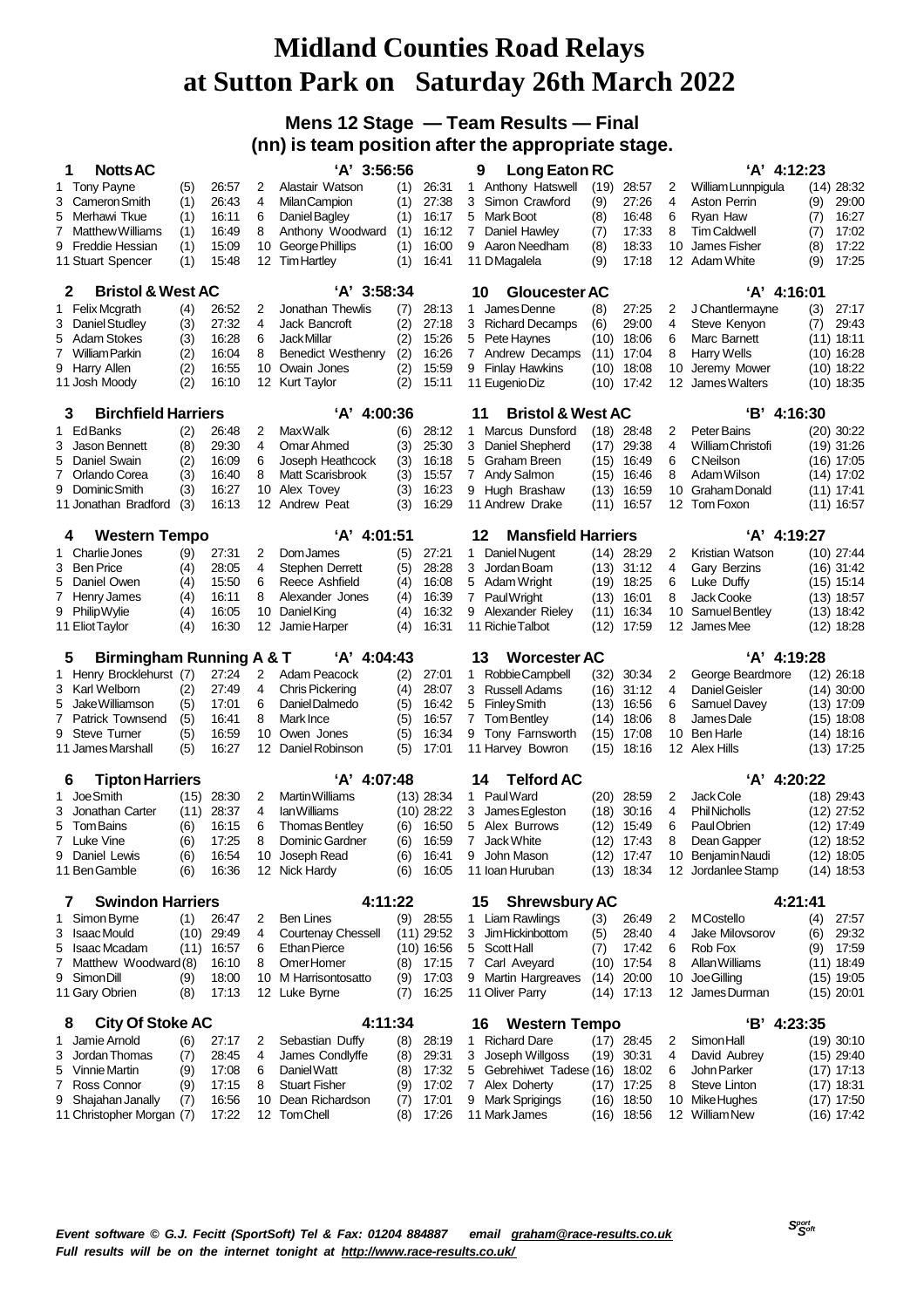| <b>Notts AC</b><br>17                                         |                                                  |                |        | $B'$ 4:24:55                         |                              |  | 26                                                | <b>Tipton Harriers</b>                          |              |                       |         | 'B' 4:34:47                            |                              |
|---------------------------------------------------------------|--------------------------------------------------|----------------|--------|--------------------------------------|------------------------------|--|---------------------------------------------------|-------------------------------------------------|--------------|-----------------------|---------|----------------------------------------|------------------------------|
| 1 Jack Holland                                                | $(24)$ 29:25                                     |                | 2      | P Hinchcliffe                        | $(28)$ 31:02                 |  | 1                                                 | Tom Acha                                        | (27)         | 29:50                 | 2       | Gary Whitehouse                        | $(24)$ 30:09                 |
| 3 John Muddeman                                               | (22)                                             | 30:03          | 4      | <b>Jarratt Perkins</b>               | $(20)$ 30:06                 |  | 3                                                 | Dean Hill                                       | (31)         | 34:23                 | 4       | Stephen Holdcroft                      | $(34)$ 32:39                 |
| Cameron Cass<br>5                                             | $(20)$ 17:01                                     |                | 6      | Gavin Mcdermott                      | $(18)$ 17:39                 |  | 5                                                 | Michael Banks                                   |              | $(31)$ 17:31          | 6       | Ethan Compton                          | $(27)$ 18:03                 |
| 7 Oliver Teasel                                               | $(18)$ 19:14                                     |                | 8      | Rezene Hayle                         | $(18)$ 18:22                 |  | 7                                                 | Krisztian Karasz                                | (28)         | 18:54                 | 8       | Gareth Griffiths                       | $(27)$ 18:03                 |
| 9 Steve Long                                                  | (18)                                             | 17:01          | 10     | HBeechmcphilbin                      | $(19)$ 20:33                 |  |                                                   | 9 Darren Perry                                  | (25)         | 17:29                 | 10      | Darren Hands                           | $(26)$ 19:45                 |
| 11 Martin Whitehouse                                          | (17)                                             | 17:29          | 12     | <b>Bruce Raeside</b>                 | (17) 17:00                   |  |                                                   | 11 Adam Barnes                                  | (26)         | 18:32                 | 12      | James Booker                           | $(26)$ 19:29                 |
| 18                                                            | $'A'$ 4:26:15<br><b>Coventry Godiva Harriers</b> |                |        |                                      |                              |  | <b>Cannock &amp; Stafford AC</b><br>4:40:56<br>27 |                                                 |              |                       |         |                                        |                              |
| 1 Joe Mcleod                                                  | $(21)$ 29:06                                     |                | 2      | Scott Hudspith                       | $(11)$ 27:40                 |  | 1                                                 | James Mccann                                    | (53)         | 33:38                 | 2       | <b>Thomas Eustace</b>                  | (41) 30:37                   |
| 3 Jamie Hnatushka                                             | (12)                                             | 29:32          | 4      | Andrew Boon                          | $(13)$ 30:56                 |  | 3                                                 | <b>Mark Shepherd</b>                            | (35)         | 30:59                 | 4       | Jonathan Biddle                        | $(35)$ 32:03                 |
| 5 Samuel Marshall                                             | $(14)$ 18:03                                     |                | 6      | <b>Clark Roberts</b>                 | (14) 17:22                   |  | 5                                                 | <b>Bill Chesters</b>                            | (33)         | 17:57                 | 6       | <b>Mitchell Blundell</b>               | $(29)$ 17:51                 |
| 7 Edward Griffiths                                            | (16) 18:24                                       |                | 8      | Daniel Dalton                        | $(16)$ 18:48                 |  | 7<br>9                                            | Craig Pearson<br>James Russell                  | (26)<br>(27) | 17:53<br>19:13        | 8<br>10 | C Metcalfe<br>Jagon Edge               | (28) 19:16<br>$(27)$ 20:11   |
| 9 Matthew Hadlum                                              | (17)                                             | 20:00          | 10     | Lucas Bennett                        | (16) 17:05                   |  |                                                   | 11 Thomas Orton                                 | (27)         | 20:29                 | 12      | Mark Green                             | $(27)$ 20:49                 |
| 11 Nick Bennett                                               | (18)                                             | 21:29          | 12     | Damien Chambefort                    | $(18)$ 17:50                 |  |                                                   |                                                 |              |                       |         |                                        |                              |
| <b>Wolverhampton &amp; Bilston</b><br>19                      |                                                  |                |        | 'A' 4:28:02                          |                              |  | 28<br>1                                           | <b>Holme Pierrepont RC</b><br><b>PhilipNind</b> |              |                       | 2       | $'A'$ 4:41:25<br><b>Matthew Nutt</b>   |                              |
| 1 Daniel Turner                                               | $(25)$ 29:32                                     |                | 2      | Jonathan Harris                      | $(22)$ 29:52                 |  |                                                   | 3 Luke Myers                                    | (28)         | $(38)$ 31:11<br>30:57 | 4       | Andrew Walters                         | $(32)$ 30:49<br>$(26)$ 30:20 |
| 3 Louie Lambeth                                               | $(21)$ 30:51                                     |                | 4      | Pravesh Patel                        | (21) 31:05                   |  |                                                   | 5 Darren Morley                                 | (28)         | 19:46                 | 6       | <b>Martin Walters</b>                  | $(30)$ 20:18                 |
| 5 Harry Dyall                                                 | (22) 17:45<br>(20)                               | 16:26          | 6<br>8 | Gareth Briggs<br><b>Thomas Pryor</b> | $(22)$ 19:06<br>$(21)$ 19:21 |  | 7                                                 | <b>Chris Rhodes</b>                             | (32)         | 19:58                 | 8       | Dominic Macaleese                      | $(29)$ 19:17                 |
| 7 Jack Bonser<br>9 Rich Amorwilkes                            | (21)                                             | 18:33          | 10     | Greg Asbury                          | (21) 19:00                   |  | 9                                                 | <b>Richard Smith</b>                            | (29)         | 20:16                 | 10      | Liam Murphy                            | $(28)$ 18:40                 |
| 11 Rob Carrington                                             | (20)                                             | 17:58          | 12     | David Smith                          | $(19)$ 18:33                 |  |                                                   | 11 Sam Williamsduncan (28)                      |              | 19:34                 | 12      | John Sutherns                          | $(28)$ 20:19                 |
|                                                               |                                                  |                |        |                                      |                              |  | 29                                                | Knowle & Dorridge RC                            |              |                       |         | 'A' 4:42:26                            |                              |
| <b>Royal Sutton Coldfield AC</b><br>20                        |                                                  |                |        | $'A'$ 4:28:23                        |                              |  | 1                                                 | C Ashford                                       |              | (23) 29:20            | 2       | Gary Polhill                           | $(29)$ 31:16                 |
| 1 Oliver Harradence<br>3 Barry Llovd                          | $(10)$ 27:42                                     |                | 2      | Daniel Floyd<br>John Hayman          | $(15)$ 29:52                 |  |                                                   | 3 Daniel Malone                                 | (29)         | 32:57                 | 4       | <b>Chris Sharp</b>                     | (25) 29:08                   |
| 5 Richard Burman                                              | (15)<br>(17)                                     | 30:22<br>17:37 | 4<br>6 | <b>Edward Stead</b>                  | $(18)$ 31:42<br>$(21)$ 20:05 |  | 5                                                 | <b>Paul Bentley</b>                             | (25)         | 19:56                 | 6       | Paul Baker                             | $(25)$ 18:36                 |
| 7 Sam Crawford                                                | (21)                                             | 18:37          | 8      | <b>Richard Naylor</b>                | (19) 17:52                   |  | $7^{\circ}$                                       | Darren John                                     | (29)         | 20:26                 | 8       | lan Voaden                             | $(35)$ 23:16                 |
| 9 Tony Davies                                                 | (19)                                             | 17:49          | 10     | Russell Simpson                      | $(18)$ 18:36                 |  | 9                                                 | <b>Edward Bower</b>                             | (31)         | 19:34                 | 10      | David Carbutt                          | $(30)$ 19:00                 |
| 11 Frederic Tremblay                                          | (19)                                             | 19:14          | 12     | Alex Blackham                        | $(20)$ 18:55                 |  |                                                   | 11 Daniel Mayes                                 | (30)         | 20:42                 |         | 12 Christopher Revell                  | $(29)$ 18:15                 |
| <b>Aldridge RC</b><br>21                                      |                                                  |                |        | 'A' 4:28:43                          |                              |  | 30                                                | <b>Clevedon AC</b>                              |              |                       |         | 4:44:29                                |                              |
| 1 Mark Fanning                                                | $(28)$ 29:53                                     |                | 2      | Adam Smith                           | $(21)$ 29:30                 |  | 1                                                 | Jack Richardson                                 |              | $(36)$ 30:44          | 2       | <b>Jack Last</b>                       | $(34)$ 31:28                 |
| 3 Bruce Fanshawe                                              | (24)                                             | 32:30          | 4      | Liam Harrold                         | $(22)$ 29:32                 |  |                                                   | 3 Luke Murray                                   | (30)         | 31:25                 | 4       | Steve Wood                             | $(30)$ 31:28                 |
| 5 Toby Oury                                                   | $(21)$ 17:11                                     |                | 6      | <b>Thomas Archer</b>                 | (20) 18:08                   |  | 5                                                 | <b>Martin Hewlett</b>                           | (32)         | 19:50                 | 6       | Gary Lewis                             | $(33)$ 18:58                 |
| 7 Alex Dicken                                                 | (19) 17:50                                       |                | 8      | Mandeep Chatha                       | $(20)$ 19:23                 |  | 7                                                 | Jonah Murray                                    | (33)         | 19:29                 | 8       | Matt Browning                          | $(30)$ 19:51                 |
| 9 Daniel Williams                                             | (20)                                             | 18:11          | 10     | Daniel Day                           | (20) 19:11                   |  |                                                   | 9 Matthew Crocker                               | (28)         | 19:29                 | 10      | Alex Murray                            | $(29)$ 20:05                 |
| 11 Luke White                                                 | (21)                                             | 18:30          | 12     | Lee Harris                           | $(21)$ 18:54                 |  |                                                   | 11 Clive Richards                               | (29)         | 20:45                 |         | 12 Nick Hides                          | $(30)$ 20:57                 |
| <b>Halesowen Acc</b><br>22                                    |                                                  |                |        | 'A' 4:29:44                          |                              |  | 31                                                | <b>Kenilworth Runners</b>                       |              |                       |         | 'A' 4:45:48                            |                              |
| 1 Max Parker                                                  | (22)                                             | 29:09          | 2      | Andrew Butler                        | $(27)$ 31:16                 |  | 1                                                 | Anthony Young                                   | (37)         | 30:54                 | 2       | Lewis Sheward                          | $(30)$ 30:03                 |
| 3 Andrew Yapp                                                 | (25)                                             | 31:38          | 4      | Joseph Donkin                        | $(23)$ 29:23                 |  | 3                                                 | Ben Taylor                                      | (34)         | 34:06                 | 4       | Ryan Baker                             | $(36)$ 32:41                 |
| 5 Jonathan Lewis                                              | (23)                                             | 19:10          | 6      | Nick Hazelwood                       | (23) 18:37                   |  | 5<br>7                                            | Adam Homes<br>Harry Purewal                     | (36)<br>(35) | 18:43<br>18:44        | 6<br>8  | Wayne Briggs<br>Will Mason             | (36) 20:33<br>(32) 18:21     |
| 7 Peter Dear                                                  | (23)                                             | 18:18          | 8      | <b>Richard White</b>                 | $(22)$ 17:51                 |  |                                                   | 9 Neil Sheward                                  | (30)         | 19:52                 |         | 10 Mark Alldritt                       | $(32)$ 20:55                 |
| 9 Paul Bradley<br>11 Tom Kenderdine                           | (22)<br>(22)                                     | 18:33<br>18:49 | 10     | James Hoult<br>12 Marc Turner        | $(22)$ 18:57<br>$(22)$ 18:03 |  |                                                   | 11 Colin Bailey                                 |              | (32) 20:41            |         | 12 Stewart Underhill                   | $(31)$ 20:15                 |
|                                                               |                                                  |                |        |                                      |                              |  |                                                   |                                                 |              |                       |         |                                        |                              |
| <b>Birmingham Running A &amp; T</b><br>23                     |                                                  |                |        | 4:30:34<br>'В'                       |                              |  | 32<br>1                                           | Long Eaton RC<br>Mario Rocchelli                |              |                       |         | 'B' 4:45:49                            |                              |
| 1 Michael Burgess                                             | (30)                                             | 30:30          | 2      | A Tsolakis                           | $(31)$ 30:32                 |  |                                                   | 3 Paul Allcock                                  | (43)<br>(43) | 31:56<br>33:14        | 2<br>4  | <b>Richard Bailey</b><br>lan Chant     | $(45)$ 33:18<br>$(42)$ 32:28 |
| 3 Robert Vaughan                                              | (27)                                             | 31:55          | 4      | Nick Lewis                           | $(27)$ 31:12                 |  | 5                                                 | Alex Vize                                       |              | $(41)$ 18:32          | 6       | <b>Christopher Magee</b>               | $(40)$ 19:19                 |
| 5 Paul Coughlan<br><b>Ben Carrington</b><br>7                 | (24) 17:53<br>$(27)$ 18:21                       |                | 6<br>8 | <b>Richard Gray</b><br>Paul Jolliffe | (28) 21:02<br>(26) 17:44     |  |                                                   | 7 Paul Lewis                                    | (38)         | 19:42                 | 8       | Mark Lay                               | $(38)$ 19:07                 |
| 9 Colin Bailey                                                | (24) 17:26                                       |                | 10     | Andrea Vecchi                        | $(24)$ 18:16                 |  |                                                   | 9 MattWeightman                                 | (36)         | 21:12                 | 10      | <b>Glenn Riches</b>                    | $(35)$ 19:29                 |
| 11 Aidan Haibiker                                             | (23) 17:48                                       |                |        | 12 Abayomi Adedimeji                 | $(23)$ 17:55                 |  |                                                   | 11 Thomas Carversmith (33)                      |              | 19:14                 |         | 12 Stephen Horton                      | $(32)$ 18:18                 |
|                                                               |                                                  |                |        |                                      |                              |  | 33                                                | <b>Heanor RC</b>                                |              |                       |         | 4:48:12                                |                              |
| <b>Leamington Cycling &amp; AC</b><br>24<br>James Hunter<br>1 | $(34)$ 30:39                                     |                | 2      | 4:31:49<br>Dean Mawby                | (40) 32:54                   |  | 1                                                 | Andy Harding                                    |              | $(16)$ 28:37          | 2       | Joe Rainsford                          | $(16)$ 29:03                 |
| 3 Dexter Cheung                                               | $(32)$ 31:07                                     |                | 4      | Henry Morton                         | $(31)$ 31:28                 |  | 3                                                 | Joe Henstock                                    | (20)         | 32:08                 | 4       | Sam Marsh                              | $(28)$ 34:27                 |
| 5 Charlie Staveley                                            | $(30)$ 18:07                                     |                | 6      | Jai Sispal                           | (26) 17:28                   |  | 5                                                 | <b>Ben Rhodes</b>                               | (26)         | 18:35                 | 6       | Daniel Orme                            | $(31)$ 20:42                 |
| <b>Guy Allen</b><br>7                                         | $(25)$ 18:11                                     |                | 8      | <b>Tom Foulerton</b>                 | (24) 17:39                   |  | 7                                                 | <b>Ethan Rowley</b>                             | (30)         | 19:28                 | 8       | Cameron Hogan                          | $(34)$ 21:49                 |
| 9 Aodhan Mccay                                                | $(26)$ 19:45                                     |                | 10     | Raymond Charlton                     | $(25)$ 17:40                 |  | 9                                                 | Stephen Ashmore                                 | (32)         | 21:13                 | 10      | Peter Edwards                          | (31) 17:59                   |
| 11 Gregory West                                               | (24) 18:38                                       |                | 12     | Jason Hill                           | $(24)$ 18:13                 |  |                                                   | 11 Lewis Whiting                                | (31)         | 21:16                 | 12      | John Queenan                           | $(33)$ 22:55                 |
| <b>Bromsgrove &amp; Redditch</b><br>25                        |                                                  |                |        | 4:32:51                              |                              |  | 34                                                | <b>Nuneaton Harriers</b>                        |              |                       |         | 4:49:07                                |                              |
| 1 Mark Appleton                                               | $(26)$ 29:36                                     |                | 2      | Peter Ball                           | $(25)$ 30:27                 |  | 1                                                 | lanMansell                                      |              | $(33)$ 30:38          | 2       | Andrew Massey                          | $(36)$ 32:10                 |
| 3 David Gemmell                                               | (26)                                             | 32:30          | 4      | Darryll Thomas                       | $(29)$ 32:00                 |  |                                                   | 3 Matiss Murphy                                 | (39)         | 33:28                 | 4       | Luke Melling                           | $(37)$ 31:34                 |
| 5 Ty Adkins                                                   | (27)                                             | 18:27          | 6      | Gavin Moorhead                       | $(24)$ 18:01                 |  | 5                                                 | Jack Easthope                                   | (38)         | 19:32                 | 6       | Paul Smith                             | $(37)$ 20:26                 |
| 7<br>Wayne Watkins                                            | $(24)$ 17:45                                     |                | 8      | Andrew Freeman                       | $(25)$ 19:43                 |  | $\mathbf{7}$<br>9                                 | <b>Andy Parkes</b><br><b>Matthew Kinsella</b>   | (37)<br>(35) | 19:55<br>20:49        | 8<br>10 | Johnathan Ritchie<br>Chris Hamerhodges | $(36)$ 19:00<br>$(36)$ 20:48 |
| 9 Patrick Mackie<br>11 Jaro Sosko                             | $(23)$ 17:35<br>$(25)$ 19:00                     |                | 10     | Scott Beverley<br>12 Kevin Fisher    | (23) 18:44<br>$(25)$ 19:03   |  |                                                   | 11 James Gillum                                 |              | $(34)$ 21:29          |         | 12 Steven Hargrave                     | $(34)$ 19:18                 |
|                                                               |                                                  |                |        |                                      |                              |  |                                                   |                                                 |              |                       |         |                                        |                              |

*Event software © G.J. Fecitt (SportSoft) Tel & Fax: 01204 884887 email [graham@race-results.co.uk](mailto:graham@race-results.co.uk) Full results will be on the internet tonight at <http://www.race-results.co.uk/>*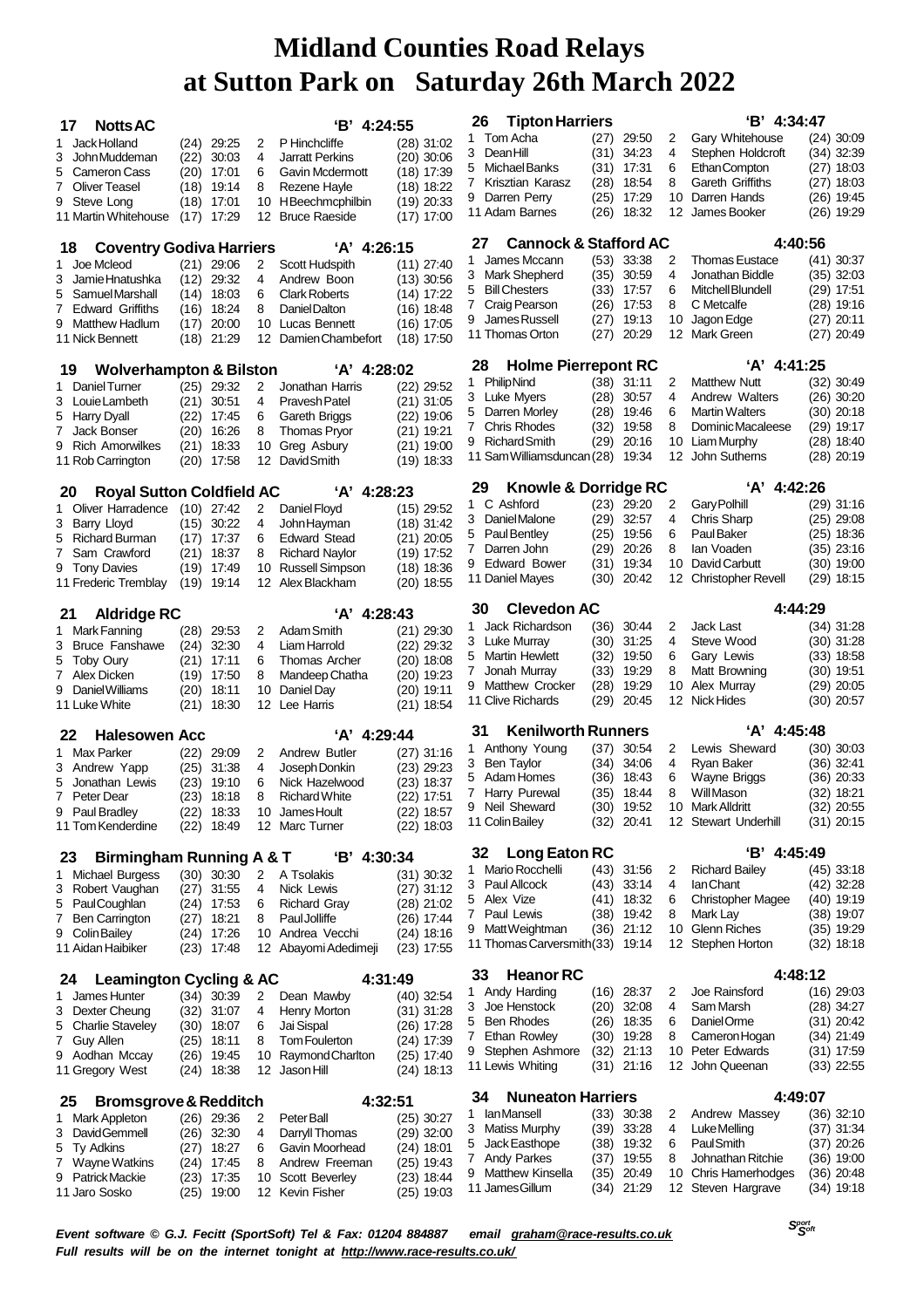| 35 | <b>Cheltenham &amp; County Harriers</b>   |              |                              |          | 4:51:30                                 |                              | 44 | <b>Massey Ferguson RC</b>                     |              |                            |        | 5:13:01                                   |                              |
|----|-------------------------------------------|--------------|------------------------------|----------|-----------------------------------------|------------------------------|----|-----------------------------------------------|--------------|----------------------------|--------|-------------------------------------------|------------------------------|
|    | 1 Jamie Bell                              |              | $(35)$ 30:43                 | 2        | <b>Harrison Miles</b>                   | $(37)$ 32:17                 |    | 1 Tom Watts                                   |              | (46) 32:35                 | 2      | Simon Neale                               | $(43)$ 31:57                 |
|    | 3 Andy Gore                               | (37)         | 32:43                        | 4        | <b>Martin Foster</b>                    | (39) 32:41                   |    | 3 Gary Lawson                                 |              | $(44)$ 34:10               | 4      | Simon Brown                               | $(48)$ 37:15                 |
| 5  | Darren Dempsey<br>7 Rhys Pippard          |              | $(39)$ 19:32<br>$(36)$ 19:52 | 6<br>8   | <b>Elliot Prince</b><br>Kevin Spilman   | (35) 18:34                   |    | 5 Philip Mccarron                             |              | $(53)$ 24:23               | 6      | <b>Barry Allen</b>                        | $(52)$ 21:20                 |
|    | 9 Matthew Evans                           |              | $(33)$ 19:55                 | 10       | jWaiming                                | $(37)$ 20:27<br>$(34)$ 20:35 | 7  | Patrick Kavanagh                              | (54)         | 22:53                      | 8      | Alan Mcdougall                            | $(51)$ 21:48                 |
|    | 11 Michael Ede                            | (35)         | 24:25                        | 12       | Andrew Kaighin                          | $(35)$ 19:46                 |    | 9 Andrew Popplewell (50)<br>11 David Clarke   | (45)         | 23:36<br>20:42             |        | 10 David Lee<br>12 John Wilson            | $(49)$ 22:24<br>$(44)$ 19:58 |
|    |                                           |              |                              |          |                                         |                              |    |                                               |              |                            |        |                                           |                              |
| 36 | <b>Worcester AC</b>                       |              |                              |          | $B'$ 4:55:32                            |                              | 45 | <b>Birmingham Running A &amp; T</b>           |              |                            |        | 'C' 5:17:30                               |                              |
|    | 1 Jeremy Burton                           | (57)         | 33:49                        | 2        | Will Yeomans                            | $(50)$ 33:22                 |    | 1 Nathan Smith                                |              | $(51)$ 33:13               | 2      | Oliver Kirkland                           | $(57)$ 37:03                 |
|    | 3 Derek Jackson                           | (50)         | 35:22                        | 4        | Phil Edwards                            | $(53)$ 37:04                 |    | 3 Ben Stokes                                  |              | $(53)$ 33:50               | 4      | <b>Toby Close</b>                         | $(55)$ 35:54                 |
| 5  | Stefan Sternkopf<br>7 David Price         | (51)         | 20:17                        | 6<br>8   | Owen Jarman<br>Neil Price               | (51) 21:13                   | 5  | David Sansom                                  |              | $(61)$ 27:11               | 6      | <b>Paul Falkiner</b>                      | $(60)$ 22:47                 |
|    | 9 Hugh Davies                             | (48)<br>(40) | 18:53<br>20:13               | 10       | Luke Sheppard                           | $(46)$ 20:07<br>$(38)$ 19:11 |    | 7 Andy Piddington                             | (57)         | 20:20                      | 8      | <b>Stuart Pearson</b>                     | (56) 19:47                   |
|    | 11 Adam Pollock                           | (36)         | 18:47                        | 12       | David Potter                            | $(36)$ 17:14                 |    | 9 Huw Jones<br>11 Jort Vanmourik              | (52)<br>(50) | 21:02<br>23:22             |        | 10 Martin Ludford<br>12 C Burrows         | $(52)$ 23:46<br>$(45)$ 19:15 |
| 37 | <b>Severn AC</b>                          |              |                              |          | 4:56:58                                 |                              |    |                                               |              |                            |        |                                           |                              |
|    | 1 Chris Brown                             |              | $(39)$ 31:23                 | 2        | <b>Matthew Hitchings</b>                | $(38)$ 31:48                 | 46 | <b>Redhill Road Runners</b><br>1 Leigh Stubbs |              | $(58)$ 34:18               | 2      | 5:18:05<br>Edward Johnsonkolb             | $(61)$ 38:25                 |
|    | 3 John Chapman                            |              | $(42)$ 34:21                 | 4        | Dan Nurse                               | (41) 33:02                   |    | 3 Timothy Raynor                              | (60)         | 36:13                      | 4      | <b>Wayne Stott</b>                        | $(61)$ 35:41                 |
|    | 5 Tom Payne                               |              | $(43)$ 23:05                 | 6        | Dave Lander                             | (43) 21:13                   |    | 5 Dan Burton                                  | (56)         | 17:44                      | 6      | Simon Nash                                | $(53)$ 20:08                 |
|    | 7 Stephen Hale                            | (43)         | 22:00                        | 8        | David Howells                           | (43) 20:44                   |    | 7 Clive Greyson                               | (53)         | 21:39                      | 8      | Michael Stephenson                        | $(50)$ 22:11                 |
|    | 9 Alex Jenkins                            | (39)         | 21:02                        | 10       | Tom Adam                                | $(39)$ 20:53                 |    | 9 Alastair Reilly                             | (49)         | 23:03                      | 10     | <b>Stuart Bell</b>                        | $(51)$ 25:11                 |
|    | 11 David Clarke                           | (37)         | 19:10                        |          | 12 Archie Fox                           | $(37)$ 18:17                 |    | 11 Martyn Mchale                              | (48)         | 22:23                      |        | 12 Paul Newton                            | $(46)$ 21:09                 |
| 38 | <b>Royal Sutton Coldfield AC</b>          |              |                              |          | $B'$ 4:58:44                            |                              | 47 | <b>Gloucester AC</b>                          |              |                            |        | 'B' 5:19:16                               |                              |
|    | 1 Nicolas Blunt                           |              | $(50)$ 33:10                 | 2        | <b>Steve Marklew</b>                    | $(54)$ 35:36                 |    | 1 Dave Gresswell                              | (55)         | 33:41                      | 2      | Luke Hine                                 | $(49)$ 33.21                 |
|    | 3 Thomas Lloyd                            |              | $(54)$ 35:34                 | 4        | Matthew Bennett                         | $(56)$ 36:20                 |    | 3 Lee Smith                                   | (49)         | 35:18                      | 4      | <b>Jason Tilley</b>                       | $(47)$ 32:54                 |
|    | 5 Dean Lucas                              |              | $(55)$ 19:48                 | 6        | David Sutton                            | (47) 18:03                   | 5  | Graham Davis                                  | (47)         | 20:15                      | 6      | Peter Jeffery                             | (45) 21:41                   |
|    | 7 Chris Taylor                            |              | $(44)$ 19:13                 | 8        | Mark Rickards                           | (41) 18:25                   |    | 7 Lee Moore                                   | (47)         | 22:27                      | 8      | Neil Hobbs                                | (48) 22:15                   |
|    | 9 Ian Wood<br>11 IainMackie               |              | $(38)$ 20:00                 | 10       | Callum Thomas                           | $(37)$ 21:32                 |    | 9 Arthur Daley                                | (43)         | 23:31                      | 10     | <b>Matt Singer</b>                        | $(43)$ 21:40                 |
|    |                                           | (38)         | 21:12                        | 12       | <b>Martin Clutterbuck</b>               | $(38)$ 19:51                 |    | 11 Will Singer                                | (41)         | 20:25                      |        | 12 Chris O'carroll                        | $(47)$ 31:48                 |
| 39 | <b>Aldridge RC</b>                        |              |                              |          | 'B' 5:02:11                             |                              | 48 | <b>Stafford Harriers</b>                      |              |                            |        | 5:20:11                                   |                              |
|    | 1 Simon Rhodes                            |              | $(60)$ 35:12                 | 2        | <b>Brett Antill</b>                     | $(58)$ 35:31                 | 1. | <b>PhillipHilsdon</b>                         |              | $(49)$ 33:08               | 2      | <b>Justin Green</b>                       | (53) 35:32                   |
|    | 3 Stephen Marshall                        | (56)         | 33:52                        | 4        | Peter Dimbleby                          | $(51)$ 34:16                 |    | 3 Richard Crump                               | (51)         | 33:57                      | 4      | <b>Christopher Seale</b>                  | (49) 34:47                   |
|    | 5 Steve Blakemore                         | (49)         | 20:09                        | 6        | Joseph Schembri                         | (48) 20:02                   | 5  | Jason Littlewood                              | (50)         | 21:59                      | 6      | Jake Oliver                               | (50) 21:18                   |
|    | 7 Andrew Dalzell                          | (49)         | 21:02                        | 8        | <b>Matthew Emery</b>                    | (47) 20:36                   |    | 7 Nitesh Thakrar                              | (51)         | 22:30                      | 8      | Pete Chell                                | $(49)$ 22:07                 |
|    | 9 Mark Foster<br>11 Gordon Walker         |              | $(41)$ 19:52<br>$(39)$ 20:38 | 10<br>12 | Harshad Patel<br><b>Philip Brayford</b> | (41) 20:58<br>$(39)$ 20:03   |    | 9 Antonio Treglia                             | (47)         | 23:08                      | 10     | Leon Stringer                             | $(46)$ 22:41                 |
|    |                                           |              |                              |          |                                         |                              |    | 11 Tom Daviesdavall                           | (49)         | 26:09                      |        | 12 I Hodkinson                            | $(48)$ 22:55                 |
| 40 | <b>Mansfield Harriers</b>                 |              |                              |          | 'B' 5:08:45                             |                              | 49 | <b>Halesowen Acc</b>                          |              |                            |        | 'B' 5:21:11                               |                              |
|    | 1 Matthew Bottomore (42)<br>3 Fraser Bain |              | 31:56<br>$(52)$ 37:27        | 2<br>4   | Rob Kendrick<br>Andy Wetherill          | (47) 33:58<br>$(50)$ 34:36   |    | 1 Adam Cross                                  | (62)         | 35:42                      | 2      | Glenn Lacey                               | $(56)$ 34:22                 |
|    | 5 Phillip Shaw                            | (48)         | 19:21                        | 6        | Dave Savage                             | (44) 18:27                   | 3  | <b>Barry Gardner</b>                          | (55)         | 34:26                      | 4      | David Lewis                               | $(54)$ 35:09                 |
| 7  | Chris Monk                                |              | $(41)$ 19:29                 | 8        | Conrad Watson                           | (42) 21:31                   | 5  | Dominic Goold                                 | (54)         | 20:42                      | 6      | <b>Richard Guest</b>                      | (56) 26:46                   |
|    | 9 Gary Morley                             |              | $(37)$ 19:22                 | 10       | Steve Marlow                            | $(40)$ 24:48                 |    | 7 Andrew Nock<br>9 Paul Allen                 |              | (58) 24:04<br>$(53)$ 27:14 | 8      | James Parker<br>10 RogerMallard           | (57) 21:12<br>$(53)$ 20:06   |
|    | 11 David Carver                           |              | $(40)$ 23:58                 |          | 12 Shaun Middleton                      | $(40)$ 23:52                 |    | 11 John Hill                                  |              | $(51)$ 22:58               |        | 12 David Turvey                           | $(49)$ 18:30                 |
| 41 | <b>Sutton In Ashfield Harriers &amp;</b>  |              |                              |          | 5:10:16                                 |                              |    |                                               |              |                            |        |                                           |                              |
|    | 1 Nick Burnside                           |              | $(48)$ 32:54                 | 2        | Samuel Moakes                           | (23) 26:56                   | 50 | Harborough AC                                 |              |                            |        | 5:21:52                                   |                              |
|    | 3 David Cass                              |              | $(45)$ 39:33                 | 4        | Paul Whittingham                        | $(44)$ 33:37                 | 1  | Rolph Eastwood<br>3 Lewis Parker              | (52)<br>(59) | 33:19<br>36:22             | 2<br>4 | <b>Richard Hudson</b><br>Jamie Mcallister | $(60)$ 38:13                 |
|    | 5 Dean Cross                              |              | $(42)$ 19:59                 | 6        | PaulHillman                             | (42) 21:13                   | 5  | Graeme Rolfe                                  |              | $(60)$ 23:06               | 6      | Michael Anderson                          | $(59)$ 35:27<br>$(57)$ 20:44 |
| 7  | Daniel Crow                               |              | (45) 24:05                   | 8        | Paul Castledine                         | $(45)$ 20:32                 |    | 7 Tom Ranger                                  |              | $(56)$ 18:43               | 8      | Dan Perrin                                | $(52)$ 20:58                 |
|    | 9 Tim Clayton                             |              | $(45)$ 28:05                 | 10       | Chris Holmes                            | (42) 19:26                   |    | 9 Nick Osborne                                | (46)         | 20:32                      |        | 10 Howard Crabtree                        | $(50)$ 25:27                 |
|    | 11 Anton Newell                           | (43)         | 23:33                        |          | 12 MarkHanman                           | (41) 20:23                   |    | 11 N Turnerhenke                              | (47)         | 23:01                      |        | 12 David Ward                             | $(50)$ 26:00                 |
| 42 | <b>Trentham RC</b>                        |              |                              |          | 5:10:21                                 |                              | 51 | <b>Aldridge RC</b>                            |              |                            |        | 'C' 5:38:37                               |                              |
|    | 1 Mark Espley                             |              | $(45)$ 32:24                 | 2        | lan Heath                               | $(51)$ 35:31                 | 1  | Duncan Gould                                  |              | $(59)$ 35:08               | 2      | Aaron Neath                               | $(59)$ 36:12                 |
|    | 3 Eyob Asmelash                           |              | $(47)$ 33:41                 | 4        | Liam Tosh                               | (45) 33:12                   | 3  | Ben Dean                                      |              | $(58)$ 35:48               | 4      | <b>Scott Davies</b>                       | $(60)$ 36:44                 |
|    | 5 Warren Thomas                           |              | $(46)$ 20:24                 | 6        | <b>TomCass</b>                          | $(46)$ 22:38                 | 5  | Mark Shaw                                     |              | $(59)$ 22:02               | 6      | Steve Hammond                             | $(59)$ 22:45                 |
|    | 7 Simon Bryan                             |              | (46) 21:21                   | 8        | Matthew Burley                          | $(53)$ 27:52                 |    | 7 Marcus Nye                                  |              | $(59)$ 23:14               | 8      | <b>Trevor Harris</b>                      | $(58)$ 27:33                 |
|    | 9 Andrew Greensmith(44)                   |              | 19:35                        | 10       | Douglas Alcock                          | $(44)$ 22:35                 |    | 9 Henry Simpson                               |              | $(54)$ 24:31               |        | 10 Kevin Attwood                          | $(54)$ 25:31                 |
|    | 11 Thomas Perry                           |              | $(42)$ 20:36                 | 12       | <b>Chris Mosiuk</b>                     | (42) 20:32                   |    | 11 Simon Brown                                |              | $(52)$ 24:32               |        | 12 Stephen Mccann                         | $(51)$ 24:37                 |
| 43 | <b>Bournville Harriers</b>                |              |                              |          | 'A' 5:12:09                             |                              | 52 | <b>Northbrook AC</b>                          |              |                            |        | 'A' 5:42:22                               |                              |
|    | 1 David Powner                            |              | $(71)$ 39:36                 | 2        | David Mountford                         | (65) 36:25                   | 1  | <b>Stuart Lumsden</b>                         | (56)         | 33.46                      | 2      | <b>Daniel Stevens</b>                     | $(48)$ 32:12                 |
| 3  | Grant Newman                              |              | $(61)$ 34:32                 | 4        | Dan Robinson                            | $(58)$ 31:44                 |    | 3 Damien Dear                                 | (48)         | 36.04                      | 4      | Joe Kelly                                 | $(57)$ 39:59                 |
| 7  | 5 Tim Ogbourn<br>Tom Robinson             |              | $(57)$ 20:13<br>$(52)$ 21:09 | 6<br>8   | Andrew Wheeler<br>Tim Hodges            | $(54)$ 20:13                 | 5  | <b>Tom Miller</b>                             |              | $(58)$ 22:20               | 6      | Craig Slyde                               | $(58)$ 23:43                 |
| 9  | Jonathan Stanforth (48)                   |              | 20:55                        | 10       | Simon Newman                            | (55) 23:59<br>$(47)$ 22:53   | 7  | Graeme Brannen                                | (62)         | 32:38                      | 8      | Anthony Hughes                            | $(59)$ 22:55                 |
|    | 11 James Evans                            |              | $(46)$ 21:49                 |          | 12 Tom Bunn                             | $(43)$ 18:41                 | 9  | Mark Baker<br>11 David Tittle                 | (55)         | 23:10<br>$(53)$ 24:37      |        | 10 Adrian Powell<br>12 Spencer Davies     | (55) 24:47<br>$(52)$ 26:11   |
|    |                                           |              |                              |          |                                         |                              |    |                                               |              |                            |        |                                           |                              |

*Event software © G.J. Fecitt (SportSoft) Tel & Fax: 01204 884887 email [graham@race-results.co.uk](mailto:graham@race-results.co.uk) Full results will be on the internet tonight at <http://www.race-results.co.uk/>*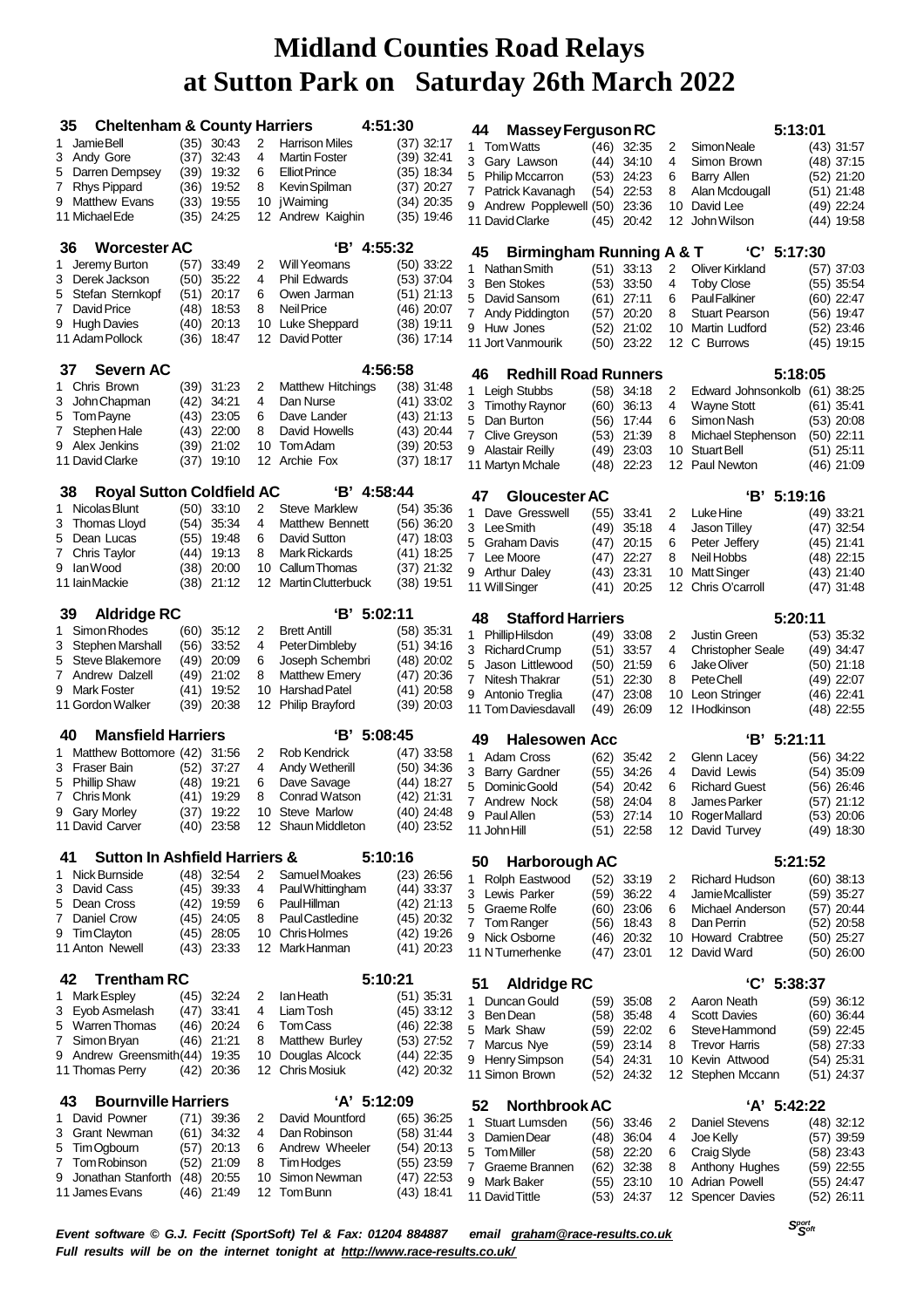|        | <b>Northbrook AC</b><br>53                                        |              |                |        | 'B' 5:44:55                         |                              |  |  |  |  |  |
|--------|-------------------------------------------------------------------|--------------|----------------|--------|-------------------------------------|------------------------------|--|--|--|--|--|
| 1      | <b>Matthew Hathrell</b>                                           | (61)         | 35:29          | 2      | Peter Kirkhope                      | $(67)$ 41:03                 |  |  |  |  |  |
| 3      | Liam Mills                                                        | (62)         | 34:14          | 4      | Sean Duffy                          | $(63)$ 38:09                 |  |  |  |  |  |
| 5      | David Hadley                                                      | (65)         | 24:47          | 6      | Mark Parker                         | (63) 23:32                   |  |  |  |  |  |
| 7      | Adrian Lowe                                                       | (63)         | 24:53          | 8      | Alan Smith                          | $(61)$ 24:30                 |  |  |  |  |  |
| 9      | <b>Francis Mason</b>                                              | (56)         | 22:59          |        | 10 Kevin Erne                       | (56) 26:14                   |  |  |  |  |  |
|        | 11 Lee Newark                                                     | (54)         | 24:23          | 12     | Simon Aldridge                      | $(53)$ 24:42                 |  |  |  |  |  |
|        | 54<br><b>Tipton Harriers</b>                                      |              |                |        | 'C'<br>5:52:16                      |                              |  |  |  |  |  |
| 1      | Laurence Heathcock (67)                                           |              | 37:21          | 2      | Gary Bevan                          | $(64)$ 37:52                 |  |  |  |  |  |
| 3      | Chris Lindop                                                      | (65)         | 38:27          | 4      | Daniel Brazier                      | $(65)$ 36:31                 |  |  |  |  |  |
| 5      | Mark Fantom                                                       | (64)         | 22:43          | 6      | <b>Robert Sedgley</b>               | $(62)$ 22:58                 |  |  |  |  |  |
| 7      | Gary Beardsworth                                                  | (61)         | 23:06          | 8      | Lee Avery                           | $(60)$ 26:10                 |  |  |  |  |  |
| 9      | Carl Gayle                                                        | (57)         | 26:58          | 10     | Paul Dolan                          | (57) 25:41                   |  |  |  |  |  |
|        | 12 PaulWalker<br>11 Craig Woodward<br>(55)<br>26:37<br>(54) 27:52 |              |                |        |                                     |                              |  |  |  |  |  |
|        | <b>City Of Birmingham Striders</b><br>55                          |              |                |        | 6:03:19                             |                              |  |  |  |  |  |
| 1      | Daniel Curtis                                                     | (68)         | 37:46          | 2      | Richard Mckenna                     | (68) 38:51                   |  |  |  |  |  |
| 3      | John Hayes                                                        | (63)         | 34:56          | 4      | Naved Akhtar                        | (66) 41:57                   |  |  |  |  |  |
| 5      | <b>Balal Qureshi</b>                                              | (67)         | 24:14          | 6      | <b>Marlon Patrice</b>               | (64) 24:12                   |  |  |  |  |  |
| 7      | Matthew Allen<br>Daniel Snook                                     | (64)         | 25:31<br>27:39 | 8      | Kevin Sylvester                     | (62) 22:40                   |  |  |  |  |  |
| 9      | 11 Umesh Parekh                                                   | (58)<br>(56) | 29:35          | 12     | 10 Marvindean Palmer<br>Seth Atkin  | (58) 28:16<br>(55) 27:42     |  |  |  |  |  |
|        |                                                                   |              |                |        |                                     |                              |  |  |  |  |  |
| 56     | <b>Sparkhill Harriers</b>                                         |              |                |        | 6:07:32                             |                              |  |  |  |  |  |
| 1      | Nick Stringer                                                     | (64)         | 36:06          | 2      | Kevin Morris                        | $(73)$ 44:10                 |  |  |  |  |  |
| 3      | David Pearson                                                     | (71)         | 38:43<br>22:28 | 4      | Edward O'neill                      | $(69)$ 39:59                 |  |  |  |  |  |
| 5<br>7 | Patrick Finnegan<br>Craig Hinks                                   | (68)<br>(65) | 28:52          | 6<br>8 | Andrew Law<br><b>Stuart Minchin</b> | (66) 25:20<br>(63) 24:24     |  |  |  |  |  |
| 9      | James Hannon                                                      | (59)         | 23:17          | 10     | Anthony Edwards                     | $(61)$ 34:46                 |  |  |  |  |  |
|        | 11 Mark Arnold                                                    | (57)         | 24:35          | 12     | <b>Tahir Akhtar</b>                 | $(56)$ 24:52                 |  |  |  |  |  |
|        | <b>Incomplete Teams:</b>                                          |              |                |        |                                     |                              |  |  |  |  |  |
|        | <b>Sphinx AC</b>                                                  |              |                |        |                                     |                              |  |  |  |  |  |
| 1      | David Brewis                                                      | (12)         | 28:13          | 2      | Matthew Mold                        | (42) 36:16                   |  |  |  |  |  |
| 3      | Sergio Torija                                                     | (33)         | 30:29          | 4      | Pawel Langer                        | (32) 32:00                   |  |  |  |  |  |
| 5      | Colin Piper                                                       | (40)         | 22:16          | 6      | Allan Howling                       | (38) 18:48                   |  |  |  |  |  |
| 7      | Anthony O'brien                                                   | (42)         | 27:16          | 8      | Wayne Broadbent                     | (44) 23:17                   |  |  |  |  |  |
| 9      | <b>Paul Slatford</b><br>11 Dave Mclean                            | (42)<br>(44) | 23:39<br>20:55 | 10     | Andy Wilkinson                      | (45) 27:32                   |  |  |  |  |  |
|        | <b>Newcastle Staffs AC</b>                                        |              |                |        |                                     |                              |  |  |  |  |  |
| 1      | <b>Elliot Smith</b>                                               | (13)         | 28:19          | 2      | Jacob Droogmans                     | (26) 31:51                   |  |  |  |  |  |
| 3      | Lewis Nagington                                                   | (23)         | 30:29          | 4      | Craig Taylor                        | (24) 31:06                   |  |  |  |  |  |
| 5      | Jonathan Ranford                                                  | (29)         | 21:19          | 6      | Andrew Sproson                      | $(32)$ 20:33                 |  |  |  |  |  |
| 7      | Andrew Brownsword                                                 |              | (31)           | 19:40  |                                     | 8<br>Mark                    |  |  |  |  |  |
|        | Cotton                                                            | (33)         | 21:12          | 9      | <b>Simon Crofts</b>                 | (34) 22:46                   |  |  |  |  |  |
|        | 10 Tim Sharman                                                    | (33)         | 18:34          |        |                                     |                              |  |  |  |  |  |
|        | Wolverhampton & Bilston                                           |              |                |        | 'В'                                 |                              |  |  |  |  |  |
| 1<br>3 | TonyCheema<br>Nicholas Beach                                      | (66)<br>(57) | 36:46<br>37:54 | 2<br>4 | Benjamin Pilsbury<br>Roger Grand    | $(52)$ 31:38<br>$(52)$ 33:08 |  |  |  |  |  |
| 5      | PaulClarke                                                        | (52)         | 20:33          | 6      | Darren Edwards                      | $(55)$ 22:59                 |  |  |  |  |  |
| 7      | Mark Illidge                                                      | (55)         | 22:54          | 8      | Peter Hood                          | (54) 21:57                   |  |  |  |  |  |
| 9      | Robert Edwards                                                    | (51)         | 22:31          | 10     | Lee Partridge                       | (48) 22:00                   |  |  |  |  |  |
|        |                                                                   |              |                |        |                                     |                              |  |  |  |  |  |
| 1      | <b>Centurion RC</b><br>James Webber                               | (63)         | 35:47          | 2      | <b>Ben Light</b>                    |                              |  |  |  |  |  |
| 3      | Andy Rea                                                          | (72)         | 41:19          | 4      | Richard Buchanan                    | (72) 43:37<br>$(71)$ 44:01   |  |  |  |  |  |
| 5      | Martin Cheatle                                                    | (69)         | 23:38          | 6      | Paul Cooper                         | (67) 26:55                   |  |  |  |  |  |
| 7      | Kevin Ferncombe                                                   | (66)         | 26:24          | 8      | C Houghton                          | (64) 22:56                   |  |  |  |  |  |
| 9      | James Houghton                                                    | (60)         | 25:18          | 10     | Chris Allison                       | (59) 26:17                   |  |  |  |  |  |
|        |                                                                   |              |                |        |                                     |                              |  |  |  |  |  |
| 1      | <b>West Bromwich Harriers</b><br><b>Thomas Heyes</b>              | (70)         | 37:59          | 2      | David Kendall                       |                              |  |  |  |  |  |
| 3      | Robert Mann                                                       | (70)         | 40:15          | 4      | Stephen Plummer                     | $(69)$ 38:56<br>(70) 46:44   |  |  |  |  |  |
| 5      | <b>Philip Colver</b>                                              | (70)         | 27:18          | 6      | Dominic Ashton                      | (68) 25:17                   |  |  |  |  |  |
| 7      | <b>PaulMansell</b>                                                | (67)         | 26:03          | 8      | Daniel Floyd                        | $(65)$ 23:56                 |  |  |  |  |  |
| 9      | Pete Donnelly                                                     | (61)         | 25:26          | 10     | Gary Clifton                        | $(60)$ 24:38                 |  |  |  |  |  |
|        |                                                                   |              |                |        |                                     |                              |  |  |  |  |  |

|        | Tuay 20th Ivial Ch 2022                    |              |                |        |                                      |                              |
|--------|--------------------------------------------|--------------|----------------|--------|--------------------------------------|------------------------------|
|        | <b>Bournville Harriers</b>                 |              |                |        | 'В'                                  |                              |
| 1      | Michael Podmore                            |              | $(75)$ 44:05   | 2      | Stephen Doswell                      | $(75)$ 45:06                 |
| 3      | <b>Kevin Peace</b>                         | (74)         | 46:28          | 4      | Paul Dugmore                         | $(73)$ 45:06                 |
| 5      | <b>Rob Styles</b>                          | (72)         | 25:14          | 6      | <b>Richard Leaper</b>                | $(70)$ 25:32                 |
| 7      | Daniel Wilson                              | (69)         | 22:46          | 8      | <b>Stuart Bird</b>                   | $(66)$ 26:58                 |
| 9      | John Cheel                                 | (62)         | 26:16          |        |                                      |                              |
|        | <b>Charnwood A C</b>                       |              |                |        |                                      |                              |
| 1      | Harry Lupton                               | (11)         | 27:53          | 2      | Mark Couldwell                       | $(17)$ 29:48                 |
| 3      | <b>Stephen Mears</b><br>William Leggatt    | (14)         | 29:58          | 4      | Colin Foord                          | $(17)$ 31:52                 |
| 5<br>7 | Will Goodbourn                             | (18)         | 17:56<br>21:16 | 6<br>8 | Joseph Leggatt<br><b>PaulHarmer</b>  | $(19)$ 18:19                 |
|        |                                            | (22)         |                |        |                                      | $(23)$ 18:43                 |
|        | <b>Birchfield Harriers</b>                 |              |                |        | 'В'                                  |                              |
| 1      | Andrew Ridley                              | (29)         | 30:26          | 2      | Matt Biggs                           | $(39)$ 32:59                 |
| 3      | Rob Harris                                 | (36)         | 32:13          | 4      | Alex Jolly                           | $(33)$ 31:22                 |
| 5      | Chris Djiala                               | (35)         | 19:06          | 6      | R Gardnerblake                       | $(34)$ 19:11                 |
| 7      | Oliver Chinn                               | (34)         | 19:54          | 8      | <b>Thomas Smith</b>                  | $(31)$ 18:23                 |
|        |                                            |              |                |        |                                      |                              |
|        | <b>Dudley &amp; Stourbridge Harriers</b>   |              |                |        |                                      |                              |
| 1      | David Nation                               | (41)         | 31:48          | 2      | David Ratcliffe                      | $(44)$ 32:53                 |
| 3      | Adam Bodin                                 | (41)         | 32:05          | 4      | <b>Ben Foster</b>                    | $(40)$ 32:02                 |
| 5      | James Wright                               | (37)         | 17:45          | 6      | Andrew Wood<br>Martin Harrigan       | $(39)$ 22:14                 |
| 7      | Gary Worrall                               | (39)         | 20:00          | 8      |                                      | $(39)$ 19:48                 |
|        | <b>Western Tempo</b>                       |              |                |        | 'C'                                  |                              |
| 1      | William Kennedy                            | (40)         | 31:39          | 2      | Darren Broady                        | $(46)$ 33:43                 |
| 3      | Dan Schofield                              | (46)         | 34:28          | 4      | James Morgan                         | $(46)$ 35:24                 |
| 5      | Scott Jones                                | (44)         | 18:46          | 6      | <b>Martin Soakell</b>                | $(41)$ 19.59                 |
| 7      | Charlie Marshall                           | (40)         | 19:34          | 8      | Clark Lawson                         | $(40)$ 19:58                 |
|        |                                            |              |                |        |                                      |                              |
|        | <b>Dudley Kingswinford RC</b>              |              |                |        |                                      |                              |
| 1      | David Garbutt                              | (76)         | 45:42          | 2      | Robert Langford                      | (74) 40:45                   |
| 3      | <b>Richard Jones</b>                       | (73)         | 41:51          | 4      | Rory Campbell                        | $(72)$ 42:14                 |
| 5<br>7 | A Robinsonmorris<br><b>Liam Simner</b>     | (71)         | 28:28          | 6      | <b>Peter Stevens</b><br>John Andrews | $(69)$ 25:17                 |
|        |                                            | (68)         | 29:00          | 8      |                                      | $(67)$ 30:57                 |
|        | Solihull & Small Heath AC                  |              |                |        |                                      |                              |
| 1      | Michael Bracken                            | (31)         | 30:33          | 2      | Prince Laryea                        | $(33)$ 31:37                 |
| 3      | <b>Harry Fellows</b>                       | (38)         | 33.54          | 4      | Calum Crawford                       | $(43)$ 36:46                 |
| 5      | Steven Howes                               | (45)         | 22:21          | 6      | Paul Lloyd                           | (49) 24:34                   |
| 7      | <b>Richard Home</b>                        | (50)         | 23:22          |        |                                      |                              |
|        | <b>Holme Pierrepont RC</b>                 |              |                |        | 'В'                                  |                              |
| 1      | <b>Will Meredith</b>                       | (69)         | 37:56          | 2      | Rob Macdonald                        | $(66)$ 38:34                 |
| 3      | Ben Draper                                 | (64)         | 36:48          | 4      | Andrew Barron                        | $(64)$ 36:02                 |
| 5      | Neil Baker                                 | (62)         | 20:44          | 6      | James Harrison                       | $(61)$ 20:41                 |
| 7      | Simon Leadley                              | (60)         | 22:56          |        | 'C'                                  |                              |
|        | Long Eaton RC                              |              |                |        |                                      |                              |
| 1<br>3 | David Sewell<br>Alan Maplethorpe           | (72)<br>(68) | 39:44<br>36:57 | 2<br>4 | Marc Kinch<br>Jeffrey Trybus         | $(71)$ 39:15<br>$(62)$ 31:57 |
| 5      | A Wrightmullaney                           | (63)         | 24:35          | 6      | Kevin Roughton                       | $(65)$ 31:53                 |
|        |                                            |              |                |        |                                      |                              |
|        | <b>Bristol &amp; West AC</b>               |              |                |        | 'C'                                  |                              |
| 1      | <b>Tariq Kurd</b>                          | (47)         | 32:48          | 2      | Lee Gawler                           | $(35)$ 29:43                 |
| 3      | Joseph Lyne                                | (40)         | 34:03          | 4      | Philip Parry                         | $(38)$ 31:29                 |
| 5      | <b>William Carter</b>                      | (34)         | 17:44          |        |                                      |                              |
|        | <b>Notts AC</b>                            |              |                |        | 'C'                                  |                              |
| 1      | Sam Godwin                                 | (44)         | 32:12          | 2      | Craig Wescott                        | $(62)$ 42:08                 |
| 3      | Allan Wilson                               | (66)         | 40:12          | 4      | Andrew Williams                      | (68) 41:48                   |
| 5      | David Oxland                               | (66)         | 20:14          |        | 'В'                                  |                              |
|        | <b>Coventry Godiva Harriers</b>            |              |                |        |                                      |                              |
| 1<br>3 | Michael Katsoulis<br><b>Martin Gittins</b> | (65)<br>(69) | 36:31<br>41:17 | 2<br>4 | Jose Ortizgonzalez<br>Simon Clarke   | $(63)$ 38:29<br>$(67)$ 39:27 |
|        |                                            |              |                |        |                                      |                              |
|        | <b>Kenilworth Runners</b>                  |              |                |        | 'В'                                  |                              |
| 1      | Steve Joiner                               | (73)         | 39:46          | 2      | John Weir                            | $(70)$ 38:10                 |
| 3      | Roger Homes                                | (67)         | 37:06          |        |                                      |                              |
|        | Telford AC                                 |              |                |        | 'В'                                  |                              |
| 1      | Dale Wilkinson                             | (54)         | 33:39          | 2      | Robert Norman                        | $(55)$ 35:46                 |
|        |                                            |              |                |        |                                      |                              |
|        | <b>Birmingham Running A &amp; T</b>        |              |                |        | ʻD'                                  |                              |
| 1      | <b>Nigel Dawes</b>                         |              |                |        | (74) 42:05 2 Sandeep Dhami           | $(76)$ 51:44                 |

*Event software © G.J. Fecitt (SportSoft) Tel & Fax: 01204 884887 email [graham@race-results.co.uk](mailto:graham@race-results.co.uk) Full results will be on the internet tonight at <http://www.race-results.co.uk/>*